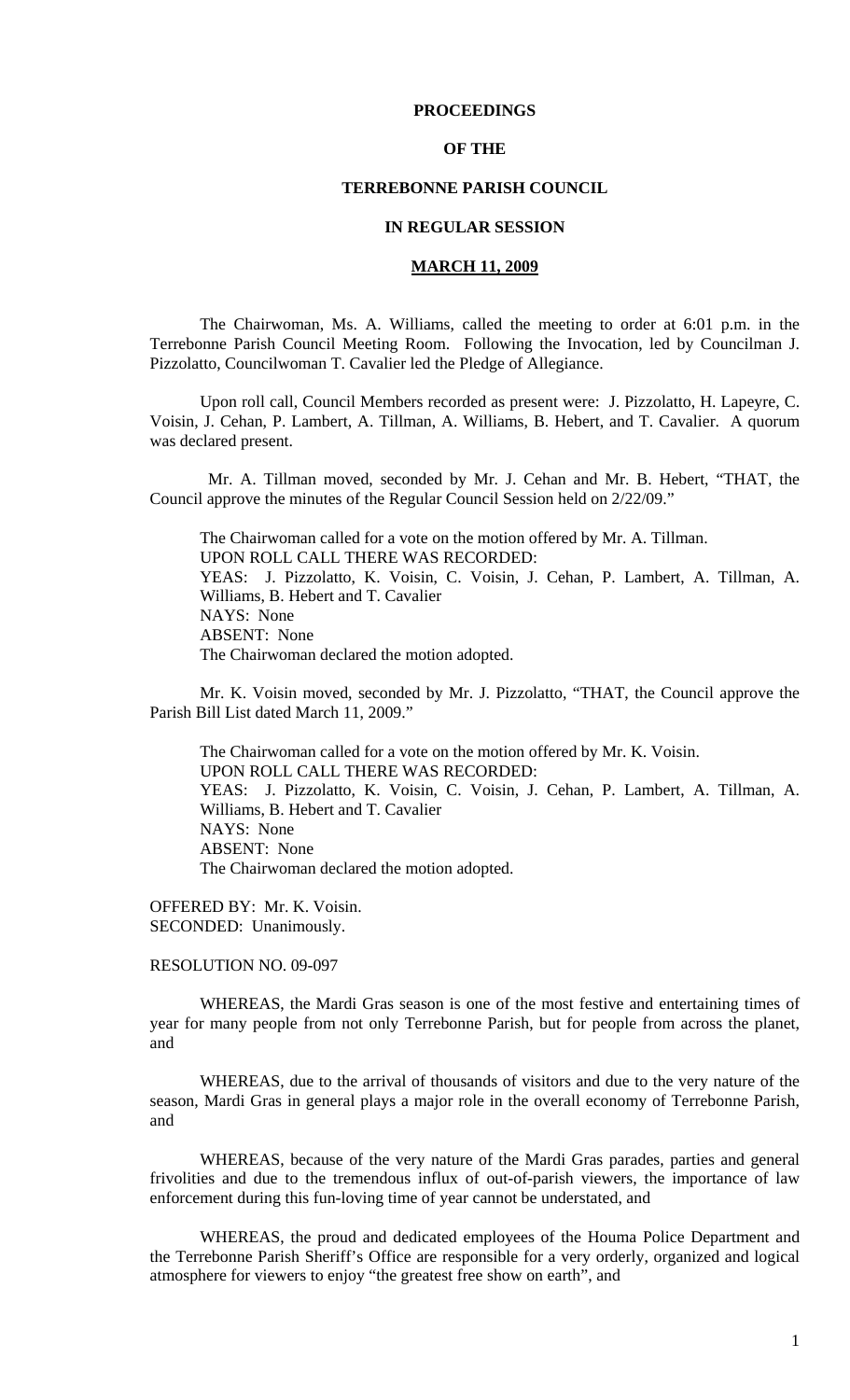WHEREAS, due to the actions and abilities of the local law enforcement agencies, the residents of Terrebonne Parish were spared of any major law violations and all viewers were able to enjoy the parades in a relatively peaceful environment, and

WHEREAS, each and every member of the two local law enforcement agencies should be congratulated for their part in assuming responsibility for a colossal effort in maintaining law and order during a potentially troublesome time.

NOW, THEREFORE BE IT RESOLVED, by the Terrebonne Parish Council, on behalf of Parish President Michel H. Claudet and the entire Terrebonne Parish Consolidated Government, that the members of the Terrebonne Parish Sheriff's Office and the Houma Police Department be congratulated for once again performing a Herculean job in maintaining law and order during the 2009 Mardi Gras Season.

THERE WAS RECORDED: YEAS: J. Pizzolatto, K. Voisin, C. Voisin, J. Cehan, P. Lambert, A. Tillman, A. Williams, B. Hebert and T. Cavalier. NAYS: None. ABSTAINING: None. ABSENT: None. The Chairwoman declared the resolution adopted on this, the  $11<sup>th</sup>$  day of March, 2009.

\* \* \* \* \* \* \* \* \*

The Chairwoman recognized Sheriff L. Vernon Bourgeois, Jr. and Interim Police Chief Todd Duplantis, who thanked the Council and Parish President for the commendation and expressed appreciation to their staff for their assistance with a successful 2009 Mardi Gras Season.

OFFERED BY: Ms. T. Cavalier. SECONDED: Unanimously.

RESOLUTION NO. 09-098

WHEREAS, many parents are appropriately concerned about illegal drugs such as marijuana, cocaine, and ecstasy, but often ignore the dangers posed by common household products ; and,

WHEREAS, inhalants are volatile substances that produce chemical vapors that can be inhaled to produce a mind altering effect; and,

WHEREAS, "Sudden Sniffing Death Syndrome" can occur the  $1<sup>st</sup>$ ,  $10<sup>th</sup>$ , or at any time a person uses an inhalant ; and,

WHEREAS, inhalant abuse can also cause death by asphyxiation, suffocation, convulsions, coma, choking, and fatal injury due to accidents; and,

WHEREAS, birth defects similar to Fetal Alcohol Syndrome can occur when inhalants are used during pregnancy; and,

WHEREAS, inhalants can damage the protective sheath around nerve fibers in the brain, causing effects clinically similar to neurological disease such as multiple sclerosis; and

WHEREAS, inhalants are an equal opportunity method of substance abuse, with over 1,000 inexpensive household products readily available; and,

WHEREAS, treatment facilities for inhalant users are rare and difficult to find; users suffer a high rate of relapse, and often require thirty to forty days or more of detoxification; and,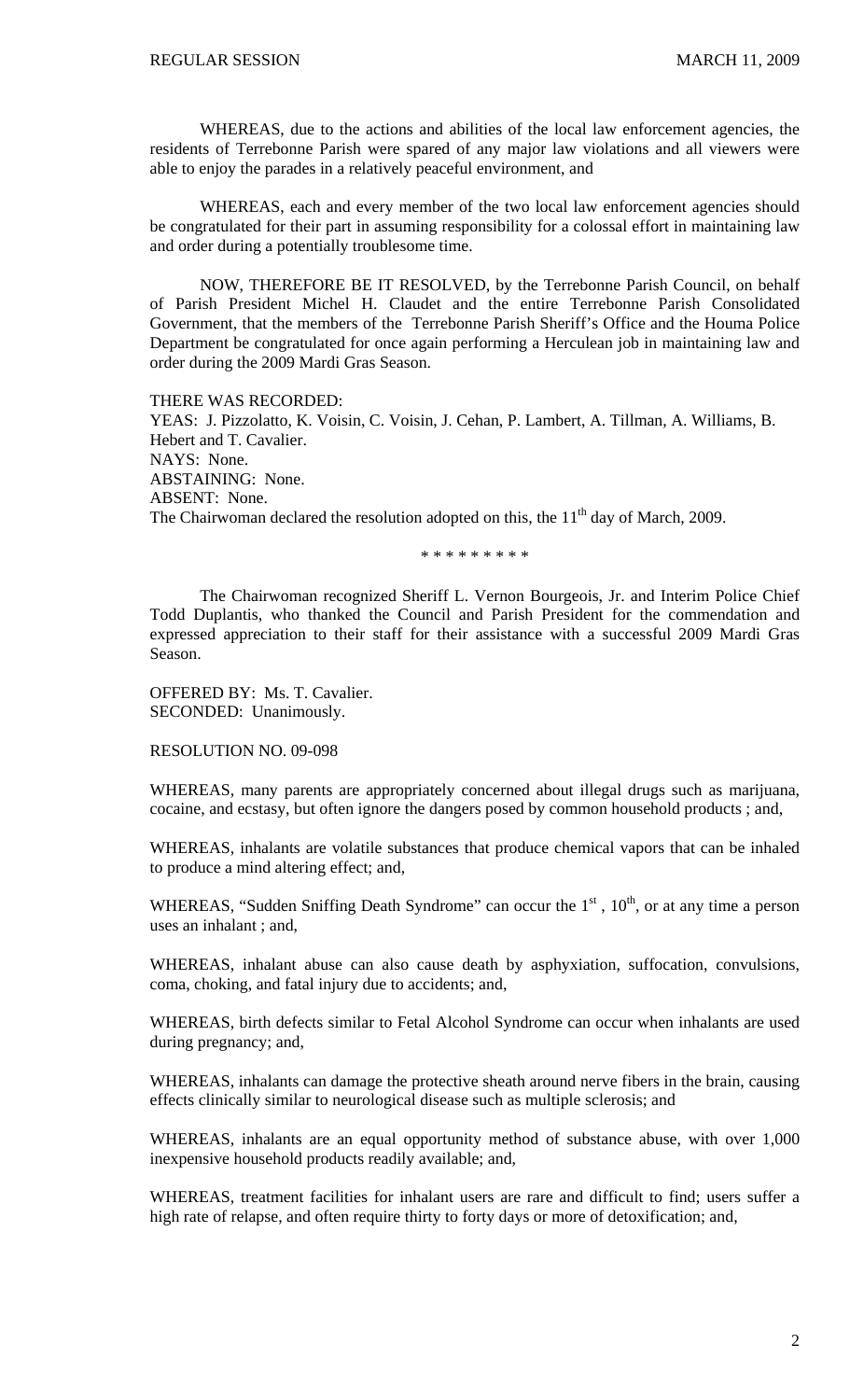WHEREAS, National Inhalants and Poisons Awareness Week is a community mobilization campaign that involves youth, schools, media, police agencies, health organizations, civic groups, etc., and has been proven to be an effective tool for fighting inhalant use.

NOW, THEREFORE BE IT RESOLVED that the Terrebonne Parish Council, on behalf of Parish President Michel Claudet and the entire Terrebonne Parish Consolidated Government, does hereby join with The Bayou Council On Alcoholism and Drug Abuse, a United Way Agency, and the Lafourche Prevention partnership to proclaim March  $15^{th}$  through  $21^{st}$ , 2009 as: NATIONAL INHALANTS AND POISONS AWARENESS WEEK IN HOUMA-TERREBONNE and also call upon all citizens, parents, businesses, hospitals, and schools in Terrebonne Parish to increase awareness that the danger of inhalant use is literally right under our noses.

THERE WAS RECORDED:

YEAS: J. Pizzolatto, K. Voisin, C. Voisin, J. Cehan, P. Lambert, A. Tillman, A. Williams, B. Hebert and T. Cavalier. NAYS: None. ABSTAINING: None. ABSENT: None. The Chairwoman declared the resolution adopted on this, the  $11<sup>th</sup>$  day of March, 2009.

\* \* \* \* \* \* \* \* \*

 The Chairwoman recognized Mr. S. P. LaRussa, local real estate developer, who expressed his concerns relative to the lack of development in Terrebonne Parish caused by what he believes is the amount of regulations. He requested that a Town Hall meeting be called to get input from developers, engineers, the Planning Commission, and the Parish Public Works Department.

 Mr. B. Hebert moved, seconded by Mr. J. Cehan, "THAT, the Council extend Mr. S. P. LaRussa's time an additional two minutes."

 The Chairwoman called for a vote on the motion offered by Mr. B. Hebert. UPON ROLL CALL THERE WAS RECORDED: YEAS: J. Pizzolatto, K. Voisin, C. Voisin, J. Cehan, P. Lambert, A. Tillman, A. Williams, B. Hebert and T. Cavalier NAYS: None ABSENT: None The Chairwoman declared the motion adopted.

 Mr. S. P. LaRussa continued his comments regarding his concerns relative to the lack of development happening in Terrebonne Parish, and his concerns relative to national banks not making loans for housing.

 Councilman K. Voisin expressed his support for development in Terrebonne Parish but stated that regulations need to be in place for responsible development that address drainage/traffic problems that are currently being experienced.

 Councilman B. Hebert requested Council Chairwoman A. Williams to call a Town Hall meeting with Council Members, Planning Commission Members, developers, engineers, inspectors, bankers, etc. to discuss development and housing in the Parish.

 Chairwoman A. Williams requested Interim Parish Manager P. Gordon to come up with a date to hold a Town Hall meeting to discuss development and housing in the Parish and invite South Central Planning to take part in the meeting. She instructed the Council Staff to invite developers, bankers, engineers, Subdivision Review Committee Members, etc. to the meeting.

 Mr. J. Pizzolatto moved, seconded by Mr. B. Hebert, "THAT, it now being 6:30 p.m., the Council open public hearings at this time."

The Chairwoman called for a vote on the motion offered by Mr. J. Pizzolatto.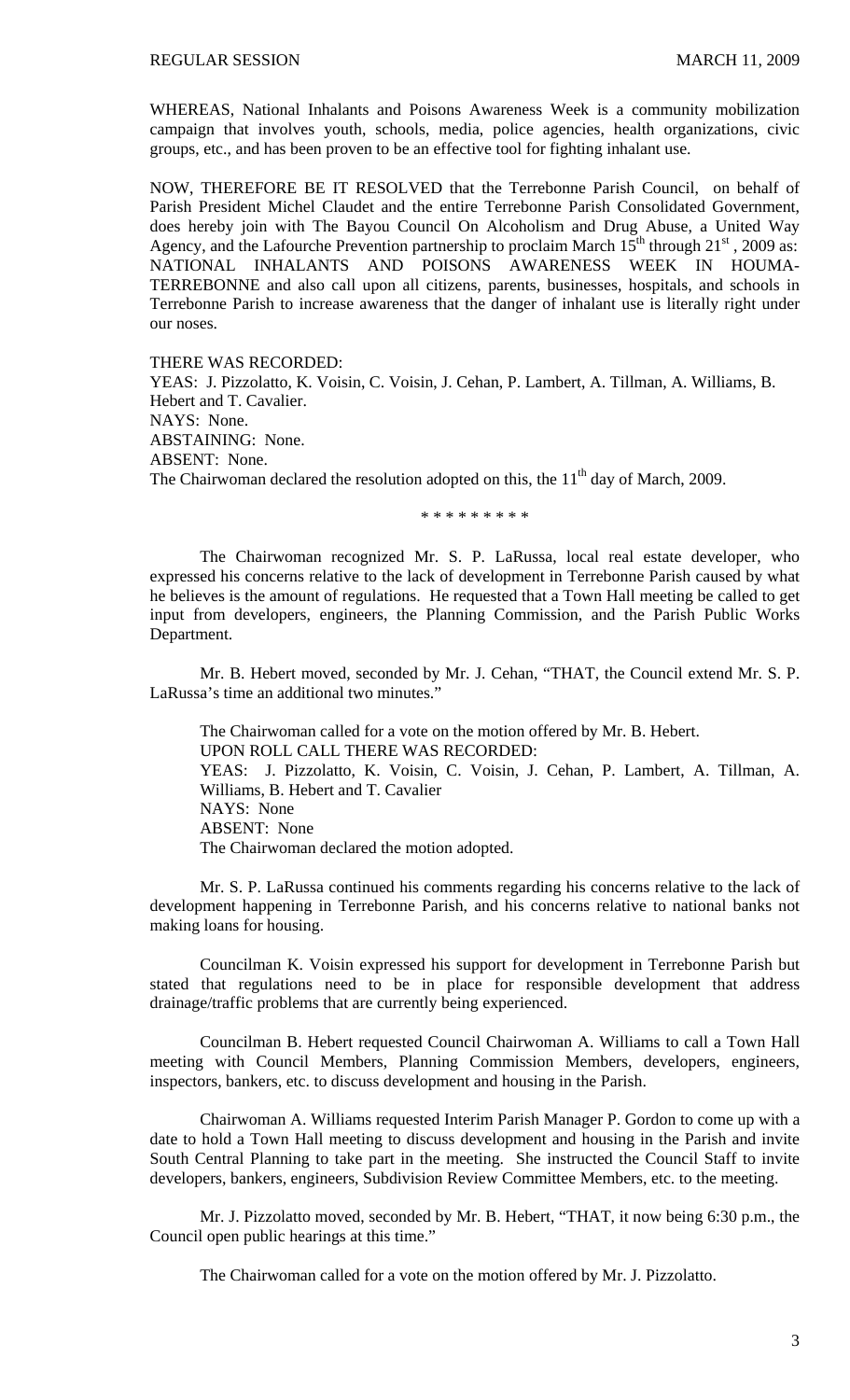UPON ROLL CALL THERE WAS RECORDED: YEAS: J. Pizzolatto, K. Voisin, C. Voisin, J. Cehan, P. Lambert, A. Tillman, A. Williams, B. Hebert and T. Cavalier NAYS: None ABSENT: None The Chairwoman declared the motion adopted.

The Chairwoman recognized the public for comments on the following:

A. A proposed ordinance that will dedicate and accept the maintenance/operation of the streets, drainage servitudes, and rights-of-way for Acadian Villa Subdivision, Addendum No. 2, Phase A, and incorporate "Gabreten Lane" and "Acadian Villa Street" into the Enhanced 911 Emergency Response System

There were no comments from the public on the proposed ordinance.

 Mr. K. Voisin moved, seconded by Mr. B. Hebert, "THAT, the Council close the aforementioned public hearing."

 The Chairwoman called for a vote on the motion offered by Mr. K. Voisin. UPON ROLL CALL THERE WAS RECORDED: YEAS: J. Pizzolatto, K. Voisin, C. Voisin, J. Cehan, P. Lambert, A. Tillman, A. Williams, B. Hebert and T. Cavalier NAYS: None ABSENT: None The Chairwoman declared the motion adopted.

OFFERED BY: Mr. K. Voisin. SECONDED BY: Mr. J. Cehan.

ORDINANCE NO. 7616

AN ORDINANCE DEDICATING AND ACCEPTING THE MAINTENANCE/OPERATION OF THE STREET(S), DRAINAGE SERVITUDES, AND RIGHTS-OF-WAY FOR "ACADIAN VILLA SUBDIVISION, ADDENDUM NO. 2, PHASE A" AND TO INCORPORATE "GABRETEN LANE" AND THE EXTENSION OF "ACADIAN VILLA STREET" INTO THE ENHANCED 911 EMERGENCY RESPONSE SYSTEM FOR THE PURPOSE OF PROVIDING A BETTER MEANS OF LOCATING ADDRESSES; AND TO SET FORTH AN EFFECTIVE DATE FOR THE INCORPORATION OF STREET NAME(S), TO INFORM THE PROPER AGENCIES OF THE STREET NAME(S), AND TO AUTHORIZE THE INSTALLATION OF THE APPROPRIATE STREET SIGN(S), AND TO ADDRESS OTHER MATTERS RELATIVE THERETO.

SECTION I

BE IT ORDAINED that the Terrebonne Parish Council, on behalf of Terrebonne Parish Consolidated Government, dedicates and accepts the maintenance/operation of the street(s), drainage servitudes, and rights-of-way as depicted on a plat, prepared on May 8, 2007, and revised December 18, 2008 by David A. Waitz Engineering and Surveying, Inc. titled "Acadian Villa Subdivision, Addendum No. 2, Phase A," a copy of which is attached hereto and made a part hereof;

BE IT FURTHER ORDAINED effective on the 18<sup>th</sup> day of March, 2009, that "Gabreten Lane" and the extension of "Acadian Villa Street" be incorporated into the Enhanced 911 Emergency Response System;

BE IT FURTHER ORDAINED that a copy of this ordinance be submitted to the Terrebonne Parish Communications Board, local U.S. Postal Services, fire districts, Acadian Ambulance, Terrebonne Parish Sheriff's Office, and any other appropriate agency; and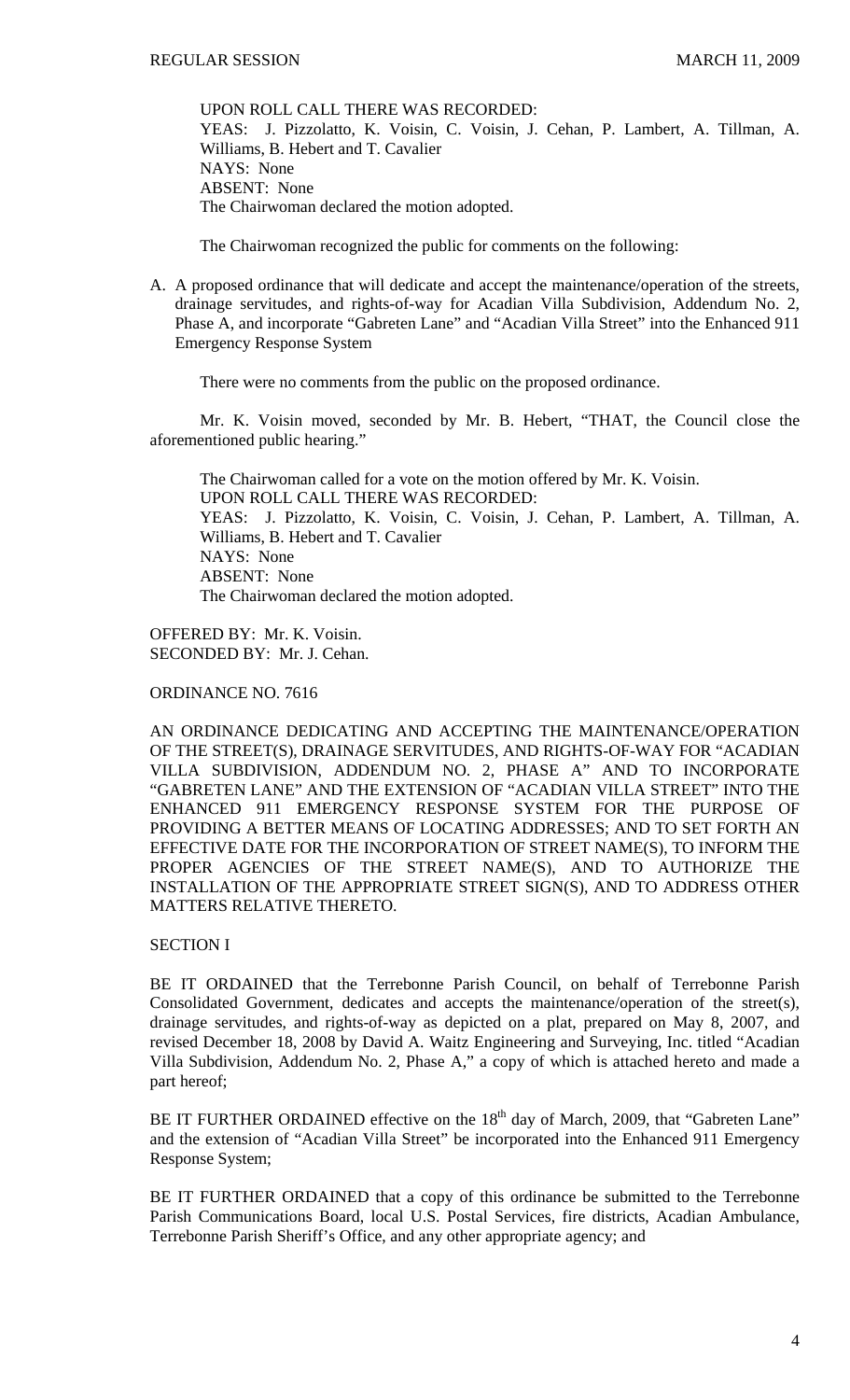BE IT FURTHER ORDAINED that the Parish Forces be directed to install the proper street sign on the appropriate street, and that any other actions relative thereto be addressed.

# SECTION II

If any word, clause, phrase, section or other portion of this ordinance shall be declared null, void, invalid, illegal, or unconstitutional, the remaining words, clauses, phrases, sections or other portions of this ordinance shall remain in full force and effect, the provisions of this section hereby being declared to be severable.

This ordinance, having been introduced and laid on the table for at least two weeks, was voted upon as follows: THERE WAS RECORDED: YEAS: J. Pizzolatto, K. Voisin, C. Voisin, J. Cehan, P. Lambert, A. Tillman, A. Williams, B. Hebert and T. Cavalier. NAYS: None. ABSTAINING: None. ABSENT: None. The Chairwoman declared the ordinance adopted on this, the  $11<sup>th</sup>$  day of March, 2009.

\* \* \* \* \* \* \* \* \*

The Chairwoman recognized the public for comments on the following:

B. A proposed ordinance that will authorize the acquisition of sites and/or servitudes required for the Terrebonne Non-Federal Levee Project, authorize the Parish President to execute any and all documents necessary, and authorize the Parish Legal Staff to commence expropriation proceedings in the event the sites/and or servitudes cannot be obtained conventionally

 The Chairwoman recognized Mr. Reggie Bourg, Bourg resident, who expressed his concerns relative to the proposed ordinance not indicating where this levee is, and if it is the extension of the Dulac levees, he is opposed to it.

There were no further comments from the public on the proposed ordinance.

 Mr. C. Voisin moved, seconded by Mr. J. Cehan, "THAT, the Council close the aforementioned public hearing."

 The Chairwoman called for a vote on the motion offered by Mr. C. Voisin. UPON ROLL CALL THERE WAS RECORDED: YEAS: J. Pizzolatto, K. Voisin, C. Voisin, J. Cehan, P. Lambert, A. Tillman, A. Williams, B. Hebert and T. Cavalier NAYS: None ABSENT: None The Chairwoman declared the motion adopted.

OFFERED BY: Mr. C. Voisin. SECONDED BY: Mr. P. Lambert.

# ORDINANCE NO. 7617

AN ORDINANCE TO AUTHORIZE THE ACQUISITION OF SITES AND/OR SERVITUDES REQUIRED FOR THE TERREBONNE NON-FEDERAL LEVEE PROJECT, AUTHORIZED PURSUANT TO P.L. 109-234; AUTHORIZE THE PARISH PRESIDENT TO EXECUTE ANY AND ALL DOCUMENTS NECESSARY TO ACQUIRE SITES AND/OR SERVITUDES FOR THE SAID PURPOSES; TO AUTHORIZE THE PARISH LEGAL STAFF TO COMMENCE EXPROPRIATION PROCEEDINGS IN THE EVENT THE SITES AND/OR SERVITUDES CANNOT BE OBTAINED CONVENTIONALLY; AND TO PROVIDE FOR OTHER MATTERS RELATIVE THERETO.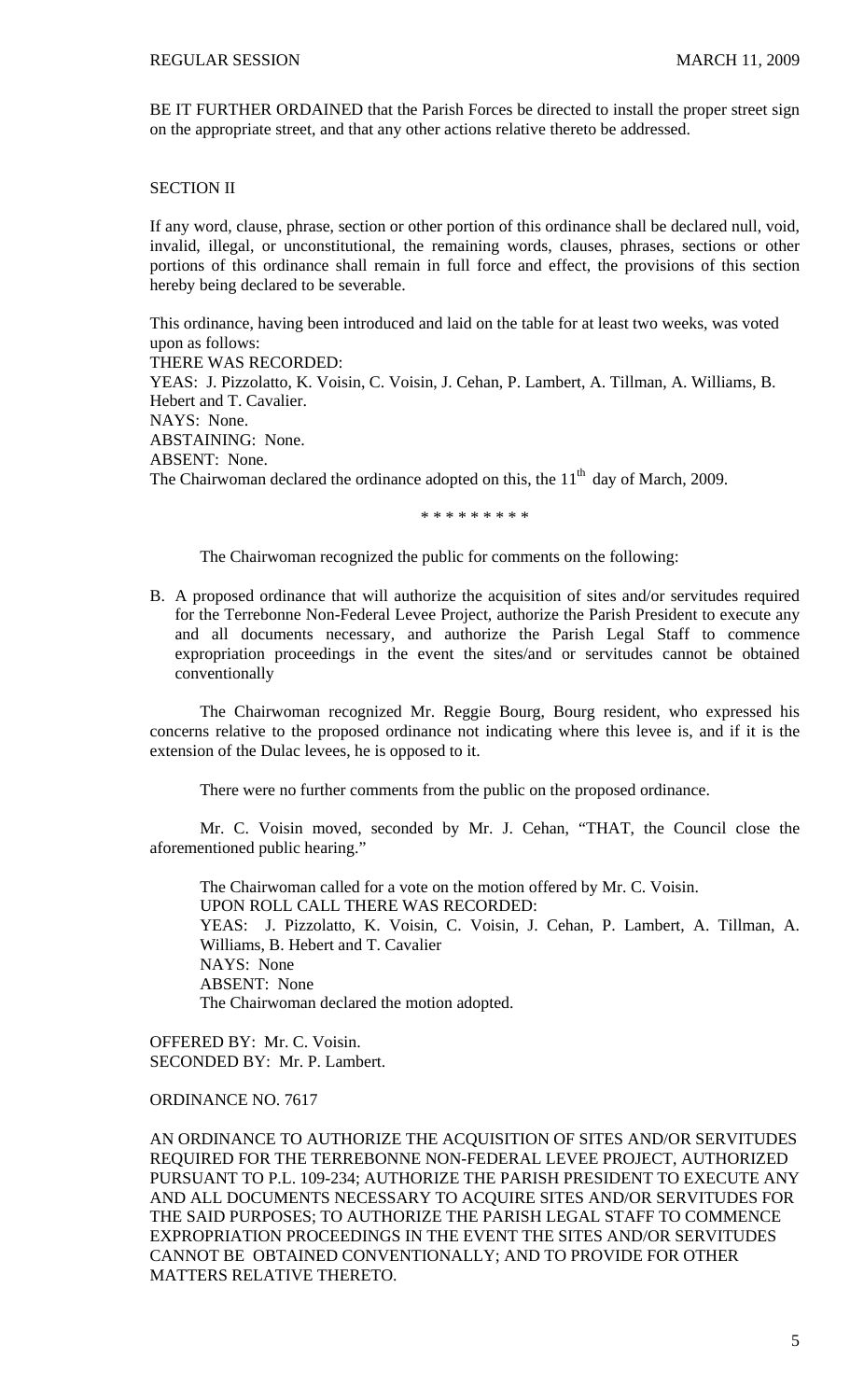# SECTION I

BE IT ORDAINED by the Terrebonne Parish Council, in due, regular and legal sessions convened, that the Parish Administration is hereby authorized to acquire any and all servitudes that are required to facilitate construction and maintenance, and improvement of the Terrebonne Non-Federal Levee Project, authorized pursuant to P.L. 109-234; that the Parish President, Michel Claudet, is hereby authorized and empowered for and on behalf of the Terrebonne Parish Consolidated Government to execute documents necessary to acquire the sites and/or servitudes for the above stated purpose for consideration he deems just and reasonable, not to exceed fair market value, and that the Parish Legal Department is hereby authorized, at the direction of the Parish Administration, to institute expropriation and/or any other legal proceedings necessary to acquire the necessary sites and/or servitudes for the above mentioned purposes.

# SECTION II

If any word, clause, phrase, section or other portion of this ordinance shall be declared null, void, invalid, illegal, or unconstitutional, the remaining words, clauses, phrases, sections and other portions of this ordinance shall remain in full force and effect, the provisions of this ordinance hereby being declared to be severable.

#### SECTION III

This ordinance shall become effective upon approval by the Parish President or as otherwise provided in Section 2-13(b) of the Home Rule Charter for a Consolidated Government for Terrebonne Parish, whichever occurs sooner.

This ordinance, having been introduced and laid on the table for at least two weeks, was voted upon as follows: THERE WAS RECORDED: YEAS: J. Pizzolatto, K. Voisin, C. Voisin, J. Cehan, P. Lambert, A. Tillman, A. Williams, B. Hebert and T. Cavalier. NAYS: None. ABSTAINING: None. ABSENT: None. The Chairwoman declared the ordinance adopted on this, the  $11<sup>th</sup>$  day of March, 2009.

#### \* \* \* \* \* \* \* \* \*

The Chairwoman recognized the public for comments on the following:

C. A proposed ordinance that will amend the 2009 Budget to fund the Digital Flood Insurance Rate Maps (DFIRM) appeal

There were no comments from the public on the proposed ordinance.

 Mr. J. Cehan moved, seconded by Mr. K. Voisin, "THAT, the Council close the aforementioned public hearing."

 The Chairwoman called for a vote on the motion offered by Mr. J. Cehan. UPON ROLL CALL THERE WAS RECORDED: YEAS: J. Pizzolatto, K. Voisin, C. Voisin, J. Cehan, P. Lambert, A. Tillman, A. Williams, B. Hebert and T. Cavalier NAYS: None ABSENT: None The Chairwoman declared the motion adopted.

 Upon questioning by Councilman C. Voisin, Interim Parish Manager P. Gordon stated that the proposed budget amendment is for \$225,000. for consulting fees and named the project consultants. He stated that the Louisiana CPRA would be involved in the project, which is no cost to TPCG.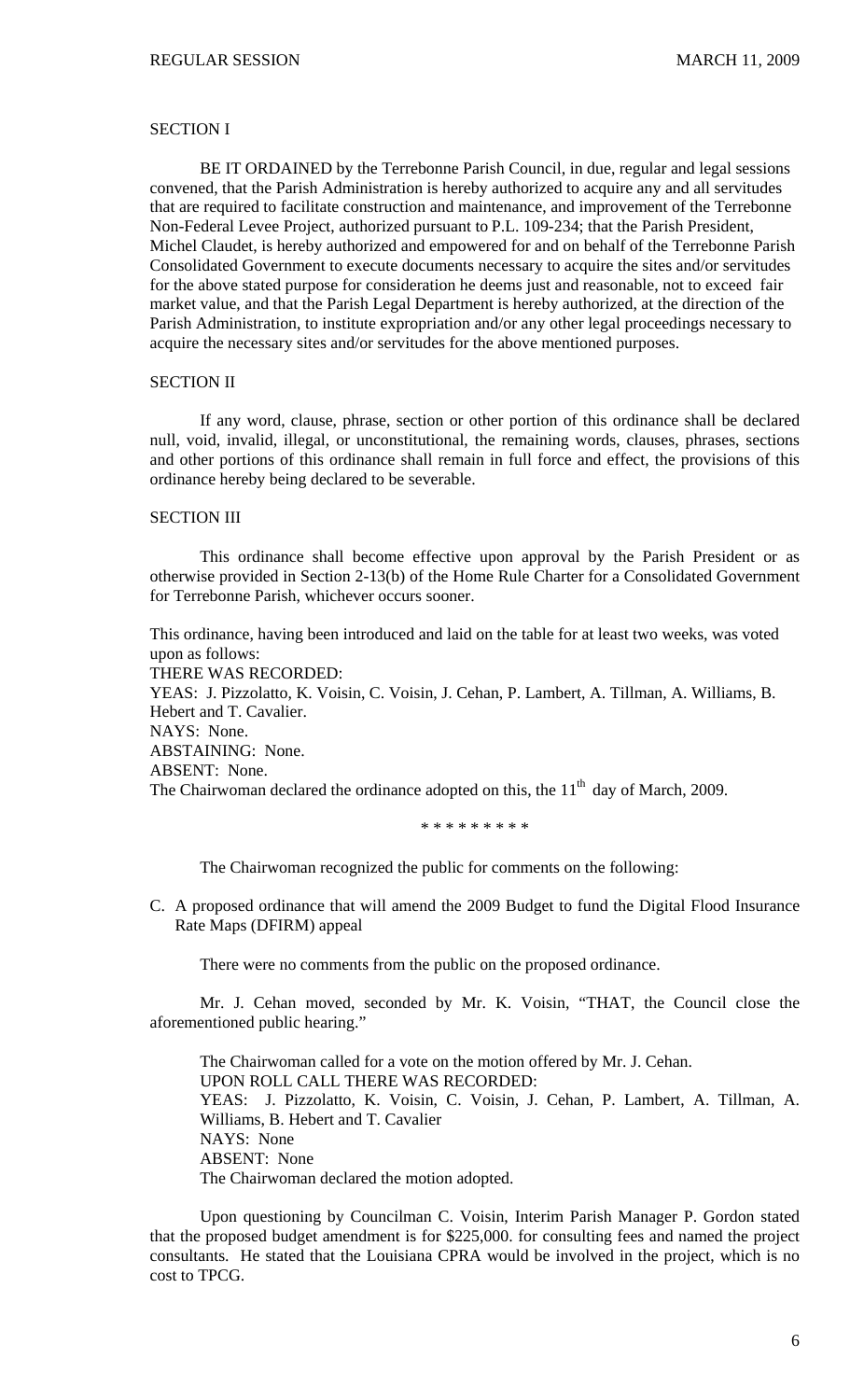OFFERED BY: Mr. J. Cehan. SECONDED BY: Mr. K. Voisin.

# ORDINANCE NO. 7618

# AN ORDINANCE TO AMEND THE 2009 ADOPTED OPERATING BUDGET TO FUND THE DIGITAL FLOOD INSURANCE RATE MAPS (DFIRM) TECHNICAL APPEAL PROCESS; AND TO ADDRESS OTHER MATTERS RELATIVE THERETO.

#### SECTION I

 WHEREAS, Administration is requesting \$225,000 to fund the technical appeal process of the Digital Flood Insurance Rate Maps (DFIRM), and

 WHEREAS, DFIRM delineate flood-risk zones and serve as an integral part of the National Flood Insurance Program, which plays a significant role in defense against flood losses on an individual, community, state, and national basis, and

WHEREAS, the preliminary flood maps were developed as part of the nationwide map modernization effort spearheaded by the Federal Emergency Management Agency (FEMA), which administers the National Flood Insurance Program.

BE IT ORDAINED by the Terrebonne Parish Council, on behalf of the Terrebonne Parish Consolidated Government, that the 2009 Adopted Budget be amended for the technical appeal process.

# SECTION II

 If any word, clause, phrase, section or other portion of this ordinance shall be declared null, void, invalid, illegal, or unconstitutional, the remaining words, clauses, phrases, sections and other portions of this ordinance shall remain in full force and effect, the provisions of this ordinance hereby being declared to be severable.

This ordinance, having been introduced and laid on the table for at least two weeks, was voted upon as follows:

THERE WAS RECORDED: YEAS: J. Pizzolatto, K. Voisin, C. Voisin, J. Cehan, P. Lambert, A. Tillman, A. Williams, B. Hebert and T. Cavalier. NAYS: None. ABSTAINING: None. ABSENT: None. The Chairwoman declared the ordinance adopted on this, the  $11<sup>th</sup>$  day of March, 2009.

\* \* \* \* \* \* \* \* \*

### AMENDMENT A - DFIRM

|                         |         | 2009      |         |  |  |
|-------------------------|---------|-----------|---------|--|--|
|                         | Adopted | Change    | Amended |  |  |
| Consultant/DFIRM Appeal |         | 225,000   | 225,000 |  |  |
| Fund Balance (Decrease) |         | (225,000) |         |  |  |

The Chairwoman recognized the public for comments on the following:

D. A proposed ordinance that will amend the 2009 Budget to provide additional funding for the implementation of the Waters Consulting Group's Compensation Plan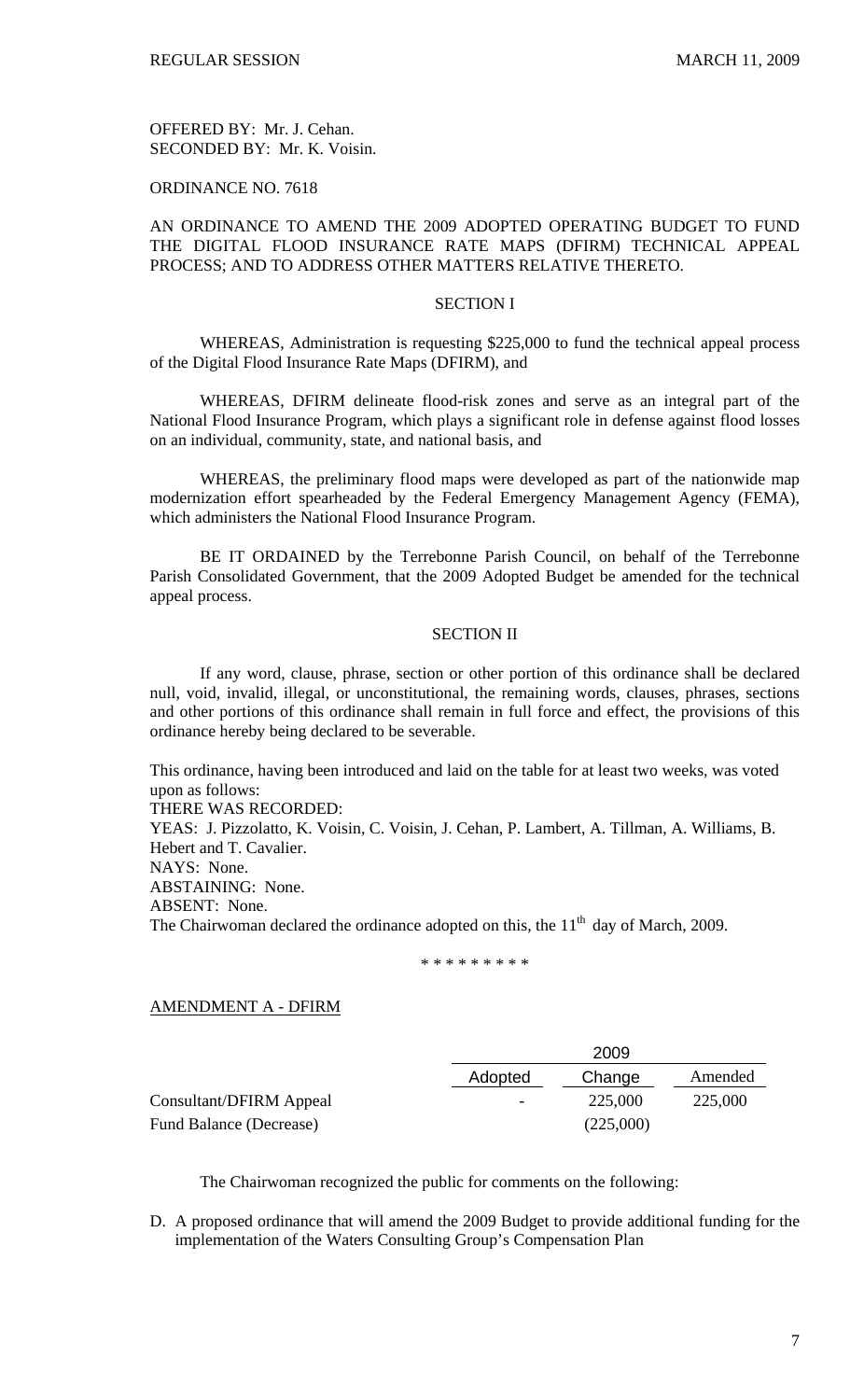Parish President M. Claudet explained the stability of the current financial situation of the TPCG and that the increase that is being presented on the Waters Study is affordable. He stated that the Parish Employees have had added responsibilities placed upon them since the hurricanes and are well deserving of a pay adjustment.

 The Chairwoman recognized Mr. Herdis Neil, Montegut resident, who expressed his support in giving the Parish Employees an increase in salary.

There were no comments from the public on the proposed ordinance.

 Mr. K. Voisin moved, seconded by Mr. A. Tillman, "THAT, the Council close the aforementioned public hearing."

 The Chairwoman called for a vote on the motion offered by Mr. K. Voisin. UPON ROLL CALL THERE WAS RECORDED: YEAS: J. Pizzolatto, K. Voisin, C. Voisin, J. Cehan, P. Lambert, A. Tillman, A. Williams, B. Hebert and T. Cavalier NAYS: None ABSENT: None The Chairwoman declared the motion adopted.

OFFERED BY: Mr. K. Voisin. SECONDED BY: Mr. A. Tillman.

# ORDINANCE NO. 7619

# AN ORDINANCE TO AMEND THE 2009 ADOPTED BUDGET OF THE TERREBONNE PARISH CONSOLIDATED GOVERNMENT SO AS TO PROVIDE ADDITIONAL FUNDING FOR THE IMPLEMENTATION OF THE WATERS COMPENSATION PLAN.

## SECTION I

 WHEREAS, with Administration's request and Council's approval through Ordinance Number 7444, Waters Consultant Group was contracted to update the Parish's Classification and Compensation Plan, and

WHEREAS, as a result of the study, Administration desires to bring all Parish employees who meet their minimum requirements of their position to the Minimum Step per the Waters Compensation Plan or up to 3% Wage Adjustment that does not exceed the Maximum Step, whichever is greater, and

WHEREAS, the total cost to implement these increases is \$1,207,130 of which \$402,431 will be absorbed by the departmental budgets and the remainder of \$804,699 will be adjusted per Attachment A.

 BE IT ORDAINED, by the Terrebonne Parish Council, on behalf of the Terrebonne Parish Consolidated Government, that the 2009 Adopted Budget of the Terrebonne Parish Consolidated Government be amended for the increase in wages to implement the Waters Compensation Plan. (Attachment A)

This ordinance, having been introduced and laid on the table for at least two weeks, was voted upon as follows: THERE WAS RECORDED: YEAS: J. Pizzolatto, K. Voisin, C. Voisin, J. Cehan, P. Lambert, A. Tillman, A. Williams, B. Hebert and T. Cavalier. NAYS: None. ABSTAINING: None. ABSENT: None. The Chairwoman declared the ordinance adopted on this, the  $11<sup>th</sup>$  day of March, 2009.

\* \* \* \* \* \* \* \* \*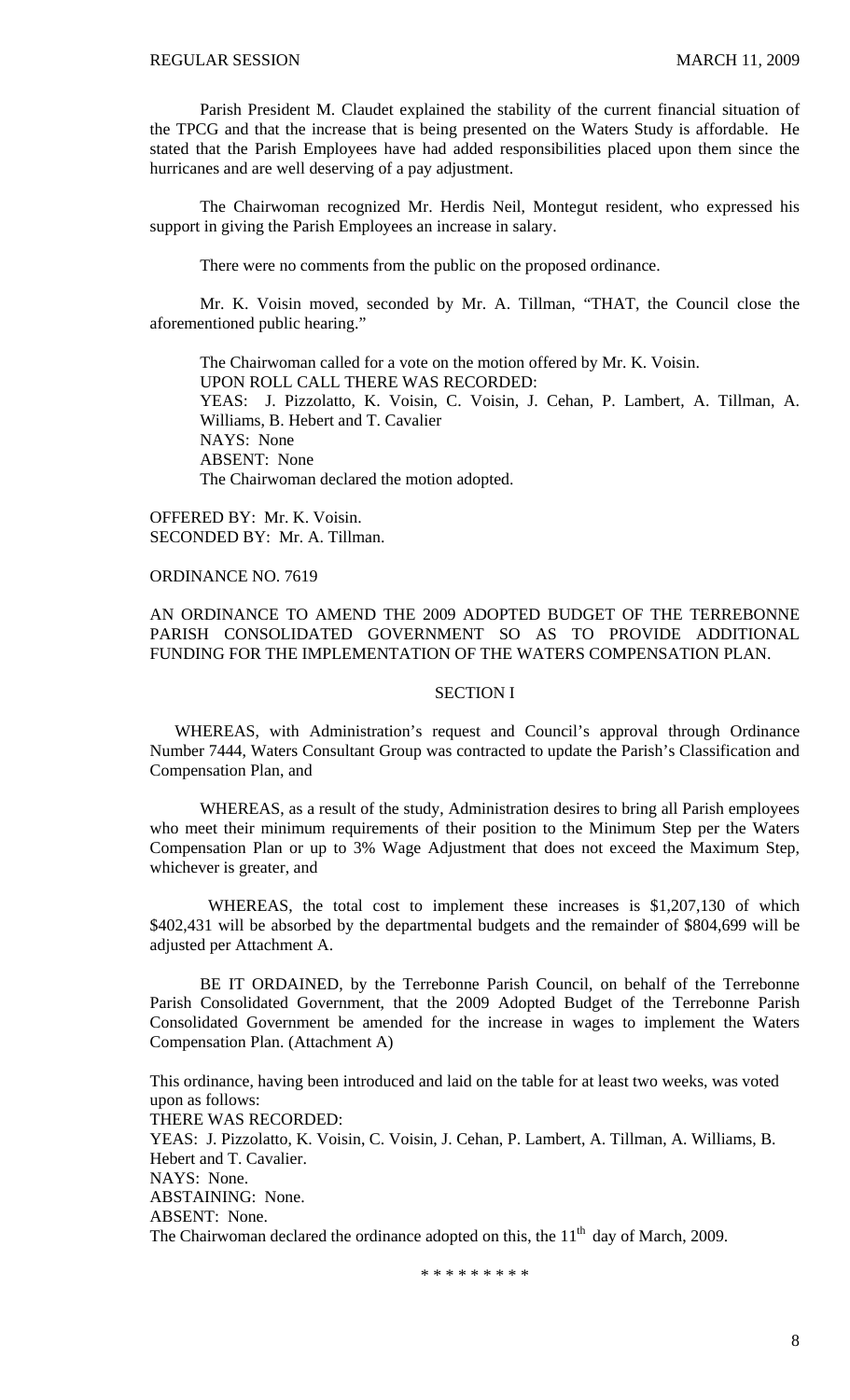# **ATTACHMENT A - WATERS COMPENSATION PLAN**

| Fund/<br>Dept | Account<br>Number | Department Name                      | 2009<br>Adopted<br><b>Budget</b> | Proposed<br>Increases | 2009<br>Proposed<br>Amended |
|---------------|-------------------|--------------------------------------|----------------------------------|-----------------------|-----------------------------|
|               | 151-442 -8111-01  | <b>Animal Shelter</b>                | 269,008                          | 18,840                | 287,848                     |
|               | 151-000 -7103-53  | <b>Transfer from Sanitation Fund</b> | (820, 225)                       | (18, 840)             | (839,065)                   |
|               | 353-999 -9101-51  | <b>Transfer to General Fund</b>      | 820,225                          | 18,840                | 839,065                     |
|               | 353-000 -5121-00  | <b>Retained Earnings (Decrease)</b>  | N/A                              | (18, 840)             | N/A                         |
|               | 151-653 -8111-01  | Housing & Human Srvs.                | 412,667                          | 28,225                | 440,892                     |
|               | 151-000 -5111-00  | Fund Balance (Decrease)              | N/A                              | (28, 225)             | N/A                         |
|               |                   | <b>Transfer to Parish Prisoners</b>  |                                  |                       |                             |
|               | 151-999 -9102-03  | Fund                                 | 3,165,000                        | 34,458                | 3,199,458                   |
|               | 151-000 -5111-00  | Fund Balance (Decrease)              | N/A                              | (34, 458)             | N/A                         |
|               | 151-999 -9102-39  | <b>Transfer to Head Start</b>        | 276,135                          | 38,882                | 315,017                     |
|               | 151-000 -5111-00  | Fund Balance (Decrease)              | N/A                              | (38, 882)             | N/A                         |
|               | 151-999 -9103-85  | <b>Transfer to Civic Center</b>      | 860,000                          | 58,054                | 918,054                     |
|               | 151-000 -5111-00  | <b>Fund Balance (Decrease)</b>       | N/A                              | (58, 054)             | N/A                         |
|               | 202-122 -8111-01  | Juvenile Services                    | 1,430,818                        | 77,326                | 1,508,144                   |
|               | 202-000 -5111-00  | <b>Fund Balance (Decrease)</b>       | N/A                              | (77, 326)             | N/A                         |
|               | 203-201 -8111-01  | <b>Parish Prisoners</b>              | 132,071                          | 8,329                 | 140,400                     |
|               | 203-202 -8111-01  | Prisoners Medical                    | 417,835                          |                       | 26,129 443,964              |
|               | 203-000 -7101-51  | <b>Transfer from General Fund</b>    | (3,165,000)                      |                       | $(34,458)$ $(3,199,458)$    |
|               | 219-604 -8111-01  | <b>Section 8 Vouchers</b>            | 119,842                          | 13,981                | 133,823                     |
|               | 219-000 -6313-02  | Voucher Program                      | (2,469,072)                      |                       | $(13,981)$ $(2,483,053)$    |
|               | 229-642 -8111-01  | <b>CSBG</b> Admin                    | 44,390                           | 12,028                | 56,418                      |
|               | 229-000 -6319-00  | <b>CSBG</b> Revenues                 | (337,559)                        | (12,028)              | (349, 587)                  |
|               | 237-690 -8111-01  | FTA Planning                         | 50,861                           | 5,498                 | 56,359                      |
|               | 237-691 -8111-01  | FTA Operations                       | 62,372                           | 5,877                 | 68,249                      |
|               | 237-693 -8111-01  | FTA Veh Maint                        | 30,722                           | 4,796                 | 35,518                      |
|               | 237-694 -8111-01  | FTA Non Vehicle                      | 40,040                           | 2,867                 | 42,907                      |
|               | 237-000 -6315-00  | FTA Grant                            | (769, 041)                       | (19,038)              | (788,079)                   |
|               | 239-193 -8111-01  | <b>Head Start</b>                    | 902,915                          | 38,882                | 941,797                     |
|               | 239-000 -7101-51  | <b>Transfer from General Fund</b>    | (276, 135)                       | (38, 882)             | (315,017)                   |
|               | 251-310 -8111-01  | Road & Bridge                        | 1,682,353                        | 130,459               | 1,812,812                   |
|               | 251-000 -5111-00  | Fund Balance (Decrease)              | N/A                              | (130, 459)            | N/A                         |
|               | 252-351 -8111-01  | Drainage                             | 2,254,339                        | 199,017               | 2,453,356                   |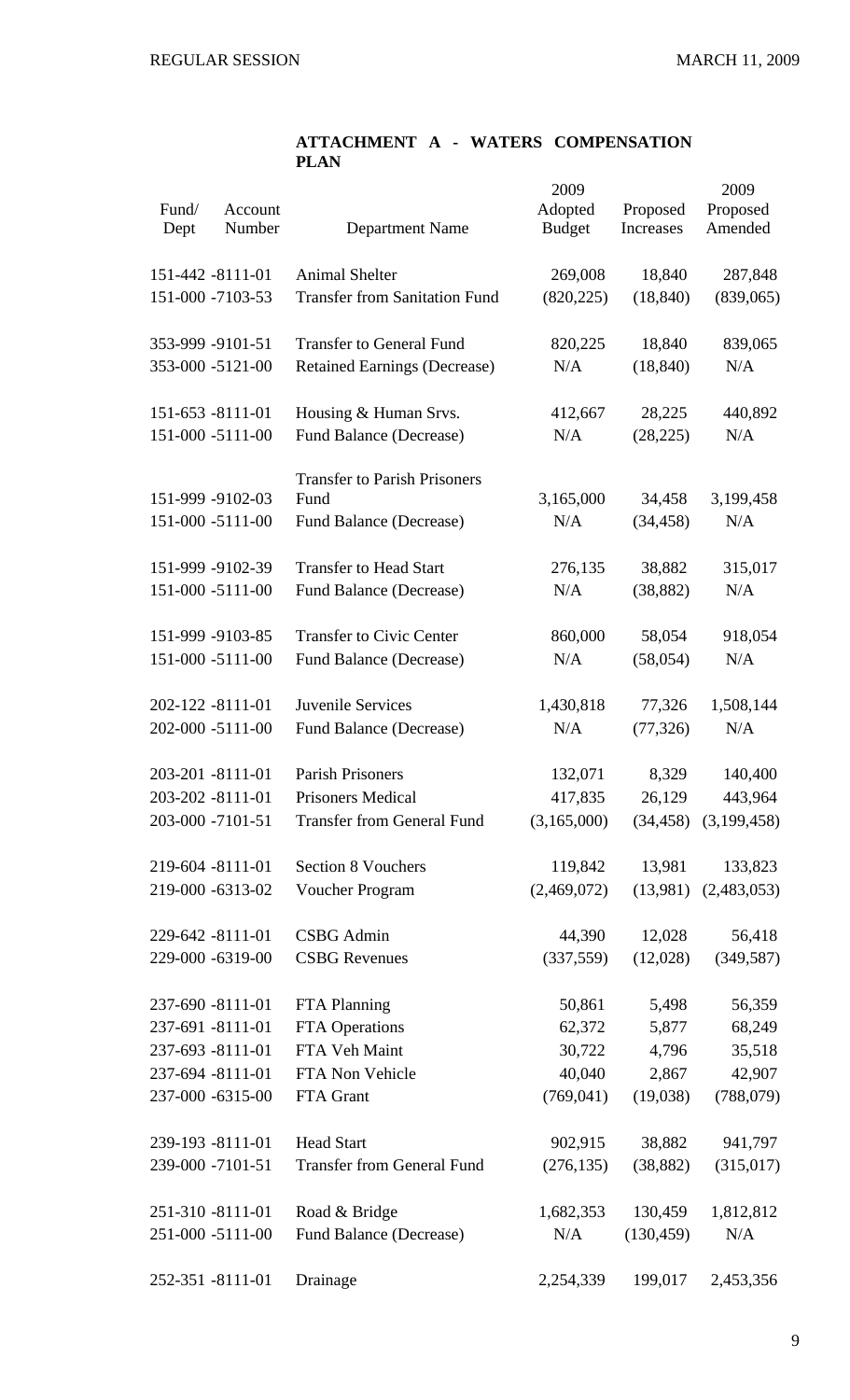#### REGULAR SESSION MARCH 11, 2009

| 252-000 -5111-00 | Fund Balance (Decrease)             | N/A       | (199, 017) | N/A        |
|------------------|-------------------------------------|-----------|------------|------------|
| 280-532 -8111-01 | <b>Special Olympics</b>             | 36,781    | 2,248      | 39,029     |
| 280-000 -5111-00 | Fund Balance (Decrease)             | N/A       | (2,248)    | N/A        |
| 284-560 -8111-01 | <b>Waterlife Museum</b>             | 34,986    | 2,302      | 37,288     |
| 284-000 -5111-00 | <b>Fund Balance (Decrease)</b>      | N/A       | (2,302)    | N/A        |
| 301-803 -8111-01 | <b>Electric Distribution</b>        | 215,921   | 13,620     | 229,541    |
| 301-806 -8111-01 | <b>Gas Distribution</b>             | 513,158   | 37,745     | 550,903    |
| 301-000 -5121-00 | <b>Retained Earnings (Decrease)</b> | N/A       | (51, 365)  | N/A        |
| 306-808 -8111-01 | <b>GIS Mapping</b>                  | 60,049    | 6,479      | 66,528     |
| 306-000 -5121-00 | <b>Retained Earnings (Decrease)</b> | N/A       | (6, 479)   | N/A        |
| 310-431 -8111-01 | <b>Sewerage Collection</b>          | 541,774   | 43,928     | 585,702    |
| 310-432 -8111-01 | <b>Treatment Plant</b>              | 537,770   | 30,263     | 568,033    |
| 310-000 -5121-00 | <b>Retained Earnings (Decrease)</b> | N/A       | (74, 191)  | N/A        |
| 354-155 -8111-01 | <b>Risk Management</b>              | 360,566   | 22,107     | 382,673    |
| 354-000 -5121-00 | <b>Retained Earnings (Decrease)</b> | N/A       | (22, 107)  | N/A        |
| 370-156 -8111-01 | <b>Human Resources</b>              | 147,597   | 15,699     | 163,296    |
| 370-000 -5121-00 | <b>Retained Earnings (Decrease)</b> | N/A       | (15,699)   | N/A        |
| 385-197 -8111-01 | Civic Center                        | 699,791   | 58,054     | 757,845    |
| 385-000 -7101-51 | <b>Transfer from General Fund</b>   | (860,000) | (58, 054)  | (918, 054) |

The Chairwoman recognized the public for comments on the following:

E. A proposed ordinance that will adopt a new Parish Compensation and Classification Plan as per an independent study prepared by the Waters Consulting Group

 Parish President M. Claudet emphasized his previous comments and stated he really feels the Parish Employees deserve a pay adjustment.

There were no comments from the public on the proposed ordinance.

 Mr. K. Voisin moved, seconded by Mr. A. Tillman, "THAT, the Council close the aforementioned public hearing."

Councilman J. Pizzolatto expressed his concerns relative to the Federal Government's proposal to cut \$30 billion out of oil companies' incentives having an effect on Terrebonne Parish in the near future. He expressed his concerns relative to implementing the total Waters Consulting Group's Compensation Plan at this time.

 Councilman K. Voisin expressed his concerns relative to the dramatic increase in the price of food in a long time. He also expressed his concerns for losing personnel who know the Parish and the need to compensate them in order to keep them.

 Councilwoman T. Cavalier expressed her support in bringing Parish Employees' salaries at least to the minimum level and paying them for what they are worth.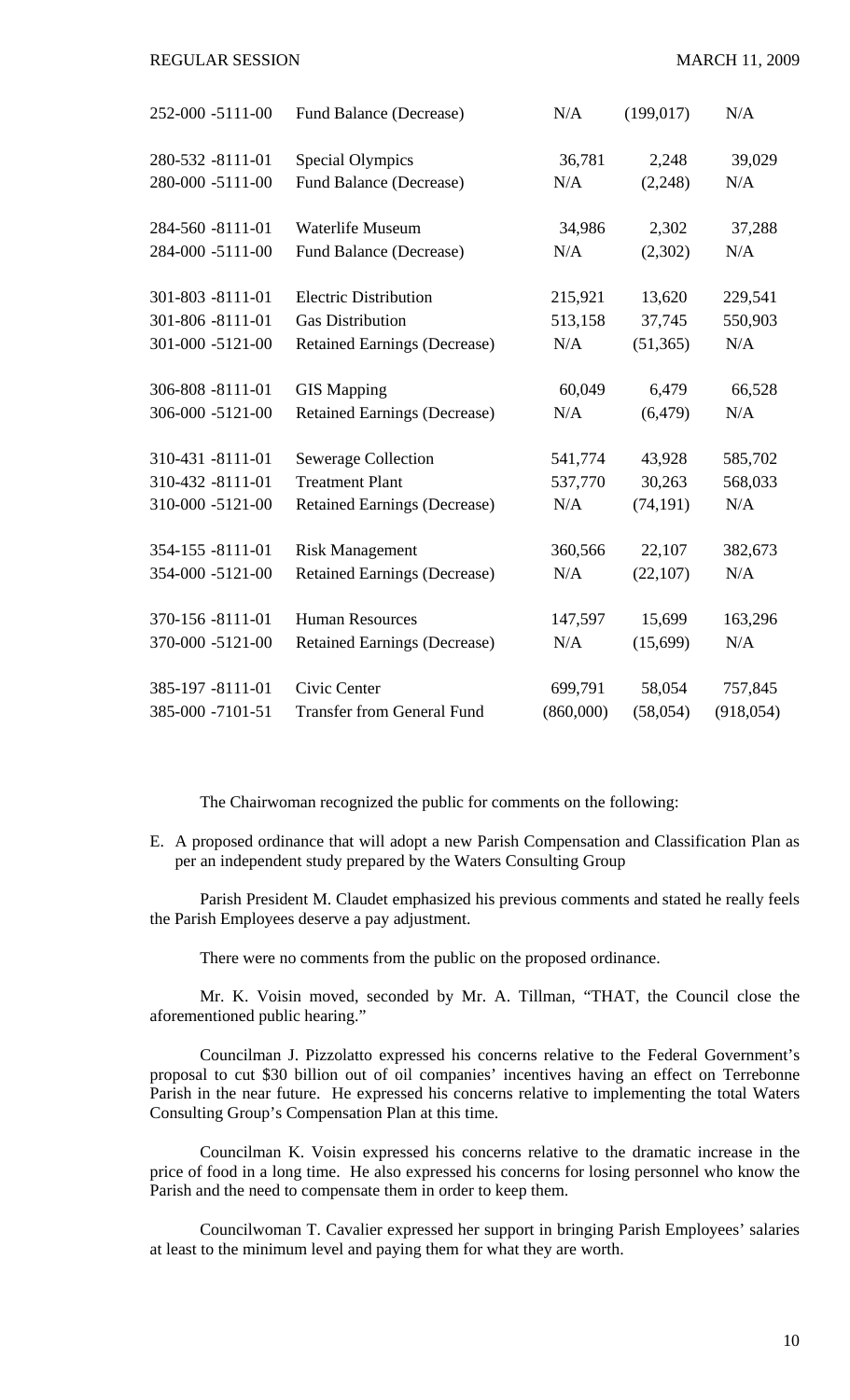Councilman A. Tillman expressed his support for adequately compensating employees, particularly the hourly employees, to show appreciation for their hard work.

 The Chairwoman called for a vote on the motion offered by Mr. K. Voisin. UPON ROLL CALL THERE WAS RECORDED: YEAS: K. Voisin, C. Voisin, J. Cehan, P. Lambert, A. Tillman, A. Williams, B. Hebert and T. Cavalier NAYS: J. Pizzolatto ABSENT: None The Chairwoman declared the motion adopted.

OFFERED BY: Mr. K. Voisin. SECONDED BY: Mr. A. Tillman.

# ORDINANCE NO. 7620

# AN ORDINANCE TO ADOPT A NEW PARISH COMPENSATION AND CLASSIFICATION PLAN AS PER INDEPENDENT STUDY PREPARED BY THE WATERS CONSULTING GROUP AND TO ADDRESS OTHER MATTERS RELATIVE THERETO.

## SECTION I

WHEREAS, the Parish entered into an agreement with the Waters Consulting Group to prepare a new Compensation and Classification Plan, and

WHEREAS, Administration has reviewed the results and concurs with the study, and

WHEREAS, Administration recommends Steps 1 and 2 of their recommendation:

- Step 1: Implement new pay structures; due to Home Rule Charter provisions, the category for Parish President shall NOT be implemented without separate Council action
	- Employee must meet minimum requirements/standards of classification
- Step 2: Place employees in the new pay structures
	- If below new minimum step, move to minimum step
	- If above the new maximum step, freeze the salary

WHEREAS, Administration recommends an increase of no less than 3% for those employees who have met the minimum step and do not exceed the maximum step (1% for the Fire Department), and

WHEREAS, additional recommendations from Waters will be reviewed and taken under consideration.

NOW, THEREFORE BE IT ORDAINED by the Terrebonne Parish Council, on behalf of the Terrebonne Parish Consolidated Government, that the Parish Compensation and Classification Plan's be adopted and to address other matters relative thereto.

#### SECTION II

If any word, clause, phrase, section or other portion of this ordinance shall be declared null, void, invalid, illegal, or unconstitutional, the remaining words, clauses, phrases, sections and other portions of this ordinance shall remain in full force and effect, the provisions of this ordinance hereby being declared to be severable.

This ordinance, having been introduced and laid on the table for at least two weeks, was voted upon as follows: THERE WAS RECORDED: YEAS: K. Voisin, C. Voisin, J. Cehan, P. Lambert, A. Tillman, A. Williams, B. Hebert and T. Cavalier. NAYS: J. Pizzolatto. ABSTAINING: None.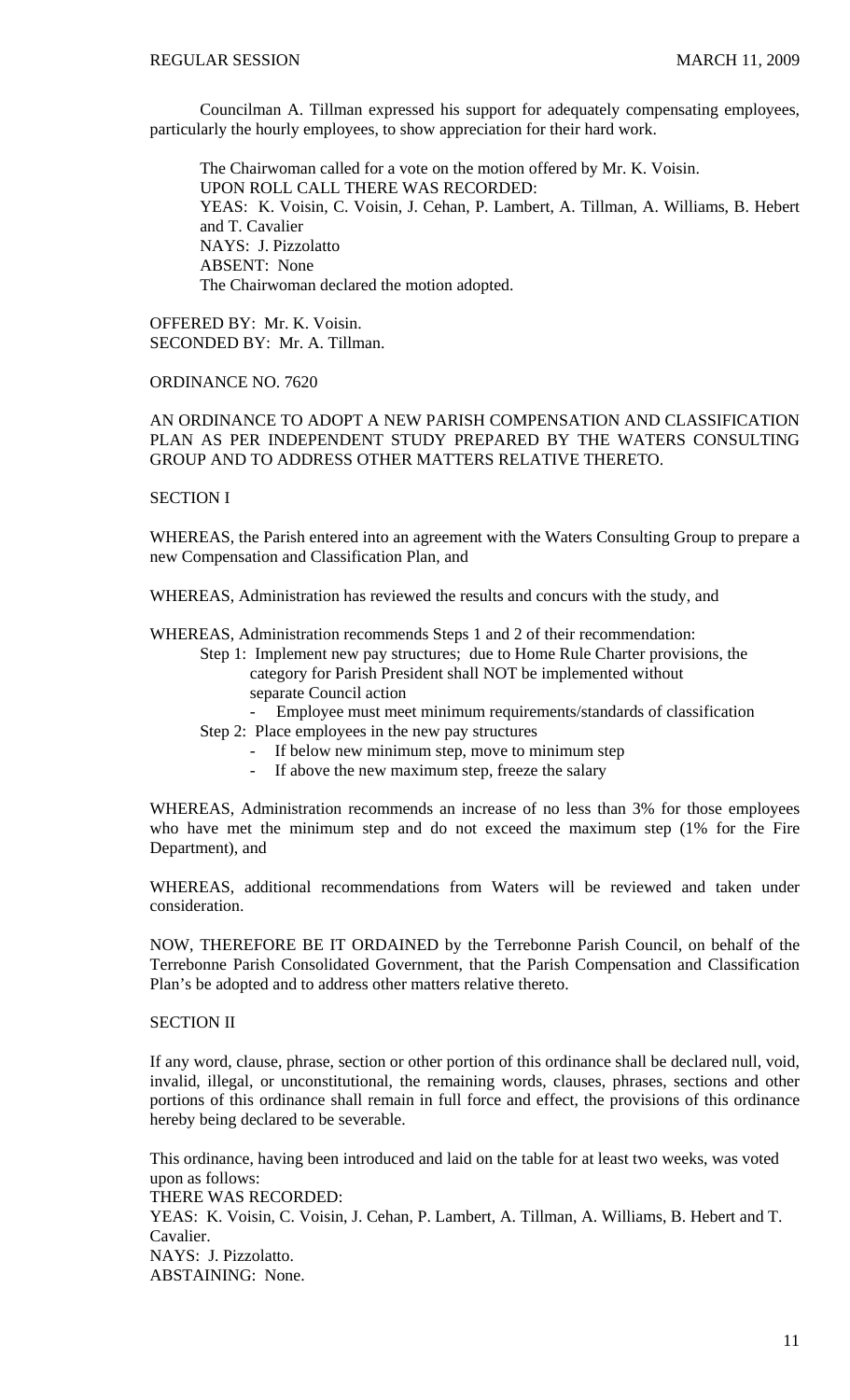ABSENT: None.

The Chairwoman declared the ordinance adopted on this, the  $11<sup>th</sup>$  day of March, 2009.

\* \* \* \* \* \* \* \* \*

Mr. J. Cehan moved, seconded by Mr. K. Voisin, "THAT, the Council continue with the regular order of business."

 The Chairwoman called for a vote on the motion offered by Mr. J. Cehan. UPON ROLL CALL THERE WAS RECORDED: YEAS: J. Pizzolatto, K. Voisin, C. Voisin, J. Cehan, P. Lambert, A. Tillman, A. Williams, B. Hebert and T. Cavalier NAYS: None ABSENT: None The Chairwoman declared the motion adopted.

 The Chairwoman recognized Ms. Mary Jane Peters and Ms. Judy Navarre, Terrebonne Garden Club, who announced the upcoming Cleanest City Contest on March 31, 2009, explained what the judges will be looking for and encouraged everyone to participate in cleaning up the City. They stressed that it could be an ongoing effort to keep the community clean and encouraged Council Members to report litter issues in their districts to the appropriate personnel.

 The Chairwoman recognized Ms. Linda Faulk, Coordinator of the Lady Bug Ball, who requested co-sponsorship of the Lady Bug Ball to be held on April 25, 2009 at Southdown Plantation and possibly assistance with parking. She explained some of the activities that will take place at the event, which is mostly free to the public.

 Mr. C. Voisin moved, seconded by Mr. B. Hebert, "THAT, the Council authorize TPCG to cosponsor the Lady Bug Ball to be held on April 25, 2009 at Southdown Plantation."

 The Chairwoman called for a vote on the motion offered by Mr. C. Voisin. UPON ROLL CALL THERE WAS RECORDED: YEAS: J. Pizzolatto, K. Voisin, C. Voisin, J. Cehan, P. Lambert, A. Tillman, A. Williams, B. Hebert and T. Cavalier NAYS: None ABSENT: None The Chairwoman declared the motion adopted.

 The Chairwoman recognized Mr. Daniel Lyons, Chauvin resident, who presented the Council and Parish President with a booklet in the area in Texas where he is currently working concerning Coastal Restoration. He expressed the need for Terrebonne Parish to do something similar to restore the Barrier Islands to protect Terrebonne Parish.

 Mr. K. Voisin moved, seconded by Mr. J. Cehan, "THAT, the Council extend Mr. Daniel Lyons' time an additional two minutes."

 The Chairwoman called for a vote on the motion offered by Mr. K. Voisin. UPON ROLL CALL THERE WAS RECORDED: YEAS: J. Pizzolatto, K. Voisin, C. Voisin, J. Cehan, P. Lambert, A. Tillman, A. Williams, B. Hebert and T. Cavalier NAYS: None ABSENT: None The Chairwoman declared the motion adopted.

 Mr. Daniel Lyons continued his presentation regarding his concerns for the need to provide flood protection for Terrebonne Parish's coast.

 Councilman P. Lambert agreed with Mr. Lyons that working on the levees will be a continuous job and all the components of the Barrier Islands, the Morganza to the Gulf Project and the drainage levees are all needed for Terrebonne Parish to survive from flooding. He stated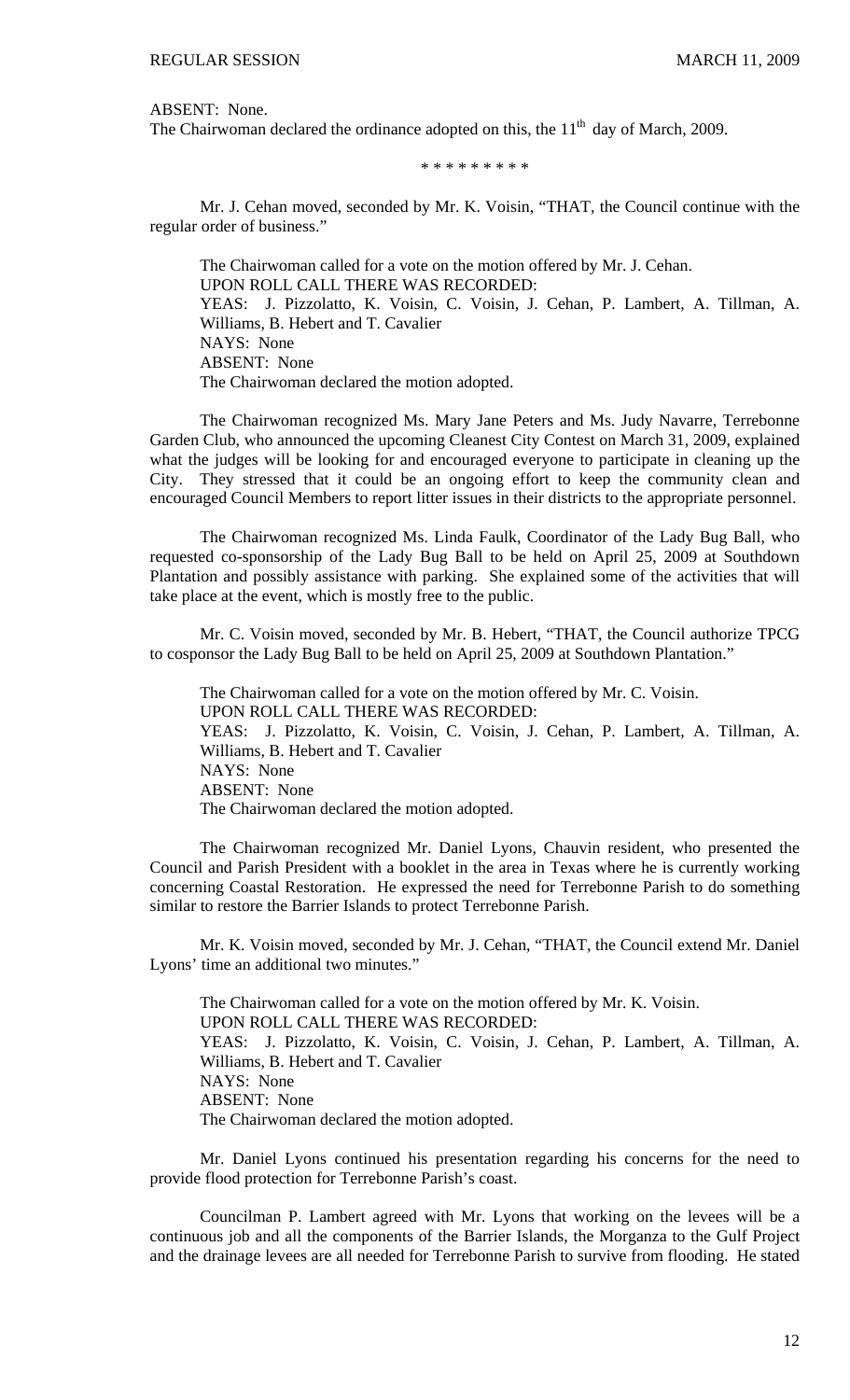that building up the drainage levees is the quickest way to provide close to hurricane strength flood protection.

 Councilman J. Cehan stated that he would do everything he can to have rocks put on the Barrier Islands, and to get the passes closed to provide flood protection. He stated that with the Morganza project and the interior levees should place Terrebonne Parish in much better shape as far as flood protection.

 Councilman K. Voisin stated that he believes Morganza to the Gulf and the Barrier Islands are essential to address flooding problems, but it is not the full solution.

 Councilman C. Voisin stated that he has always supported different phases of providing flood protection, such as the Morganza Project, the Ward 7 Levee Project, the Suzie Canal Project, Orange St. levee, Dularge, etc., which he believes are parts of the puzzle to provide interim flood protection in the future. He stressed the need to rebuild the Barrier Islands back up to break a hurricane's affects.

 The Chairwoman recognized Mr. Reggie Bourg, Bourg resident, who expressed his concerns relative to how the CDBG funding will benefit residents in the rural areas of the Parish. He expressed his concerns relative to the lack of an adopted policy to air public meetings on TPTV. He requested that a policy to air public meetings on TPTV be referred to committee once again.

 Mr. K. Voisin moved, seconded by Mr. A. Tillman, "THAT, the Council extend Mr. Reggie Bourg's time an additional minute."

 The Chairwoman called for a vote on the motion offered by Mr. K. Voisin. UPON ROLL CALL THERE WAS RECORDED: YEAS: J. Pizzolatto, K. Voisin, C. Voisin, J. Cehan, P. Lambert, A. Tillman, A. Williams, B. Hebert and T. Cavalier NAYS: None ABSENT: None The Chairwoman declared the motion adopted.

 Mr. Reggie Bourg continued his comments regarding his concerns relative to how he feels all public meetings should be aired on TPTV to better inform the public.

 Councilman K. Voisin requested that the matter of airing Council meetings on specific dates and times be sent to the Policy, Procedure & Legal Committee for discussion.

 Parish President M. Claudet stated that substantial improvements are being considered to upgrade TPTV in the near future. He also informed Mr. Bourg that the recent meeting held regarding the Barrier Islands was held by the LCA and Corps of Engineers. He stated that at that meeting, the federal government inadvertently left out Wine Island of the study and the Parish has submitted a protest in writing for the omission.

 Chairwoman A. Williams stated that it is the goal of TPCG to have affordable housing to be brought to Terrebonne Parish, as a whole.

 The Chairwoman recognized Mr. Herdis Neil, Montegut resident, who expressed his concerns with the need to restore Terrebonne Parish's Barrier Islands and expressed his disappointment with the Corps of Engineers in omitting Wine Island out of their plans.

 Councilman P. Lambert requested the Council Clerk to prepare a letter for all the Council Members to sign to support the request to Governor Jindal, Senators Landrieu and Vitter and Congressman Melancon to include Wine Island in the LCA Project.

 The Chairwoman called for a report on the Budget & Finance Committee meeting held on 3/5/09, whereupon the Committee Chairman, noting that ratification of the minutes calls a public hearing on 3/25/09, rendered the following: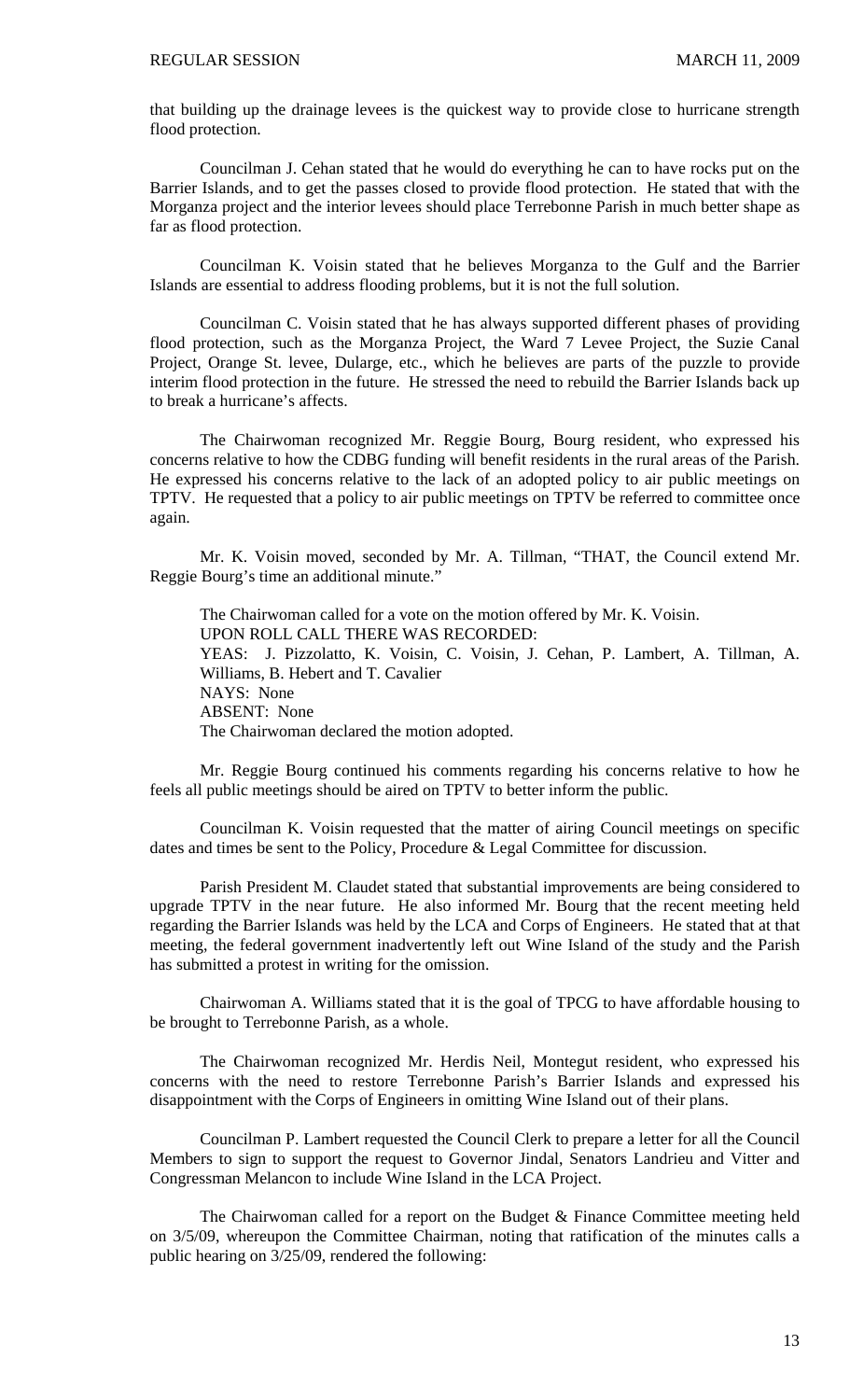#### **BUDGET & FINANCE COMMITTEE**

## **MARCH 5, 2009**

 The Chairman, Billy Hebert, called the Budget & Finance Committee meeting to order at 5:30 p.m. in the Terrebonne Parish Council Meeting Room with the Invocation led by A. Tillman and the Pledge of Allegiance led by C. Voisin. Upon roll call, Committee Members recorded as present were: T. Cavalier, J. Cehan, B. Hebert, P. Lambert, J. Pizzolatto, A. Tillman, C. Voisin, and K. Voisin. Committee Member A. Williams was recorded as absent. A quorum was declared present.

 The Chairman read a letter from Committee Member A. Williams explaining her late arrival due to her attendance at a ribbon cutting ceremony.

 Council Clerk Paul Labat noted that, due to Committee Member A. Williams acting in the capacity of the Parish President in his absence, she will be unable to vote on issues presented this evening.

OFFERED BY: Mr. J. Pizzolatto. SECONDED BY: Mr. J. Cehan.

RESOLUTION NO. 09-099

WHEREAS, on December 29, 2008 bids were received by the Terrebonne Parish Consolidated Government for Bid No. 08-1/9-56 for the Purchase of Supplies for Various Departmental Use (Warehouse Inventory), and

WHEREAS, after careful review by the Purchasing Division and approved by Mary Crochet, Warehouse Manager, it has been determined that the bids of Interbo Packing in the amount of \$2,082, and Pyramid School Products in the amount of \$6,362.70, and Haydel and Robichaux in the amount of \$5,718.48 and Economical Janitorial in the amount of \$45,815.36 are the lowest qualified and the bids of All American Poly, Calico, Spartan, Voorhies and Bayou Country be rejected for just cause, and

WHEREAS, some inventory items will not be awarded because to no bids were received on them and others being rejected for just cause, the Warehouse Department wishes to re-bid these items at a later date, and

WHEREAS, the Department of Finance has verified that funds are budgeted and available for said equipment, and

WHEREAS, the Parish Administration has concurred with the recommendation that the bids of Interbo Packing, Pyramid School Products, Haydel and Robichaux, Economical Janitorial are the lowest qualified bids for Bid No. 08-1/9-56 for the Purchase of Supplies for Various Departmental Use (Warehouse Inventory) as per the attached bid forms.

NOW, THEREFORE BE IT RESOLVED by the Terrebonne Parish Council (Budget and Finance Committee), on behalf of the Terrebonne Parish Consolidated Government, that the recommendation of Parish Administration is approved and the bids of Interbo Packing in the amount of \$2,082, and Pyramid School Products in the amount of \$6,362.70, and Haydel and Robichaux in the amount of \$5,718.48 and Economical Janitorial in the amount of \$45,815.36 are the lowest qualified and the bids of All American Poly, Calico, Spartan, Voorhies and Bayou Country be rejected for just cause, and that the Purchasing Department is hereby authorized to re-bid the remaining items.

THERE WAS RECORDED:

YEAS: T. Cavalier, J. Cehan, B. Hebert, P. Lambert, J. Pizzolatto, A. Tillman, C. Voisin and K. Voisin. NAYS: None. ABSTAINING: None.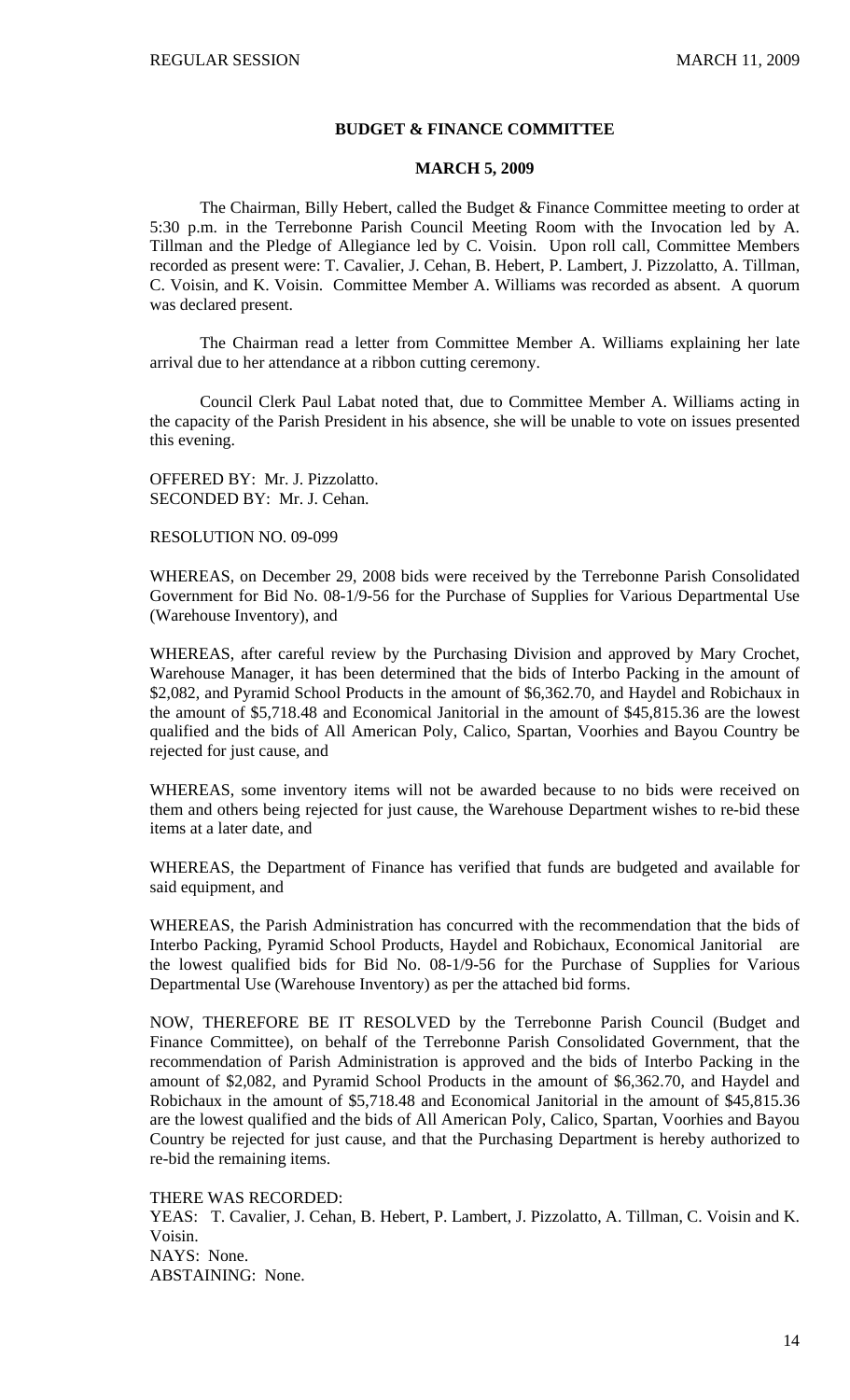#### ABSENT: A. Williams.

The Chairman declared the resolution adopted on this, the  $5<sup>th</sup>$  day of March, 2009. \* \* \* \* \* \* \* \* \*

 Purchasing Manager Angela Guidry stated that the above authorization provides for the acceptance, rejection, and re-bid of items for the Parish warehouse inventory, as contained within the backup information. In response to questioning, Mrs. Guidry stated that items are being re-bid due to some of those items having issues with their corporate resolutions or for failure to complete the required bid documents.

OFFERED BY: Mr. A. Tillman. SECONDED BY: Mr. K. Voisin.

# RESOLUTION NO. 09-100

A Resolution awarding Bid No. 08-1/9-62 Purchase of Transit Shelters and Benches to LNI Custom Manufacturing for Benches in the amount of Sixty Eight Thousand Six Hundred Seventy Six Dollars and Zero Cents (\$68,676.00) and Duo-Gard Industries for Shelters in the amount of Eighty Four Thousand Nine Hundred Fifteen Dollars and Zero Cents (\$84,915.00).

 WHEREAS, Terrebonne Parish Consolidated Government reserves the right to increase or decrease quantities at its sole discretion, based upon the same unit prices,

 WHEREAS, Greg Bush, Public Works Director and Wendell Voisin, Transit Administrator have reviewed the bids received and recommends the bid of LNI Custom Manufacturing and Duo-Gard Industries as the lowest responsive bids, and

 WHEREAS, the Department of Finance has certified compliance of this bid with procedural requirements of the bid documents and the availability of funding, and

 WHEREAS, based upon these supporting recommendations, the Transit Department recommends the award of Bid No. 08-1/9-62 Purchase of Transit Shelters and Benches to LNI Custom Manufacturing for Benches in the amount of Sixty Eight Thousand Six Hundred Seventy Six Dollars and Zero Cents (\$68,676.00) and Duo-Gard Industries for Shelters in the amount of Eighty Four Thousand Nine Hundred Fifteen Dollars and Zero Cents (\$84,915.00), and

 NOW, THEREFORE BE IT RESOLVED that the Terrebonne Parish Council (Budget and Finance Committee), on behalf of the Terrebonne Parish Consolidated Government, awards Bid #08-1/9-62 Purchase of Transit Shelters and Benches to LNI Custom Manufacturing and Duo-Gard Industries and that the Parish President and all other appropriate parties be, and they are hereby authorized to execute any and all contract documents associated therewith.

#### THERE WAS RECORDED:

YEAS: T. Cavalier, J. Cehan, B. Hebert, P. Lambert, J. Pizzolatto, A. Tillman, C. Voisin and K. Voisin. NAYS: None. ABSTAINING: None. ABSENT: A. Williams. The Chairman declared the resolution adopted on this, the  $5<sup>th</sup>$  day of March, 2009. \* \* \* \* \* \* \* \* \*

 Public Works Director Lt. Col. (Ret.) Greg Bush stated that the aforementioned purchase is for fifteen (15) transit shelters, with priority given to those shelters used by the elderly and disabled individuals. He noted that over time, ninety-five (95) bus stops would have transit shelters.

 City Marshal Brian LeBlanc requested consideration of requesting Terrebonne Parish's Legislative Delegation to amend Louisiana Revised Statute R. S. 33:1704.1 in order to increase the cost associated with serving court summons to defendants. He stated that the current summons fee is \$10.00 per summons served and .16 cents per mile for delivery. Marshal LeBlanc requested that the fee for summons be increased to \$25.00 per summons and that the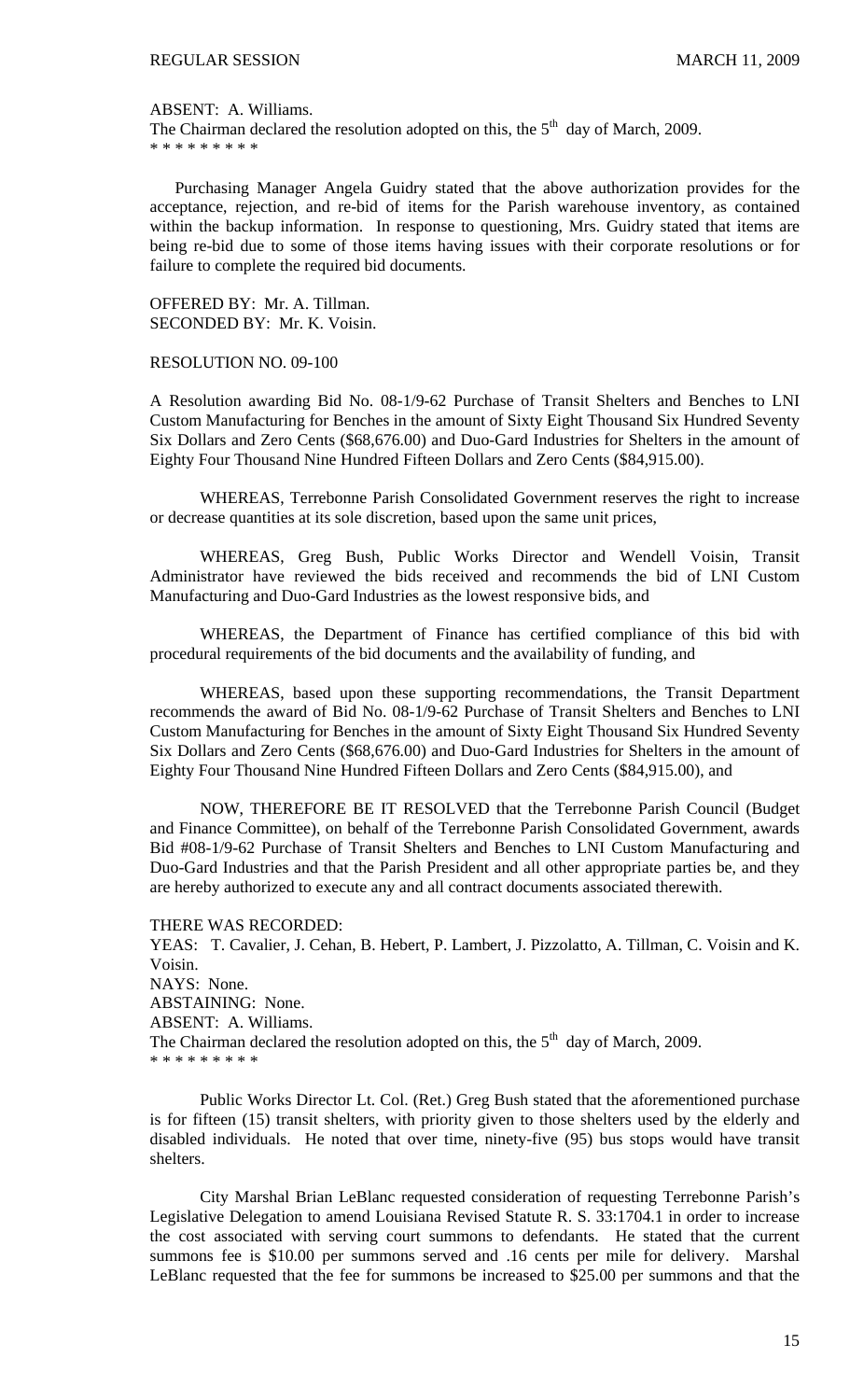State's mileage rate be adopted. In response to additional questioning, he explained that the plaintiff pays the court costs and that the general taxpayers would not be charged the increased fee.

OFFERED BY: Mr. C. Voisin. SECONDED BY: Mr. J. Cehan.

## RESOLUTION NO. 09-101

A RESOLUTION REQUESTING THE TERREBONNE PARISH STATE LEGISLATIVE DELEGATION TO AMEND THE LOUISIANA REVISED STATUTES, SECTION 33:1704.1; MUNICIPALITIES AND PARISHES, CHAPTER 3 PUBLIC OFFICERS, PART IV CONSTABLES; SUBPART A. GENERAL PROVISIONS; FOR FEES AND COSTS ASSOCIATED WITH THE MARSHAL OF THE CITY OF HOUMA.

WHEREAS, City Marshal Brian LeBlanc is requesting the State Legislative Delegation to assist Terrebonne Parish with updating their fees associated with their office operations, which will current resources for their cost of operations, and

WHEREAS, a comparison with other jurisdictions reflects the City of Houma is currently less than some of the other Parishes, and

WHEREAS, the Parish General Fund supplements the City Marshal for the operations not covered by their current fee structure, estimated to be \$524,256 in 2009.

NOW, THEREFORE BE IT RESOLVED that the Terrebonne Parish Council (Budget and Finance Committee), on behalf of the Terrebonne Parish Consolidated Government seek the assistance with the Terrebonne Parish State Delegation in gaining legislative approval to increase the current fee structure for the operations of the City Marshal, by amending Louisiana Revised Statutes, Section 33:1704.1.

#### THERE WAS RECORDED:

YEAS: J. Cehan, B. Hebert, P. Lambert, J. Pizzolatto, A. Tillman, C. Voisin and K. Voisin. NAYS: T. Cavalier. ABSTAINING: None. ABSENT: A. Williams. The Chairman declared the resolution adopted on this, the  $5<sup>th</sup>$  day of March, 2009. \* \* \* \* \* \* \* \* \*

 Upon additional discussion, Marshall LeBlanc stated that the aforementioned fee changes have been recommended as a result of researching fees of other municipalities which ranged from \$20.00 to \$30.00 per summons served; that approximately \$100,000.00 would be generated for office operational costs; and added that the additional revenue received by the City Marshal's Office could help in offsetting the Parish's Government's reimbursement costs to the City Marshal's Office.

 The Chairman noted that the current IRS mileage reimbursement rate is 58 cents per mile.

 Chief Finance Officer Jamie Elfert stated that the backup information was obtained from current Louisiana Revised Statutes. She further explained that the discrepancy in the information presented by the City Marshal and the backup information may be attributed to maximum rate provided by law and the actual rate charged by a municipality.

 Marshal LeBlanc interjected that he is requesting an increase in the fees associated with serving summonses from \$10.00 to \$25.00 in order to be consistent with other municipalities and noted that the fees are based upon the area of coverage for each office.

 Ms. T. Cavalier moved, "THAT, the Budget & Finance Committee retain the matter relative to increasing the fees and costs associated with the City of Houma Marshal's Office in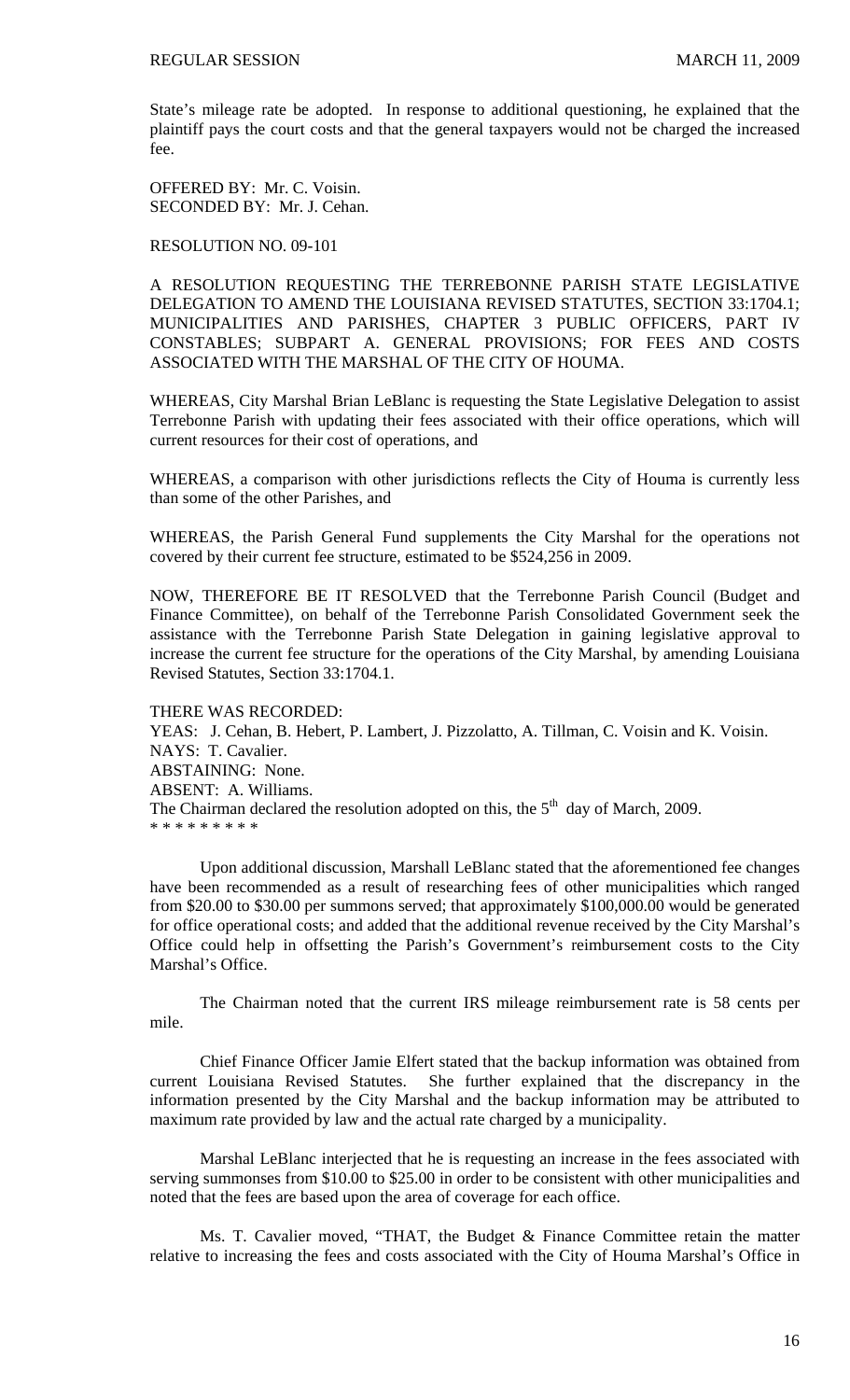committee for two weeks in order to receive additional information with respect to fees charged by other municipalities." (MOTION DIES DUE TO THE LACK OF A SECOND)

 In response to additional questioning, Marshall LeBlanc stated that the last increase in fees for the City Marshal's Office was authorized in 1998. He continued that the additional revenue would be used to purchase additional vehicles and equipment.

 Council Clerk Paul Labat stated that the aforementioned resolution simply requests Terrebonne Parish's Legislative Delegation to authorize the statute change; noted that it would be quite some time before the City Marshal's Office could implement the fee change; and added that the Council may reconsider the matter at a later date even if the aforementioned resolution is adopted.

 Mr. K. Voisin moved, seconded by Mr. C. Voisin, "THAT, the Budget & Finance Committee introduce an ordinance to declare 45.5 percent of adjudicated property Lot 'C' & Irregular S/2 of Lot 'B' Cypress Village, Re-subdivision of Lots 1, 2, 3, & 4, located in Sections 6 & 7, T16S, R14E. Also Batture in front. CB 1873/647 (Deadwood Road) as surplus and to dispose of said property in accordance with LA R. S. 33:2861, et seq. and call a public hearing on said matter on March 25, 2009 at 6:30 p. m."

The Chairman called for the vote on the motion offered by Mr. K. Voisin. UPON ROLL CALL THERE WAS RECORDED: YEAS: T. Cavalier, J. Cehan, B. Hebert, P. Lambert, J. Pizzolatto, A. Tillman, C. Voisin, and K. Voisin. NAYS: None. ABSENT: A. Williams. The Chairman declared the motion adopted.

OFFERED BY: Mr. J. Pizzolatto. SECONDED BY: Mr. C. Voisin.

# RESOLUTION NO. 09-102

WHEREAS, prices were obtained through the Louisiana State Commodity Catalog by the Terrebonne Parish Consolidated Government for the purpose of purchasing ten (10) new/unused Large Size, 4 Door, Rear Wheel Drive, Police Patrol Sedans (Ford Crown Victoria) for the Houma Police Department under State Contract #407708, and

WHEREAS, after careful review by the Parish Administration it has been determined that the total price of Two Hundred Twenty Six Thousand, Seven Hundred Eighty Dollars (\$226,780.00) from Terrebonne Ford for the purchase of ten (10) new/unused Large Size, 4 Door, Rear Wheel Drive, Police Patrol Sedans (Ford Crown Victoria) should be accepted as per the State Contract Vehicle Catalog and the under provisions set forth in the Louisiana Revised Statutes Title 39:1710, and

WHEREAS, the Parish Finance Department has verified that funds are budgeted and available in the 2009 Account Number 204-211-8914-01 for the purchase of the aforementioned vehicle, and

WHEREAS, the Parish Administration has recommended the acceptance of the price for the aforementioned vehicle purchase at a total cost of Two Hundred Twenty Six Thousand, Seven Hundred Eighty Dollars (\$226,780.00) as per the attached State Purchasing Contract Catalog.

NOW, THEREFORE BE IT RESOLVED by the Terrebonne Parish Council (Budget and Finance Committee), on behalf of the Terrebonne Parish Consolidated Government, that the recommendation of the Parish Administration be approved and that the purchase of the vehicles be accepted as per the attached forms.

#### THERE WAS RECORDED:

YEAS: T. Cavalier, J. Cehan, B. Hebert, P. Lambert, J. Pizzolatto, A. Tillman, C. Voisin and K. Voisin.

NAYS: None.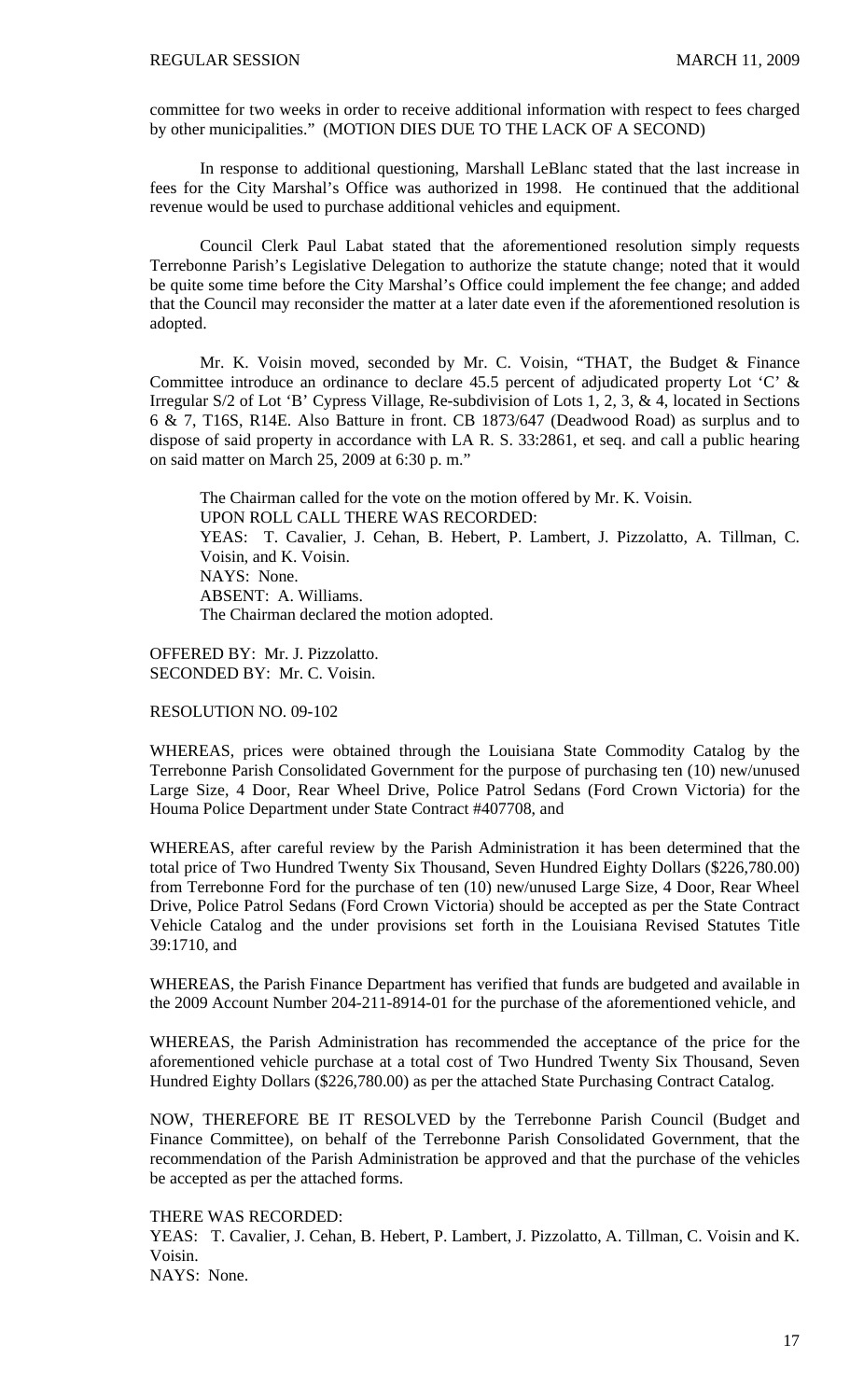ABSTAINING: None.

ABSENT: A. Williams. The Chairman declared the resolution adopted on this, the  $5<sup>th</sup>$  day of March, 2009. \* \* \* \* \* \* \* \* \*

OFFERED BY: Mr. A. Tillman. SECONDED BY: Mr. J. Cehan and Mr. P. Lambert.

### RESOLUTION NO. 09-103

WHEREAS, prices were obtained through the Louisiana State Commodity Catalog by the Terrebonne Parish Consolidated Government for the purpose of purchasing three (3) new/unused One Half (1/2) Ton, Regular Cab, Two (2) Wheel Drive Pick-up Truck (2009 Ford F-150) for Good Earth Transit under State Contract #407710, and

WHEREAS, after careful review by John Daigle, Fleet Maintenance Superintendent, Wendell Voisin, Transit Administrator and Gregory Bush, Public Works Director, it has been determined that the total price of Forty-six Thousand, Five Hundred Forty-eight Dollars (\$46,548.00) from Terrebonne Motor Company for the purchase of three (3) new/unused One Half (1/2) Ton, Regular Cab, Two (2) Wheel Drive Pick-up Truck (2009 Ford F-150) should be accepted as per the State Contract Vehicle Catalog and under provisions set forth in the Louisiana Revised Statutes Title 39:1710, and

WHEREAS, the Parish Finance Department has verified that funds are budgeted and available in the 2009 Account Number 237-690-8914-01 for the purchase of the aforementioned vehicles, and

WHEREAS, the Parish Administration has recommended the acceptance of the price for the aforementioned vehicle purchases at a total cost of Forty-six Thousand, Five Hundred Fortyeight Dollars (\$46,548.00) as per the attached State Purchasing Contract Catalog.

NOW, THEREFORE BE IT RESOLVED by the Terrebonne Parish Council (Budget and Finance Committee), on behalf of the Terrebonne Parish Consolidated Government, that the recommendation of the Parish Administration be approved and that the purchase of the vehicles be accepted as per the attached forms.

THERE WAS RECORDED:

YEAS: T. Cavalier, J. Cehan, B. Hebert, P. Lambert, J. Pizzolatto, A. Tillman, C. Voisin and K. Voisin. NAYS: None. ABSTAINING: None. ABSENT: A. Williams. The Chairman declared the resolution adopted on this, the  $5<sup>th</sup>$  day of March, 2009. \* \* \* \* \* \* \* \* \*

 Public Works Director Lt. Col. (Ret.) Greg Bush stated that the aforementioned vehicle purchases include the purchase of two (2) replacement vehicles for the Transit Field Supervisor and the Maintenance Supervisor and one (1) new vehicle for the Administrative Assistant who will be responsible for the transit system advertising functions.

OFFERED BY: Mr. J. Pizzolatto. SECONDED BY: Mr. A. Tillman.

# RESOLUTION NO. 09-104

WHEREAS, on July 16, 2008 bids were received by the Terrebonne Parish Consolidated Government for Bid No. 08-1/9-22 (Re-bid) Surplus Sale of Property at 7887 / 7889 Main Street (Old City Court Building), and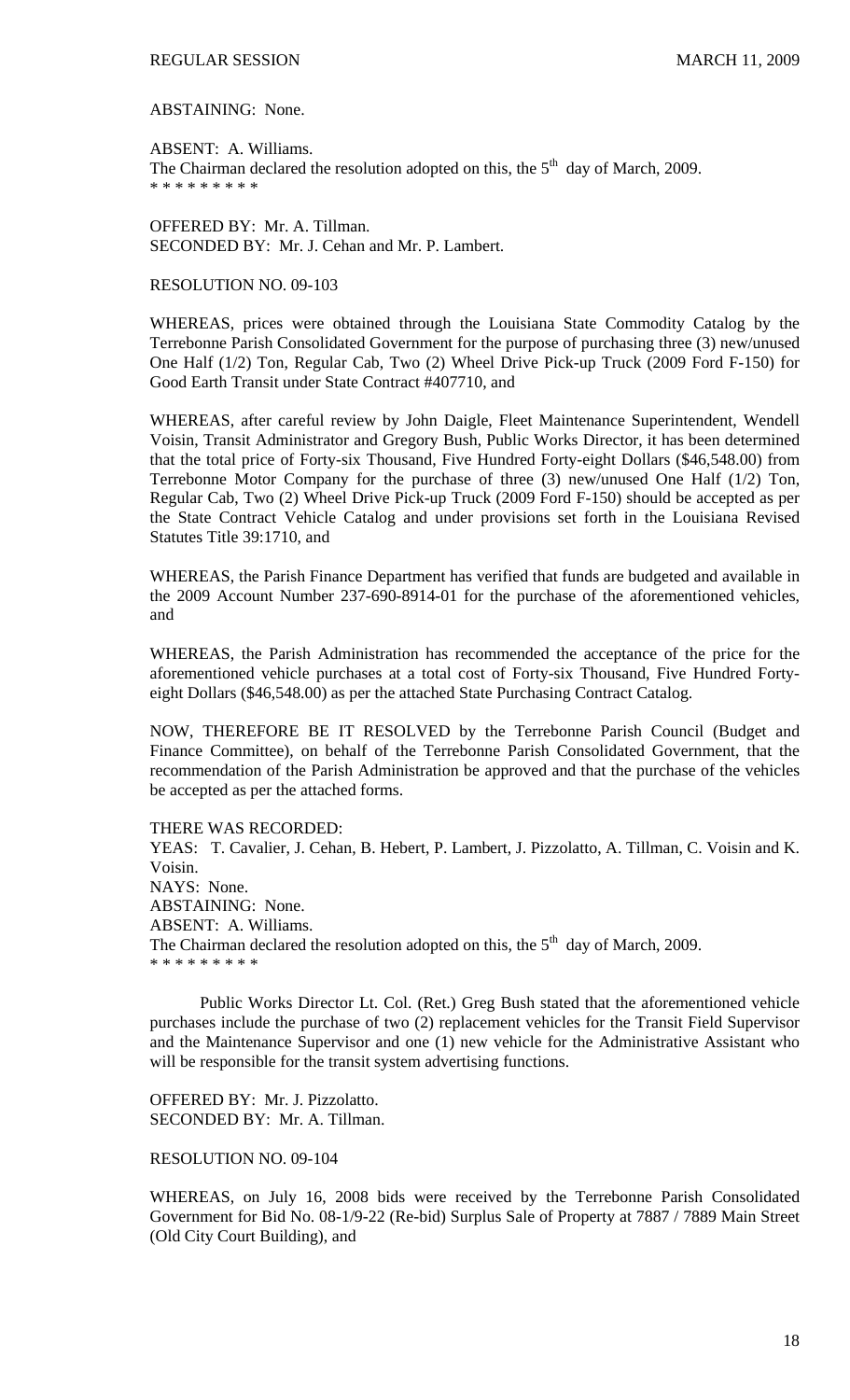WHEREAS, on August 13, 2008 the Terrebonne Parish Council accepted the bid of Castalano Properties, LLC to purchase the above property, and

WHEREAS, the bid accepted from Castalano Properties, LLC was disqualified due to failure to execute a "Bill of Sale" with the Terrebonne Parish Consolidated Government, and

WHEREAS, on February 26, 2009 bids were received by the Terrebonne Parish Consolidated Government for Bid No. 08-1/9-22 (Re-bid) Surplus Sale of Property at 7887 / 7889 Main Street (Old City Court Building), and

WHEREAS, after careful review by Parish Administration it has been determined that the highest bid received was that of Rico 6, LLC in the amount of Four Hundred Twenty-five Thousand Dollars (\$425,000.00) and that the bid should be accepted as per attached bid forms, and

WHEREAS, the Parish Administration has recommended the acceptance of the aforementioned bid for Bid No. 08-1/9-22 (Re-bid) Surplus Sale of 7887 / 7889 Main Street (Old City Court Building) in the amount of Four Hundred Twenty-five Thousand Dollars (\$425,000.00).

NOW, THEREFORE BE IT RESOLVED by Terrebonne Parish Council (Budget and Finance Committee), on behalf of the Terrebonne Parish Consolidated Government, that the recommendation of the Parish Administration is approved and the bid of Rico 6, LLC is accepted.

THERE WAS RECORDED: YEAS: T. Cavalier, J. Cehan, B. Hebert, P. Lambert, J. Pizzolatto, A. Tillman, C. Voisin and K. Voisin. NAYS: None. ABSTAINING: None. ABSENT: A. Williams. The Chairman declared the resolution adopted on this, the  $5<sup>th</sup>$  day of March, 2009. \* \* \* \* \* \* \* \* \*

 Committee Member K. Voisin presented a slide with respect to the "possible" organizational structure for the Animal Shelter, inclusive of reorganizing of the department, creating of a non-profit organization (Friends of the Animal Shelter), reviewing existing codes and provisions for animals, and implementing proactive animal programs.

 Animal Shelter Manager Valarie Robinson expressed her support of the organizational structure as presented by Committee Member K. Voisin; noted positive feedback from the community with respect to the Parish's Animal Shelter; added that there is some concern with respect to donations to the shelter (how the funds will be used), and stated that there is a need for an adequate sized shelter in Terrebonne Parish.

 Interim Parish Manager Patrick Gordon explained that there are misdemeanor penalties for violations of the Parish animal regulations and that he would provide the District Attorney's Office with the information. (NO ACTION TAKEN).

 Mr. J. Cehan moved, seconded by Mr. J. Pizzolatto, "THAT, there being no further business to come before the Budget & Finance Committee, the meeting be adjourned."

 The Chairman called for the vote on the motion offered by Mr. J. Cehan. UPON ROLL CALL THERE WAS RECORDED: YEAS: T. Cavalier, J. Cehan, B. Hebert, P. Lambert, J. Pizzolatto, A. Tillman, C. Voisin, and K. Voisin. NAYS: None. ABSENT: A. Williams. The Chairman declared the motion adopted and the meeting was adjourned at 6:03 p.m.

Billy Hebert, Chairman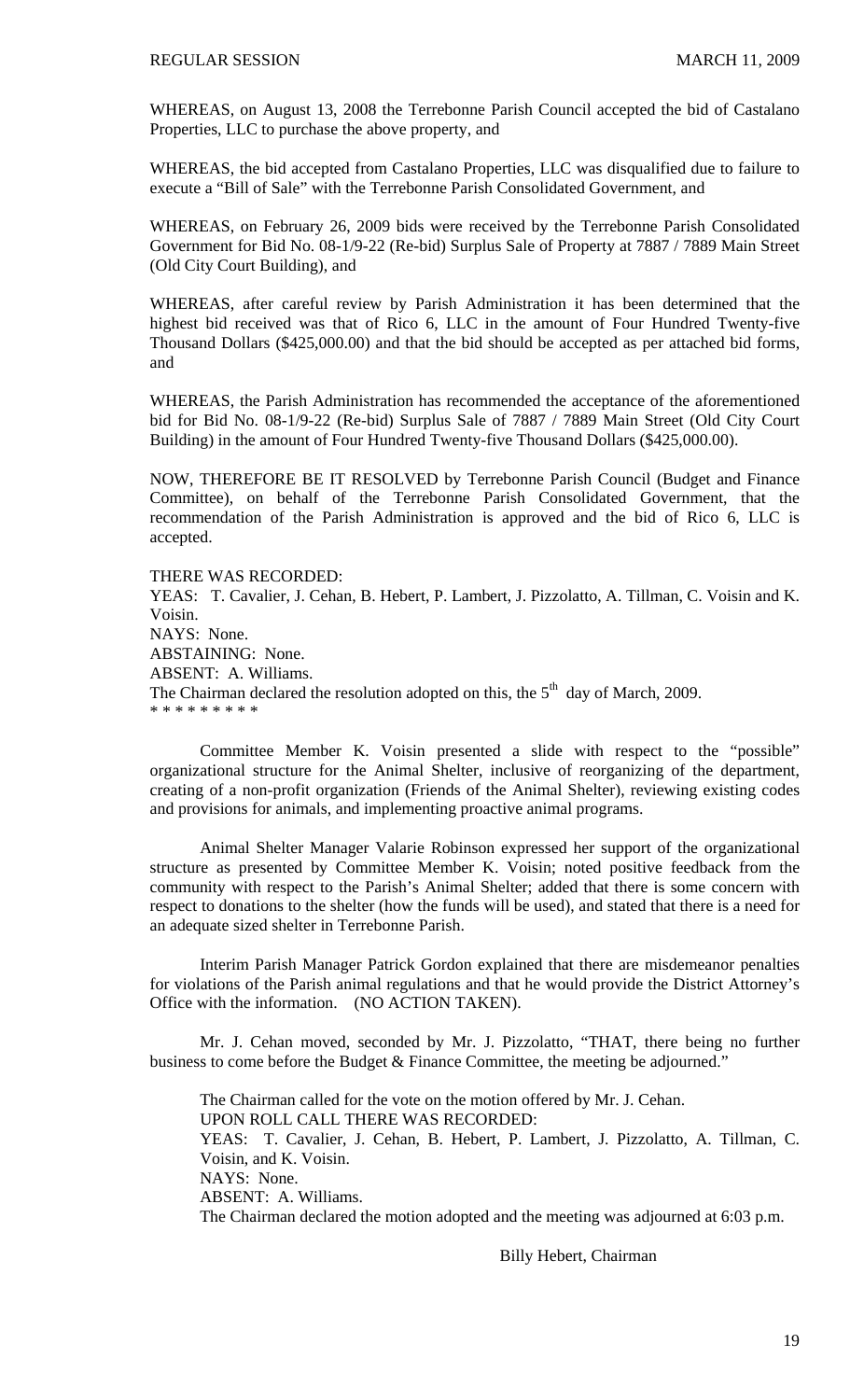#### Suzette Thomas, Minute Clerk

 Mr. B. Hebert moved, seconded by Mr. J. Cehan and Mr. J. Pizzolatto, "THAT, the Council accept and ratify the minutes of the Budget & Finance Committee meeting held on 3/5/09."

 The Chairwoman called for a vote on the motion offered by Mr. B. Hebert. UPON ROLL CALL THERE WAS RECORDED: YEAS: J. Pizzolatto, K. Voisin, C. Voisin, J. Cehan, P. Lambert, A. Tillman, A. Williams, B. Hebert and T. Cavalier NAYS: None ABSENT: None The Chairwoman declared the motion adopted.

 The Chairwoman called for a report on the Policy, Procedure, & Legal Committee meeting held on 3/5/09, whereupon the Committee Chairman rendered the following:

# **POLICY, PROCEDURE, & LEGAL COMMITTEE**

#### **MARCH 5, 2009**

 The Chairman, Clayton J. Voisin, called the Policy, Procedure, & Legal Committee meeting to order at 6:07 p.m. in the Terrebonne Parish Council Meeting Room with the Invocation led by J. Pizzolatto and the Pledge of Allegiance led by J. Cehan. Upon roll call, Committee Members recorded as present were: T. Cavalier, J. Cehan, B. Hebert, P. Lambert, J. Pizzolatto, A. Tillman, C. Voisin, and K. Voisin. Committee Member A. Williams entered the proceedings at 6:25 p.m. A quorum was declared present.

OFFERED BY: Mr. J. Pizzolatto. SECONDED BY: Mr. B. Hebert.

# RESOLUTION NO. 09-105

WHEREAS, Terrebonne Parish Consolidated Government (TPCG) is authorized to provide Casualty Insurance coverage through its Department of Risk Management, and

WHEREAS, it is the recommendation of Administration and the Risk Management Department that the attached schedule of insurance premiums become accepted effective for the period beginning 4/1/2009.

NOW THEREFORE BE IT RESOLVED, by the Terrebonne Parish Council (Policy, Procedure, and Legal Committee) on behalf of the Terrebonne Parish Consolidated Government that the recommendation of Administration and the Risk Management Department is to accept insurance premiums including terrorism coverage based on the schedule effective for the policy period beginning 4/1/2009.

# THERE WAS RECORDED:

YEAS: T. Cavalier, J. Cehan, B. Hebert, P. Lambert, J. Pizzolatto, A. Tillman, C. Voisin and K. Voisin. NAYS: None. ABSTAINING: None. ABSENT: A. Williams. The Chairman declared the resolution adopted on this, the  $5<sup>th</sup>$  day of March, 2009. \* \* \* \* \* \* \* \*

OFFERED BY: Mr. B. Hebert. SECONDED BY: Mr. J. Cehan.

RESOLUTION NO. 09-106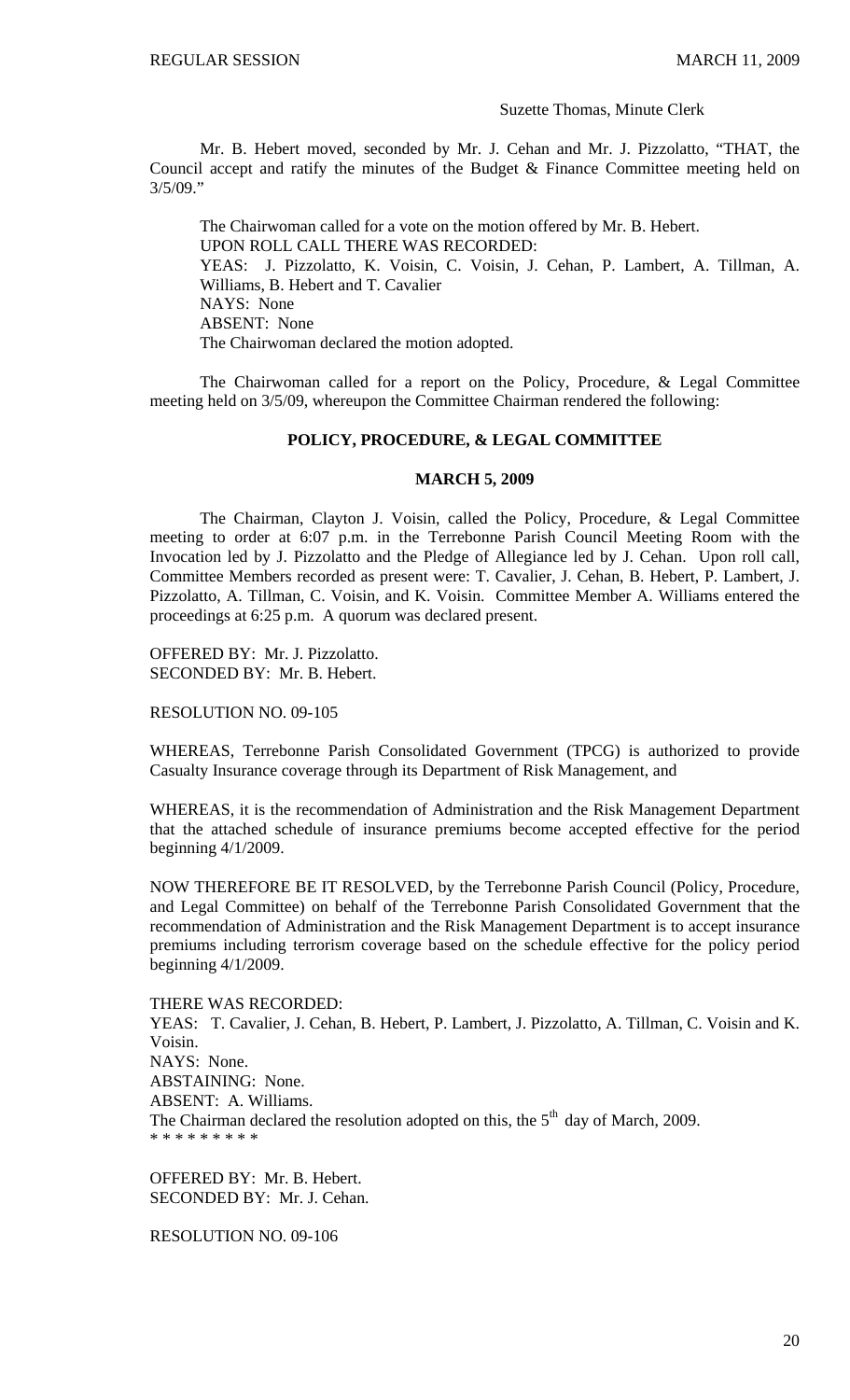WHEREAS, Terrebonne Parish Consolidated Government (TPCG) is authorized to provide Boiler and Machinery Insurance coverage through its Department of Risk Management, and

WHEREAS, it is the recommendation of Administration and the Risk Management Department that the attached schedule of insurance premiums become accepted effective for the period beginning 4/1/2009.

NOW THEREFORE BE IT RESOLVED, by the Terrebonne Parish Council (Policy, Procedure, and Legal Committee) on behalf of the Terrebonne Parish Consolidated Government that the recommendation of Administration and the Risk Management Department is to accept insurance premiums based on the schedule effective for the policy period beginning 4/1/2009.

#### THERE WAS RECORDED:

YEAS: T. Cavalier, J. Cehan, B. Hebert, P. Lambert, J. Pizzolatto, A. Tillman, C. Voisin and K. Voisin. NAYS: None. ABSTAINING: None. ABSENT: A. Williams. The Chairman declared the resolution adopted on this, the  $5<sup>th</sup>$  day of March, 2009. \* \* \* \* \* \* \* \* \*

 American Cancer Society volunteer Jane Aitkens requested co-sponsorship of the upcoming annual "American Cancer Society Relay for Life" event to be held in the parking lot of the Houma-Terrebonne Civic Center; noted that Terrebonne Parish's relay for life event has been No. 1 in the State for the last couple of years; and that the event raised approximately \$275,000.00 in 2008.

 Mr. J. Cehan moved, seconded unanimously, "THAT, the Policy, Procedure, & Legal Committee authorize the co-sponsorship of the annual American Cancer Society 'Relay for Life' Event on April 25, 2009 at the Houma-Terrebonne Civic Center."

 The Chairman called for the vote on the motion offered by Mr. J. Cehan. UPON ROLL CALL THERE WAS RECORDED: YEAS: T. Cavalier, J. Cehan, B. Hebert, P. Lambert, J. Pizzolatto, A. Tillman, C. Voisin, and K. Voisin. NAYS: None. ABSENT: A. Williams. NOT VOTING: None. The Chairman declared the motion adopted.

 Mr. J. Pizzolatto moved, seconded by Mr. J. Cehan, "THAT, the Policy, Procedure, & Legal Committee authorize the co-sponsorship of the bi-annual Southdown Market Place events on April 4, 2009 and November 7, 2009 by providing garbage cans and barricades."

 The Chairman called for the vote on the motion offered by Mr. J. Cehan. UPON ROLL CALL THERE WAS RECORDED: YEAS: T. Cavalier, J. Cehan, B. Hebert, P. Lambert, J. Pizzolatto, A. Tillman, C. Voisin, and K. Voisin. NAYS: None. ABSENT: A. Williams. NOT VOTING: None. The Chairman declared the motion adopted.

 Mr. K. Voisin moved, seconded by Mr. P. Lambert, "THAT, the Policy, Procedure, & Legal Committee concur with the request of the Terrebonne Port Commission and authorize the co-sponsorship of the America's Wetlands Foundation's May 31, 2009 event at the Downtown Marina by providing the following: 1) Waiver of insurance, 2) Barricades, 3) Security by the Houma Police Department; and 4) Trash containment and collection."

 The Chairman called for the vote on the motion offered by Mr. K. Voisin. UPON ROLL CALL THERE WAS RECORDED: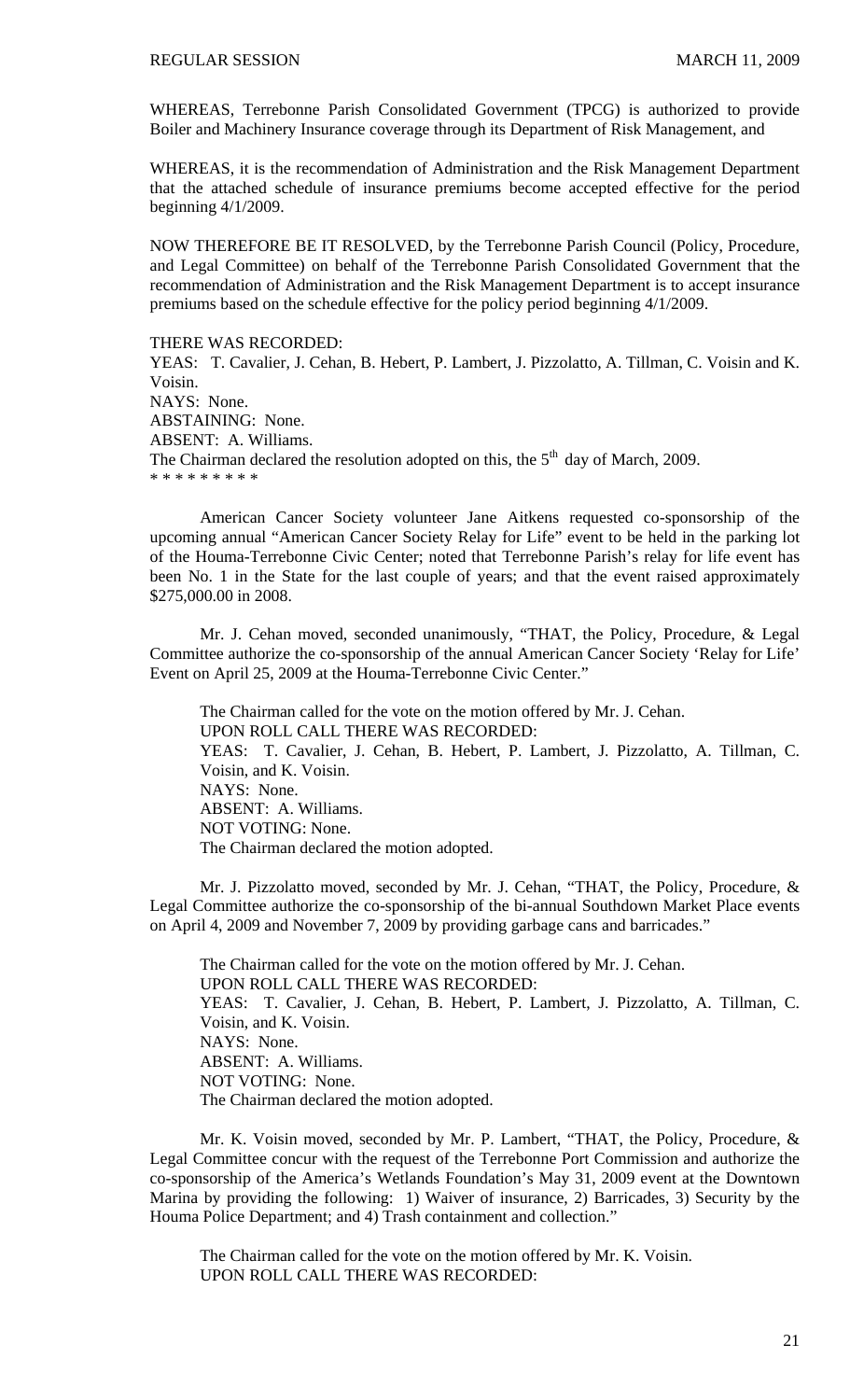YEAS: T. Cavalier, J. Cehan, B. Hebert, P. Lambert, J. Pizzolatto, A. Tillman, C. Voisin, and K. Voisin. NAYS: None. ABSENT: A. Williams. NOT VOTING: None. The Chairman declared the motion adopted.

OFFERED BY: Mr. P. Lambert. SECONDED BY: Mr. A. Tillman.

# RESOLUTION NO. 09-107

A RESOLUTION AUTHORIZING THE PARISH PRESIDENT TO EXECUTE AN INTERGOVERNMENTAL AGREEMENT FOR MAINTENANCE AND RIGHT OF USE BETWEEN TERREBONNE PARISH CONSOLIDATED GOVERNMENT AND FIRE PROTECTION DISTRICT NUMBER 7.

WHEREAS, La. R.S. 33:1324 provides any parish or political subdivision of the state may make agreements among themselves to engage jointly in the construction maintenance or improvement of any public project or improvement provided that at least one of the participants to the agreement is authorized by law to complete the undertaking; and

WHEREAS, Section 1-06 of the Terrebonne Parish Charter provides:

"The parish government shall have the right, power and authority to pass all ordinances requisite or necessary to promote, protect and preserve the general welfare, safety, health, peace and good order of the parish, including, but not by way of limitation, the right, power and authority to pass ordinances on all subject matters necessary, requisite or proper for the management of parish affairs, and all other subject matter [sic] without exception, subject only to the limitation that the same shall not be inconsistent and with the constitution or expressly denied by general law applicable to the parish."; and

WHEREAS, Terrebonne Parish Consolidated Government is authorized to provide for the safety and welfare of the citizens of Terrebonne Parish and in furtherance thereof has previously created the Fire Protection District Number 7; and

WHEREAS, TPCG and the Library Board of Control currently have no need for the former Chauvin Library and require assistance in the healthy and sanitary maintenance of this property; and

WHEREAS, DISTRICT agrees to maintain the property in exchange for the Right of Use of the property; and

WHEREAS, TPCG and DISTRICT believe that entering into this agreement will serve a public purpose and have a public benefit commensurate with the cost.

NOW, THEREFORE, BE IT RESOLVED by the Terrebonne Parish Council (Policy, Procedure and Legal Committee), on behalf of Terrebonne Parish Consolidated Government that the Parish President, Michel Claudet, is hereby authorized to execute an Intergovernmental Agreement with the Fire Protection District Number 7 for maintenance and right of use of the property at 5612 Highway 56, Chauvin, LA.

THERE WAS RECORDED: YEAS: T. Cavalier, J. Cehan, B. Hebert, P. Lambert, J. Pizzolatto, A. Tillman, C. Voisin and K. Voisin. NAYS: None. ABSTAINING: None. ABSENT: A. Williams. The Chairman declared the resolution adopted on this, the  $5<sup>th</sup>$  day of March, 2009. \* \* \* \* \* \* \* \* \*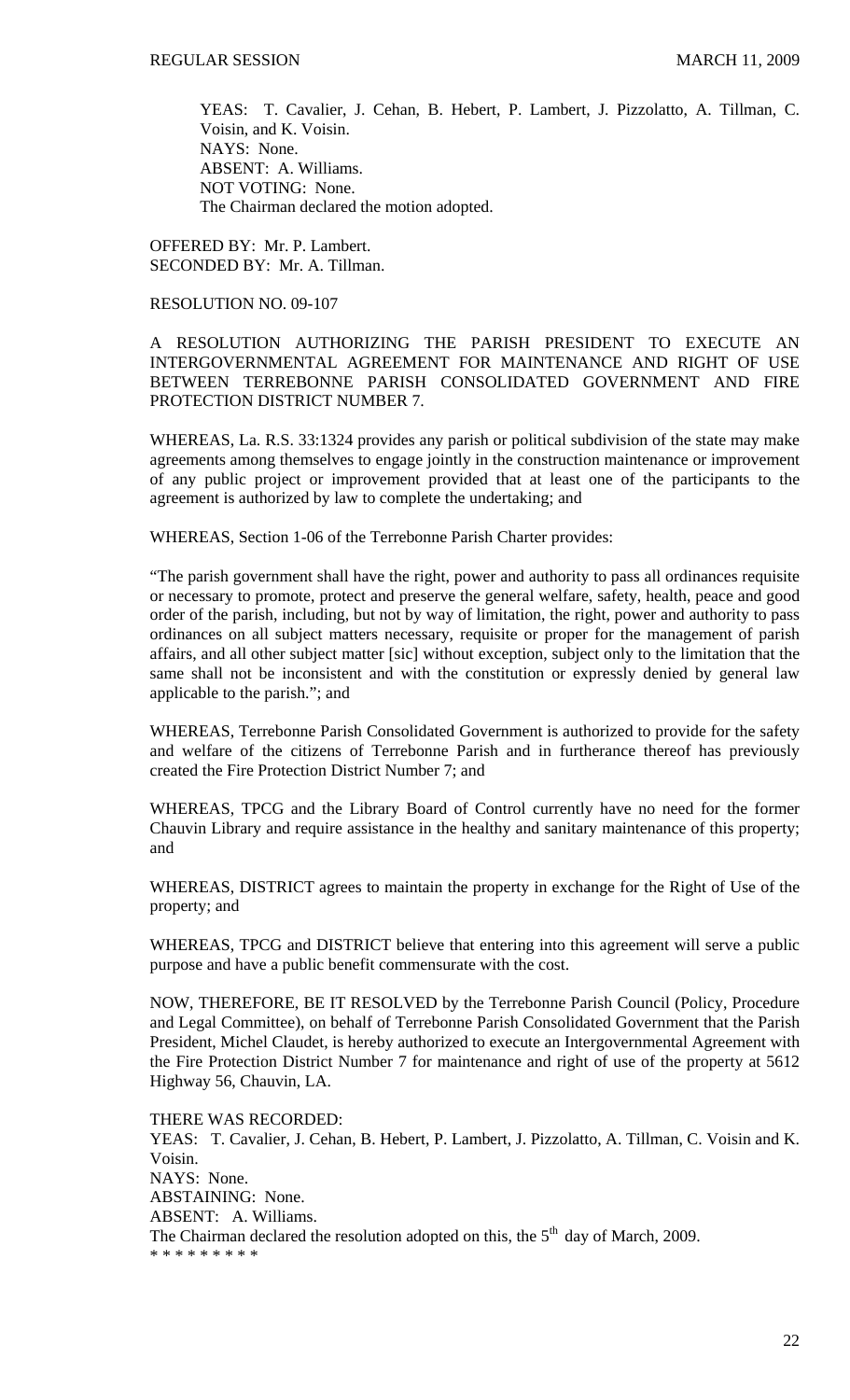Mr. B. Hebert moved, seconded by Mr. J. Cehan, "THAT, the Policy, Procedure, & Legal Committee introduce an ordinance which will accept the Waters Consulting Group's Compensation and Classification Plan for Parish Employees; that said study not be implemented until the price of oil increases to \$90.00/barrel; and that said matter be reviewed/reconsidered by the Committee on August 10, 2009 and that a public hearing on said matter be called on March 25, 2009 at 6:30 p. m." (\*\*MOTION FAILS AFTER DISCUSSION)

In response to questioning, Committee Member B. Herbert explained that since the initial receipt of the Waters study, the price of oil has decreased; stated that there is some concern with respect to the stability of the economy; and suggested that the Committee refrain from enacting salary increases until such time as the economy shows some indication of recovery. He noted that he does not favor granting an increase at this time only to revoke it at a later date. Mr. Hebert further explained that the aforementioned action would "freeze" employee salaries until such time as the price of oil reaches \$90.00/barrel.

Upon questioning, Chief Finance Officer Jamie Elfert stated that the last employee costof-living adjustment increase was adopted in 2008.

Council Clerk Paul Labat interjected that the Council previously called a public hearing with respect to considering a partial implementation of the Waters study on Wednesday, March 11, 2009 and that action would be necessary at that time should the aforementioned motion be adopted.

Lengthy discussion transpired with respect to employee salaries being below the minimum salaries proposed in the Waters Study; the state of the current economy; the potential for future employee layoffs should the economy continue in a downward spiral; the immanent loss of employees either as a result of employees being underpaid or as a result of economic misfortunes; and not adhering to the recommendation of the Waters Study after tax dollars have been expended for the commission of the study.

Committee Member A. Williams entered the proceedings during the aforementioned discussions.

\*\*The Chairman called for the vote on the motion offered by Mr. B. Hebert. UPON ROLL CALL THERE WAS RECORDED: YEAS: J. Cehan, B. Hebert, J. Pizzolatto, and C. Voisin. NAYS: T. Cavalier, P. Lambert, A. Tillman, and K. Voisin. ABSENT: None. NOT VOTING: A. Williams. The Chairman declared that the motion *fails* due to a tie vote.

 Mr. A. Tillman moved, seconded by Mr. B. Hebert, "THAT, there being no further business to come before the Policy, Procedure, & Legal Committee, the meeting be adjourned."

 The Chairman called for the vote on the motion offered by Mr. A. Tillman. UPON ROLL CALL THERE WAS RECORDED: YEAS: T. Cavalier, J. Cehan, B. Hebert, P. Lambert, J. Pizzolatto, A. Tillman, C. Voisin, and K. Voisin. NAYS: None. ABSENT: None. NOT VOTING: A. Williams. The Chairman declared the motion adopted and the meeting was adjourned at 6:47 p.m.

Clayton J. Voisin, Chairman

Suzette Thomas, Minute Clerk

Mr. C. Voisin, seconded by Mr. P. Lambert and Mr. J. Pizzolatto, "THAT, the Council accept and ratify the minutes of the Policy, Procedure, & Legal Committee meeting held on  $3/5/09$ ."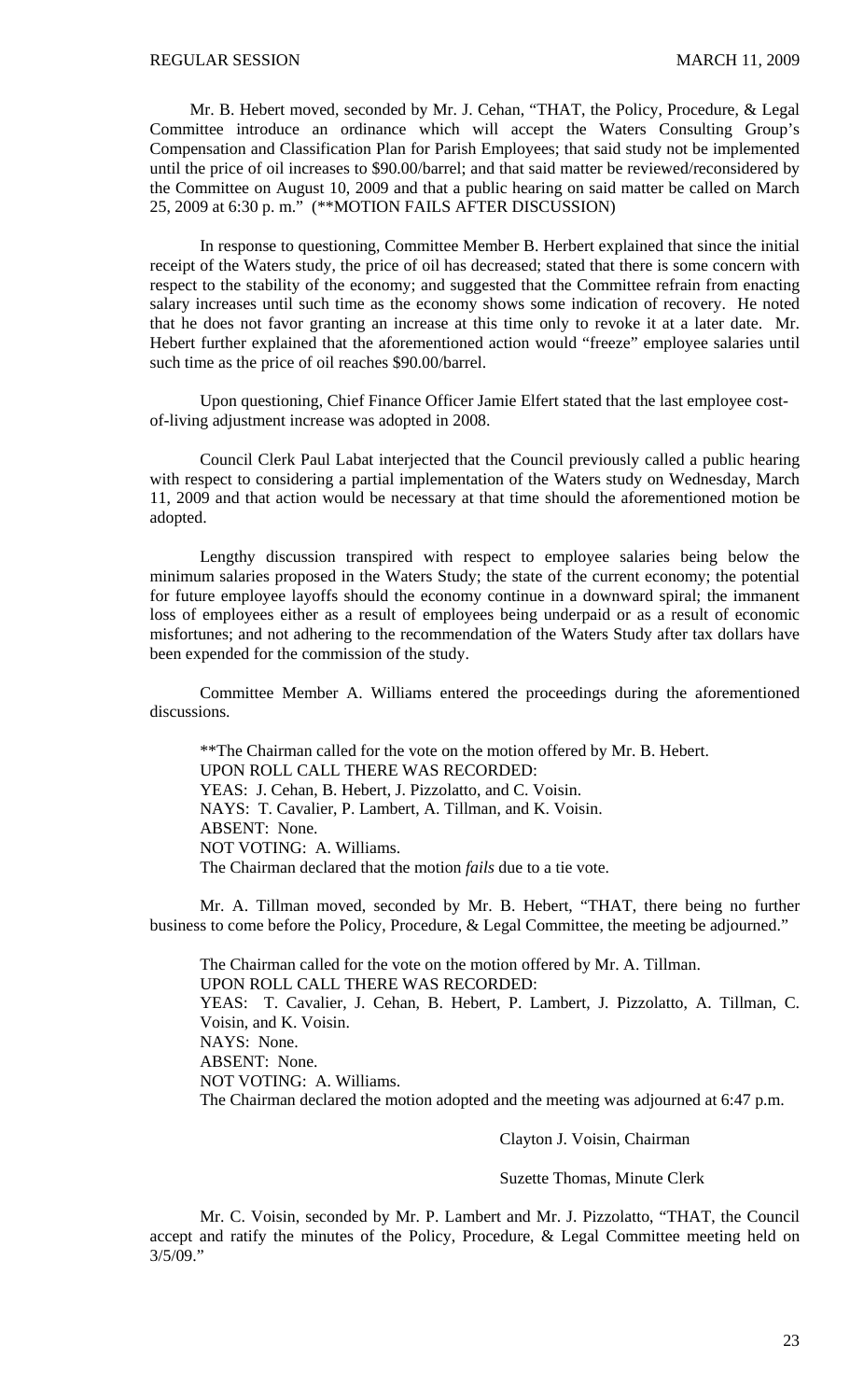The Chairwoman called for a vote on the motion offered by Mr. C Voisin. UPON ROLL CALL THERE WAS RECORDED: YEAS: J. Pizzolatto, K. Voisin, C. Voisin, J. Cehan, P. Lambert, A. Tillman, A. Williams, B. Hebert and T. Cavalier NAYS: None ABSENT: None The Chairwoman declared the motion adopted.

 The Chairwoman called for a report on the Public Services Committee meeting held on 3/5/09, whereupon the Committee Chairman, noting that ratification of the minutes calls public hearings on 3/25/09, rendered the following:

# **PUBLIC SERVICES COMMITTEE**

#### **MARCH 5, 2009**

 The Chairman, Joey Cehan, called the Public Services Committee meeting to order at 6:54 p.m. in the Terrebonne Parish Council Meeting Room with the Invocation led by K. Voisin and the Pledge of Allegiance led by A. Tillman. Upon roll call, Committee Members recorded as present were: T. Cavalier, J. Cehan, B. Hebert, P. Lambert, J. Pizzolatto, A. Tillman, C. Voisin, K. Voisin, and A. Williams. A quorum was declared present.

 The Chairman recognized Sugarland Subdivision Homeowners Association Vice President Jacob Rhodes who presented a petition from the residents of Sugar Highland Boulevard and Routhland Street requesting the installation of a "4-Way Stop" at said intersection, and noted that extensive pedestrian and vehicular traffic crosses the intersection to access Sugarland and Sugarland Estates Subdivisions.

 Mr. K. Voisin moved, seconded by Mr. C. Voisin, "THAT, the Public Services Committee accept a petition from the residents of Sugar Highland Boulevard and Routhland Street requesting the installation of a '4-Way' stop at said intersection; introduce an ordinance to create a '4-Way Stop' at the intersection of Sugar Highland Boulevard and Routhland Street; and call a public hearing on said matter on March 25, 2009 at 6:30 p. m."

 The Chairman called for the vote on the motion offered by Mr. K. Voisin. UPON ROLL CALL THERE WAS RECORDED: YEAS: T. Cavalier, J. Cehan, B. Hebert, P. Lambert, J. Pizzolatto, A. Tillman, C. Voisin, and K. Voisin. NAYS: None. ABSENT: None. NOT VOTING: A. Williams. The Chairman declared the motion adopted.

 Public Works Director Lt. Col. (Ret.) Greg Bush stated that the punch list items for the Bayou Cane Improvement Project (Forced Drainage 1-1A) have been completed.

OFFERED BY: Ms. T. Cavalier. SECONDED BY: Mr. B. Hebert.

#### RESOLUTION NO. 09-108

A resolution providing for the acceptance of work performed by Byron E. Talbot Contractor, Inc. in accordance with the Certificate of Substantial Completion for Parish Project No. 06-DRA-47, Flood Control Improvements Forced Drainage Project 1-1A (Statewide Flood Control), Bayou Cane Improvement, State Project No. 576-55-0015 (336); Phase 6 of SPN 576-55-0015, Terrebonne Parish, Louisiana

 WHEREAS, by contract dated August 8, 2008, Terrebonne Parish Consolidated Government did award a contract to Byron E. Talbot Contractor, Inc. for Parish Project No. 06-DRA-47, Flood Control Improvements Forced Drainage Project 1-1A (Statewide Flood Control), Bayou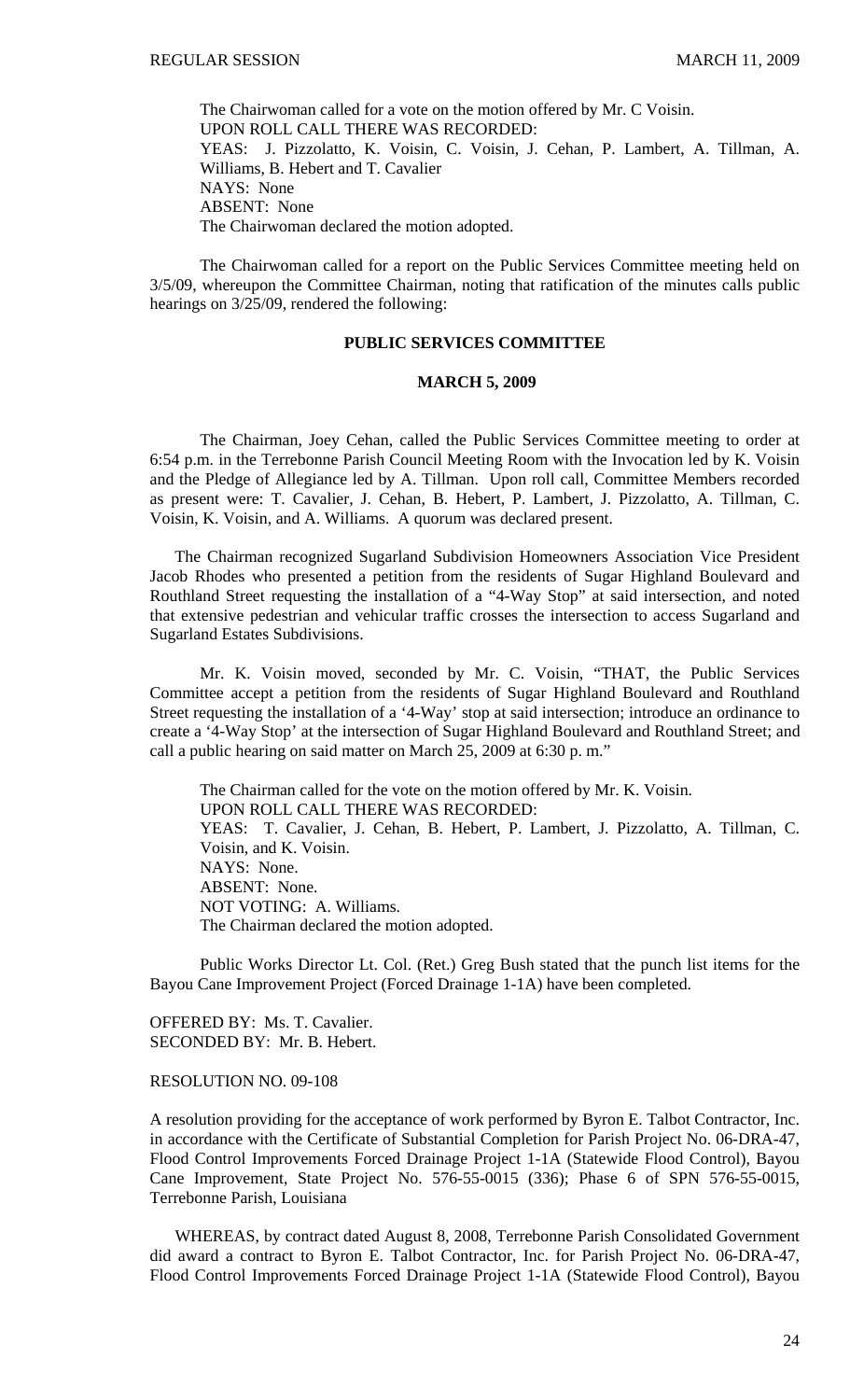Cane Improvement, State Project No. 576-55-0015 (336); Phase 6 of SPN 576-55-0015, Terrebonne Parish, Louisiana, as will be seen by reference to said contract which is recorded under Entry No. 1303776 of the Records of Terrebonne Parish, and

 WHEREAS, the work performed under the contract has been inspected by authorized representatives of Owner, Engineers and Contractor.

 NOW, THEREFORE BE IT RESOLVED that the Terrebonne Parish Council (Public Services Committee), on behalf of the Terrebonne Parish Consolidated Government, does hereby accept the work performed in accordance with the contract and specifications in accordance with the Certificate of Substantial Completion, effective as of the date of recording of this resolution, and does authorize and direct the Clerk of Court and Ex-Officio Recorder of Mortgages of Terrebonne Parish to note this acceptance thereof in the margin of the inscription of said contract under Entry No. 1303776 of the Records of Terrebonne Parish, Louisiana, and

 BE IT FURTHER RESOLVED that a certified copy of this resolution be recorded in the office of the Clerk of Court of Terrebonne Parish to commence a 45-day clear lien period, and

 BE IT FURTHER RESOLVED that the Administration is authorized to make payment of retainage upon the presentation of a Clear Lien Certificate.

THERE WAS RECORDED:

YEAS: T. Cavalier, J. Cehan, B. Hebert, P. Lambert, J. Pizzolatto, A. Tillman, C. Voisin and K. Voisin. NAYS: None. ABSTAINING: None. NOT VOTING: A. Williams. ABSENT: None. The Chairman declared the resolution adopted on this, the  $5<sup>th</sup>$  day of March, 2009. \* \* \* \* \* \* \* \* \*

OFFERED BY: Mr. K. Voisin. SECONDED BY: Mr. C. Voisin.

RESOLUTION NO. 09-109

A resolution providing for the ratification of the appointment by Parish President Michel Claudet of the firm of Gulf South Engineers, Inc., to provide engineering services for the Replacement of the Summerfield Pump Station, and also authorizing Parish President Michel Claudet to execute the appropriate engineering contract documents for this project.

WHEREAS, the Summerfield Pump Station has reached the end its useful life and is in need of replacement, and

WHEREAS, Terrebonne Parish is desirous of replacing the Summerfield Pump Station, and

WHEREAS, the Terrebonne Parish Consolidated Government would like to proceed with the design and construction of this project, and

WHEREAS, Parish President Michel Claudet has recommended that the firm of Gulf South Engineers, Inc. be retained to provide the necessary professional services for this project, and

NOW, THEREFORE BE IT RESOLVED, that the Terrebonne Parish Council (Public Services Committee), on behalf of the Terrebonne Parish Consolidated Government, that the Parish President Michel Claudet be ratified and that the engineering firm of Gulf South Engineers, Inc. be retained to provide the necessary professional services for the Replacement of the Summerfield Pump Station and that Parish President Michel Claudet be authorized to execute any and all documents with said firm for this project.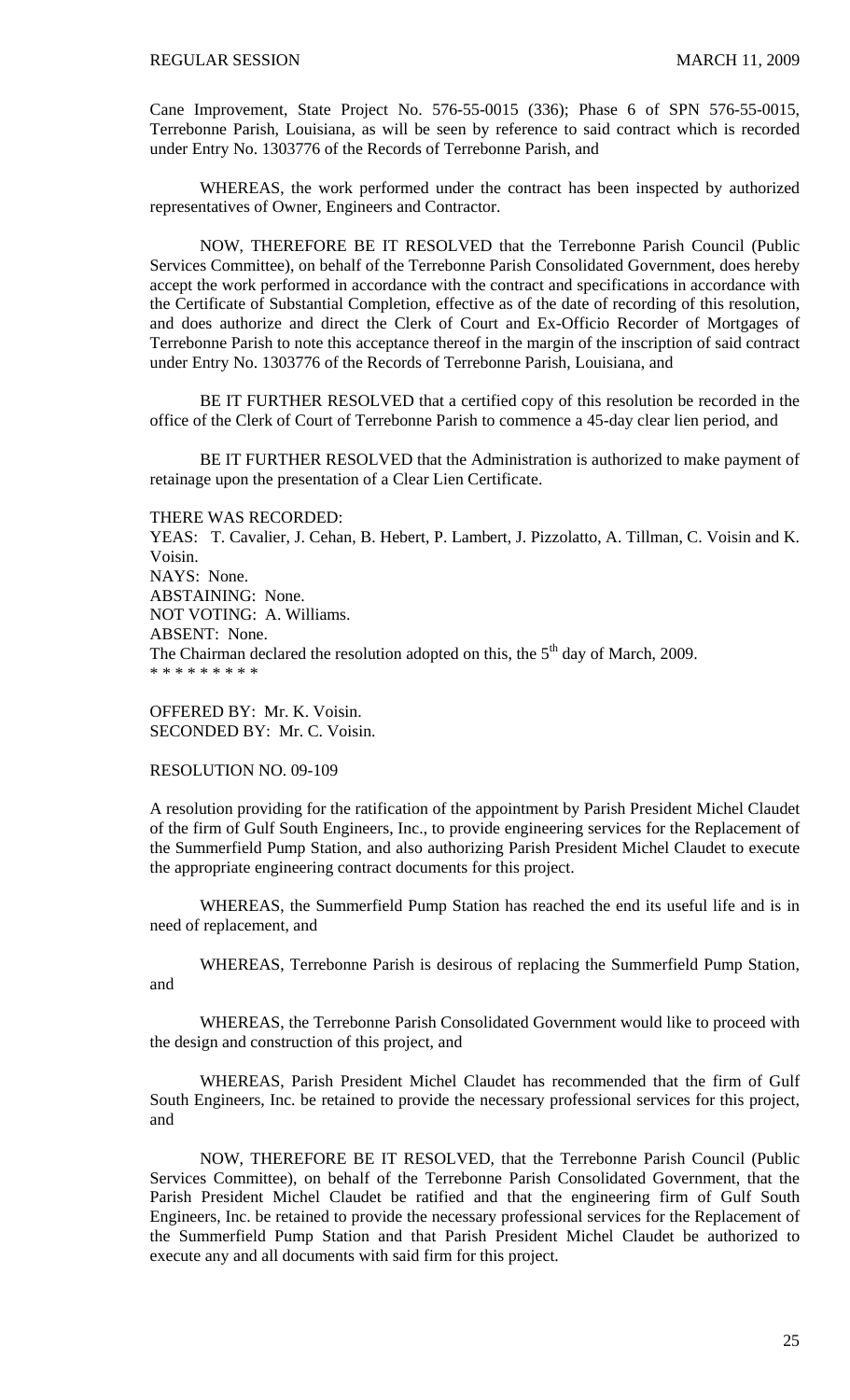#### THERE WAS RECORDED:

YEAS: T. Cavalier, J. Cehan, B. Hebert, P. Lambert, J. Pizzolatto, A. Tillman, C. Voisin and K. Voisin. NAYS: None. ABSTAINING: None. NOT VOTING: A. Williams. ABSENT: None. The Chairman declared the resolution adopted on this, the  $5<sup>th</sup>$  day of March, 2009. \* \* \* \* \* \* \* \* \*

OFFERED BY: Mr. C. Voisin. SECONDED BY: Mr. A. Tillman.

#### RESOLUTION NO. 09-110

A resolution ratifying the appointment of the engineering firm of Duplantis Design Group to provide engineering services for the Ashland Jail Protection Levee Project; and authorizing execution of an engineering agreement for these services.

 WHEREAS, the Terrebonne Parish Consolidated Government wishes to provide a flood protection levee around the Ashland Jail within the limits of +10 feet NAVD 88 (EPOCH 06) to prevent future damage, and

 WHEREAS, the engineering firm of Duplantis Design Group, has been selected through the Request for Qualifications process to provide the required services for the Ashland Jail Protection Levee Project; and

 NOW, THEREFORE BE IT RESOLVED that the Terrebonne Parish Council (Public Services Committee), on behalf of the Terrebonne Parish Consolidated Government, does hereby ratify the appointment of the engineering firm of Duplantis Design Group by Terrebonne Parish President Michel Claudet for professional engineering services for the Ashland Jail Protection Levee Project; and

 BE IT FURTHER RESOLVED that the Terrebonne Parish Council, on behalf of the Terrebonne Parish Consolidated Government, does hereby authorize the execution of an engineering agreement with the engineering firm of Duplantis Design Group by Terrebonne Parish President Michel Claudet, for the Ashland Jail Protection Levee Project.

THERE WAS RECORDED:

YEAS: T. Cavalier, J. Cehan, B. Hebert, P. Lambert, J. Pizzolatto, A. Tillman, C. Voisin and K. Voisin. NAYS: None. ABSTAINING: None. NOT VOTING: A. Williams. ABSENT: None. The Chairman declared the resolution adopted on this, the  $5<sup>th</sup>$  day of March, 2009. \* \* \* \* \* \* \* \* \*

OFFERED BY: Mr. P. Lambert. SECONDED BY: Mr. A. Tillman.

RESOLUTION NO. 09-111

Project Agreement No. 68-7217-09-012 NRCS Emergency Watershed Program U.S. Department of Agriculture

BE IT RESOLVED, by the Terrebonne Parish Council (Public Services Committee), on behalf of the Terrebonne Parish Consolidated Government, that the Parish President, Michel Claudet, is hereby authorized to execute the Project Agreement No. 68-7217-09-012, between the Terrebonne Parish Consolidated Government and the United States Department of Agriculture to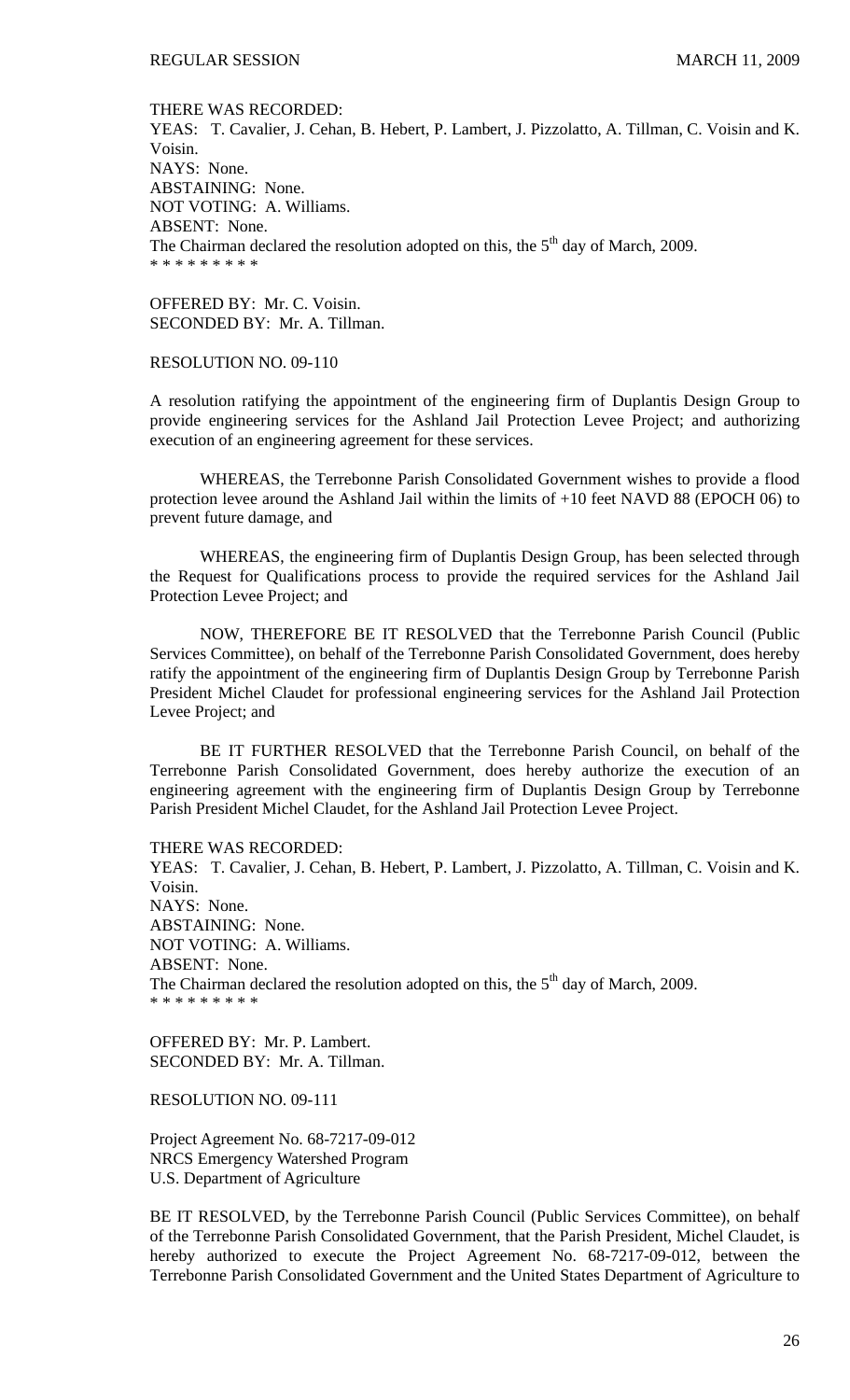install emergency watershed protection measures to relieve hazards and damages created by Hurricane Gustav.

THERE WAS RECORDED: YEAS: T. Cavalier, J. Cehan, B. Hebert, P. Lambert, J. Pizzolatto, A. Tillman, C. Voisin and K. Voisin. NAYS: None. ABSTAINING: None. NOT VOTING: A. Williams. ABSENT: None. The Chairman declared the resolution adopted on this, the  $5<sup>th</sup>$  day of March, 2009. \* \* \* \* \* \* \* \* \*

OFFERED BY: Mr. P. Lambert. SECONDED BY: Mr. B. Hebert.

RESOLUTION NO. 09-112

A Resolution authorizing the execution of Change Order No. 1 for the Construction Agreement for Parish Project No. 08-IKE-44, Hurricane Ike Levee Repair, Terrebonne Parish, Louisiana.

 WHEREAS, the Terrebonne Parish Consolidated Government entered into a contract dated January 12, 2009, with Civil Construction Contractors, LLC, Recordation Number 1313419, for the Hurricane Ike Levee Repairs, Parish Project No. 08-IKE-44, Terrebonne Parish, Louisiana, and

 WHEREAS, this Change Order has been recommended so as to install a 60" gauge BCCMP culvert with sluice gate and backfill material at Porche Crossing as described on the attached Change Order No. 1 for the above referenced project, and

WHEREAS, this Change Order will add twelve (12) calendar days to the contract, and

 WHEREAS, this Change Order is necessary in order to increase the overall contract price by \$93,149.65, and

 WHEREAS, this Change Order No. 1 has been recommended by the Engineer, GSE Associates, Inc., for this project.

NOW, THEREFORE BE IT RESOLVED that the Terrebonne Parish Council (Public Services Committee), on behalf of the Terrebonne Parish Consolidated Government, does hereby approve and authorize the execution by Terrebonne Parish President Michel Claudet of Change Order No. 1 to the construction agreement with Civil Construction Contractors, LLC, to perform construction services for Hurricane Ike Levee Repair, Parish Project No. 08-IKE-44, Terrebonne Parish, Louisiana for an increase in the amount of Ninety-Three Thousand, One Hundred Forty-Nine Dollars and Sixty-Five Cents (\$93,149.65) to the contract amount and an increase in contract time by twelve (12) calendar days as described in Change Order No. 1, and

 BE IT FURTHER RESOLVED that a certified copy of the resolution be forwarded to the Engineer, GSE Associates, Inc.

THERE WAS RECORDED:

YEAS: T. Cavalier, J. Cehan, B. Hebert, P. Lambert, J. Pizzolatto, A. Tillman, C. Voisin and K. Voisin. NAYS: None. ABSTAINING: None. NOT VOTING: A. Williams. ABSENT: None. The Chairman declared the resolution adopted on this, the  $5<sup>th</sup>$  day of March, 2009. \* \* \* \* \* \* \* \* \*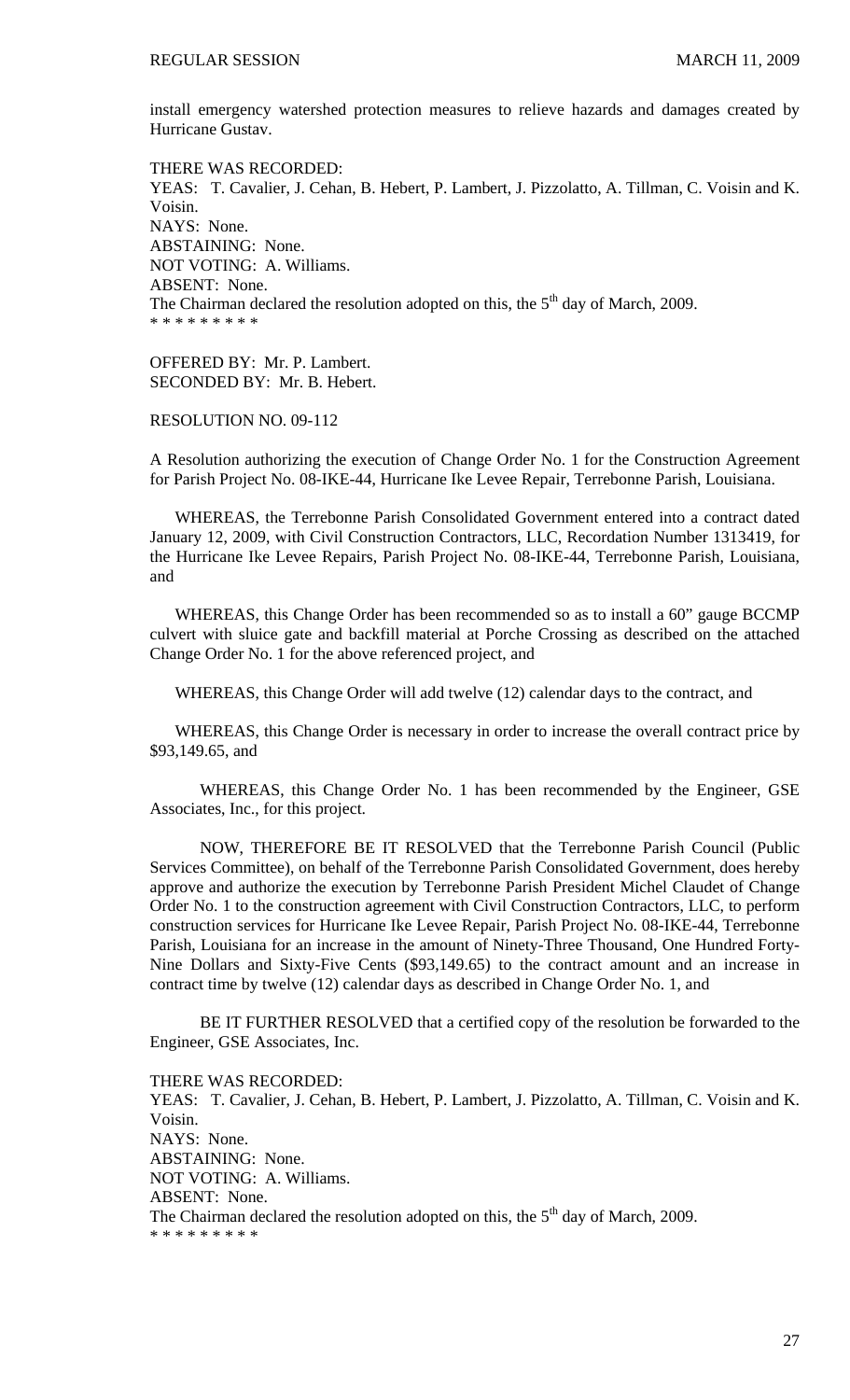Public Works Director Lt. Col. (Ret.) Greg Bush explained that the "Porche Crossing" was constructed when the Ward 7 levee was built, that it was heavily damaged as a result of Hurricane Ike. and that the aforementioned change order is being requested so that upon completion it may be submitted as an independent "PW" for FEMA reimbursement.

OFFERED BY: Mr. K. Voisin. SECONDED BY: Mr. C. Voisin.

## RESOLUTION NO. 09-113

A resolution authorizing the execution of Change Order No. 2 for the Construction Agreement for Parish Project No. 03-DRA-15; State Project No. 576-55-0021, Concord Road Drainage Improvements Phase III, Flood Control Improvements, Terrebonne Parish, Louisiana.

WHEREAS, the Terrebonne Parish Consolidated Government entered into a contract dated May 13, 2008, with Low Land Construction Company, Inc., for Concord Road Drainage Improvements Phase III, Flood Control Improvements, Parish Project No. 03-DRA-15; State Project No. 576-55-0021, Terrebonne Parish, Louisiana, and

WHEREAS, this change order provides for the addition of Contract Item X-3 thru X-10 as described in Change Order No. 2,and

WHEREAS, it is necessary to increase the contract price by \$9,861.49 due to the addition of these items, and

WHEREAS, it is also necessary to increase the contract time by 83 days, and

WHEREAS, this Change Order No. 2 has been recommended by the Engineer for this project, GSE Associates, Inc.

NOW, THEREFORE BE IT RESOLVED that the Terrebonne Parish Council (Public Services Committee), on behalf of the Terrebonne Parish Consolidated Government, does hereby approve and authorize the execution by Terrebonne Parish President Michel Claudet of Change Order No. 2 to the construction agreement with Low Land Construction Company, Inc., for additional work for an increase of Nine Thousand Eight Hundred Sixty One Dollars and Forty Nine Cents (\$9,861.49) to the original contract amount and increases the contract time by an additional 83 days, and

BE IT FURTHER RESOLVED that a certified copy of the resolution be forwarded to the Engineer, GSE Associates, Inc.

THERE WAS RECORDED:

YEAS: T. Cavalier, J. Cehan, B. Hebert, P. Lambert, J. Pizzolatto, A. Tillman, C. Voisin and K. Voisin. NAYS: None. ABSTAINING: None. NOT VOTING: A. Williams. ABSENT: None. The Chairman declared the resolution adopted on this, the  $5<sup>th</sup>$  day of March, 2009. \* \* \* \* \* \* \* \* \*

OFFERED BY: Mr. C. Voisin. SECONDED BY: Mr. A. Tillman.

RESOLUTION NO. 09-114

A Resolution providing for the acceptance of work performed by LA Contracting Enterprise, LLC, in accordance with the Certificate of Substantial Completion for Parish Project No. 08- IKE-38, Restore Aggregate Shoulders and Roadways, Affected Areas of Terrebonne Parish, Louisiana.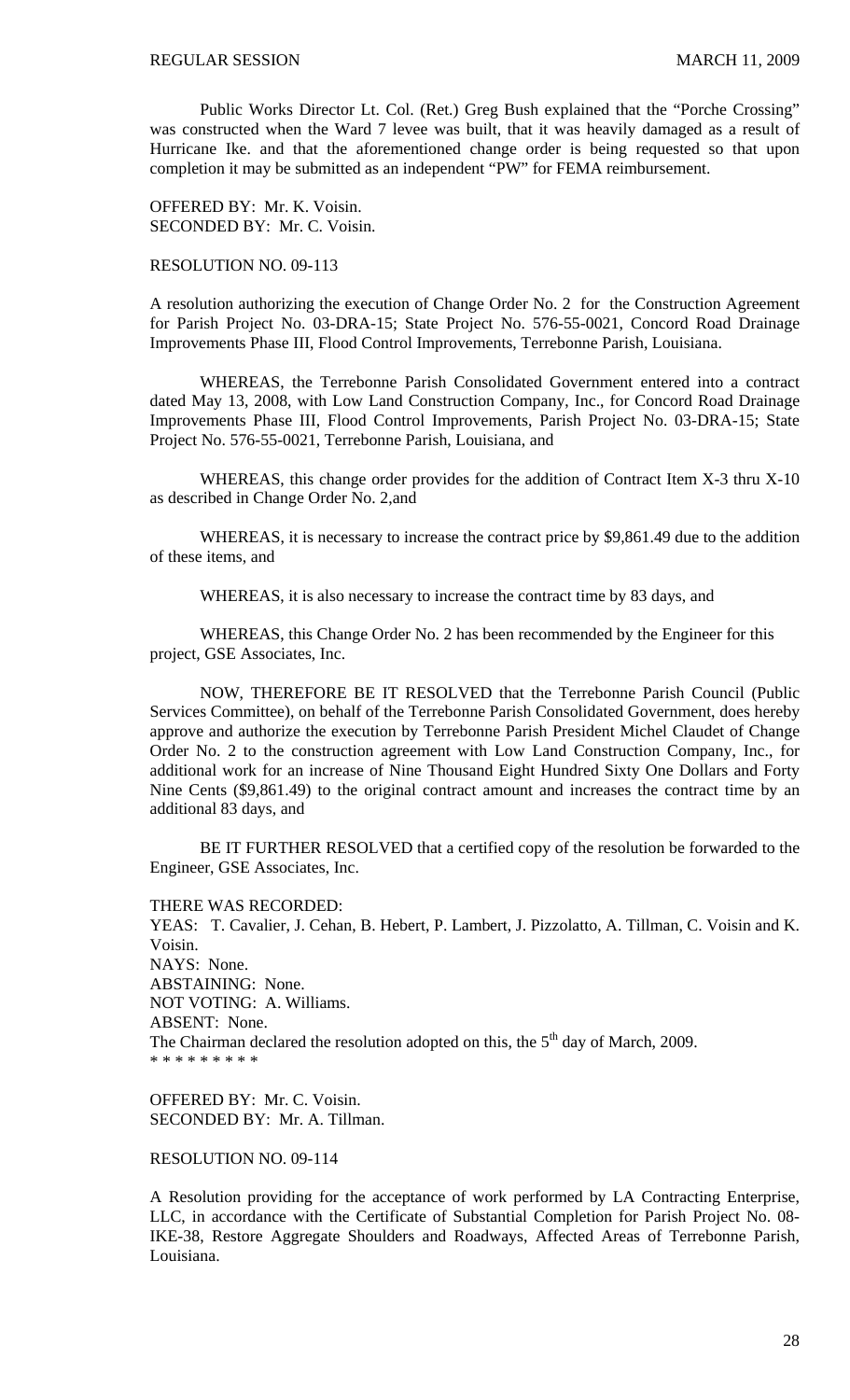WHEREAS, by contract dated December 10, 2008, Terrebonne Parish Consolidated Government did award a contract to LA Contracting Enterprise, LLC for Parish Project No. 08- IKE-38 Restore Aggregate Shoulders and Roadways, Affected Areas of Terrebonne Parish, Louisiana, as will be seen by reference to said contract which is recorded under Entry No. 1311463 of the Records of Terrebonne Parish, and

 WHEREAS, the work performed under the contract has been inspected by authorized representatives of Owner, Engineers and Contractor.

 NOW, THEREFORE BE IT RESOLVED that the Terrebonne Parish Council (Public Services Committee), on behalf of the Terrebonne Parish Consolidated Government, does hereby accept the work performed in accordance with the contract and specifications in accordance with the Certificate of Substantial Completion, effective as of the date of recording of this resolution, and does authorize and direct the Clerk of Court and Ex-Officio Recorder of Mortgages of Terrebonne Parish to note this acceptance thereof in the margin of the inscription of said contract under Entry No. 1311463 of the Records of Terrebonne Parish, Louisiana, and

 BE IT FURTHER RESOLVED that a certified copy of this resolution be recorded in the office of the Clerk of Court of Terrebonne Parish to commence a 45-day clear lien period, and

 BE IT FURTHER RESOLVED that the Administration is authorized to make payment of retainage upon the presentation of a Clear Lien Certificate.

#### THERE WAS RECORDED:

YEAS: T. Cavalier, J. Cehan, B. Hebert, P. Lambert, J. Pizzolatto, A. Tillman, C. Voisin and K. Voisin. NAYS: None. ABSTAINING: None. NOT VOTING: A. Williams. ABSENT: None. The Chairman declared the resolution adopted on this, the  $5<sup>th</sup>$  day of March, 2009. \* \* \* \* \* \* \* \* \*

OFFERED BY: Mr. P. Lambert. SECONDED BY: Mr. A. Tillman.

#### RESOLUTION NO. 09-115

A Resolution authorizing the execution of Change Order No. 1 (Balancing) for the Construction Agreement for Parish Project No. 08-ROAD-52, Category "C" Work, Roadway Shoulder Repair of Island Road, Terrebonne Parish, Louisiana.

 WHEREAS, the Terrebonne Parish Consolidated Government entered into a contract dated December 4, 2008, with Phylway Construction, LLC, Recordation Number 1311177, for Parish Project 08-ROAD-52, Category "C" Work, Roadway Shoulder Repair of Island Road, Terrebonne Parish, Louisiana, and

 WHEREAS, this change order has been recommended so as to adjust estimated contract item quantities and to actual contract quantities installed as described on attached Change Order No. 1 (Balancing) for the above referenced project, and

 WHEREAS, this change order is necessary in order to decrease the overall contract price by \$1,306,034.59, and

 WHEREAS, this Change Order No. 1 (Balancing) has been recommended by the Administration for this project.

 NOW, THEREFORE BE IT RESOLVED that the Terrebonne Parish Council (Public Services Committee), on behalf of the Terrebonne Parish Consolidated Government, does hereby approve and authorize the execution by Terrebonne Parish President Michel Claudet of Change Order No. 1 (Balancing) to the construction agreement with Phylway Construction, LLC. for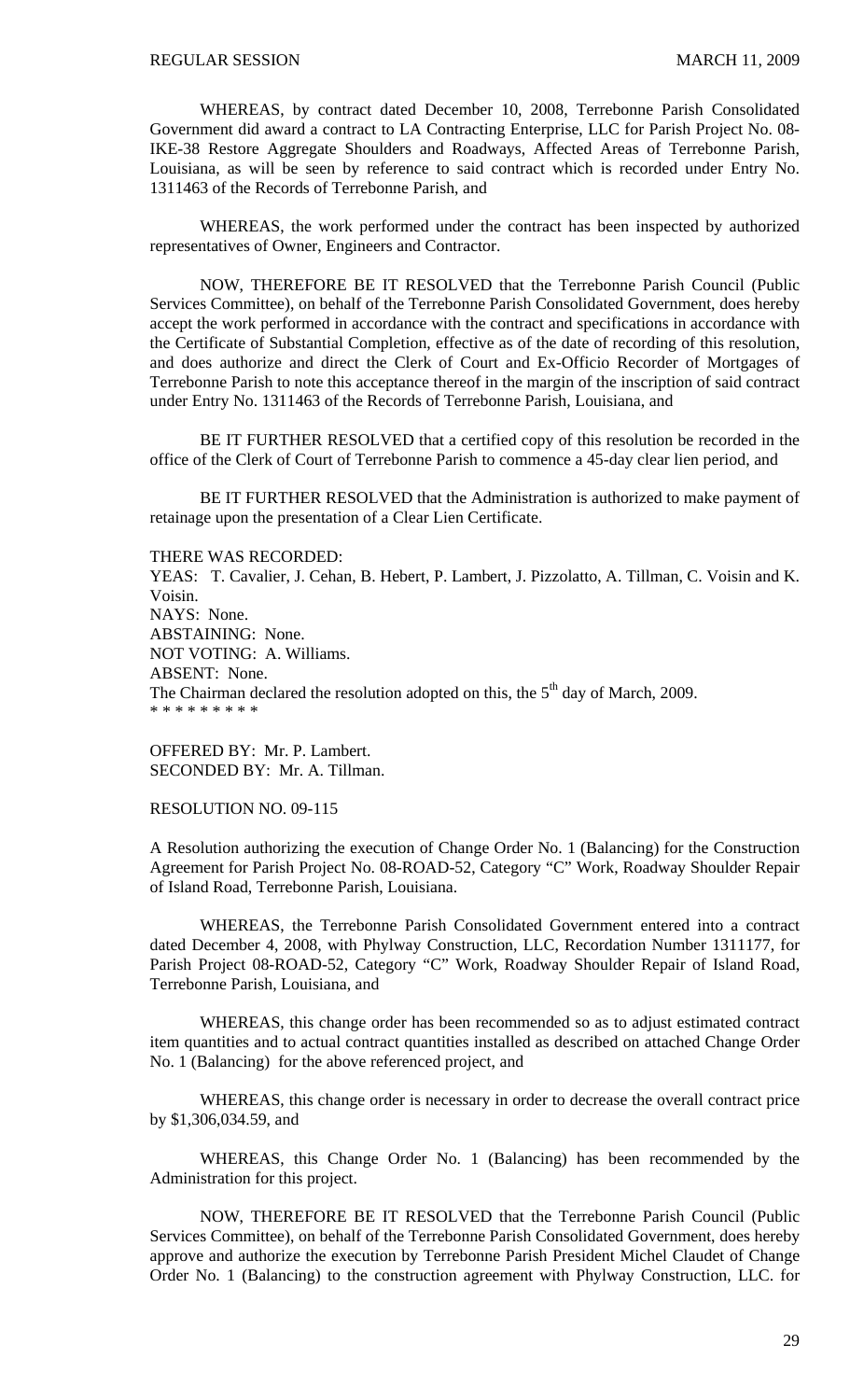Parish Project No. 08-ROAD-52, Category "C" Work, Roadway Shoulder Repair of Island Road, Terrebonne Parish, Louisiana for a decrease in the amount of One Millon, Three Hundred Six Thousand, Thirty-four Dollars and Fifty-nine Cents (<\$1,306,034.59>) to the contract amount as described on Change Order No. 1 (Balancing), and

 BE IT FURTHER RESOLVED that a certified copy of the resolution be forwarded to the TPCG Department of Public Works, Inc.

THERE WAS RECORDED:

YEAS: T. Cavalier, J. Cehan, B. Hebert, P. Lambert, J. Pizzolatto, A. Tillman, C. Voisin and K. Voisin. NAYS: None. ABSTAINING: None. NOT VOTING: A. Williams. ABSENT: None. The Chairman declared the resolution adopted on this, the  $5<sup>th</sup>$  day of March, 2009. \* \* \* \* \* \* \* \* \*

OFFERED BY: Mr. P. Lambert. SECONDED BY: Mr. J. Pizzolatto.

RESOLUTION NO. 09-116

A Resolution providing for the acceptance of work performed by Phylway Construction, L.L.C., in accordance with the Certificate of Substantial Completion for Parish Project No. 08-ROAD-52, Category "C" Work, Roadway Shoulder Repairs of Island Road, Terrebonne Parish, Louisiana.

 WHEREAS, by contract dated December 4, 2008, Terrebonne Parish Consolidated Government did award a contract to Phylway Construction, L.L.C.. for Parish Project No., 08- ROAD-52, Category "C" Work, Roadway Shoulder Repairs of Island Road, Terrebonne Parish, Louisiana, as will be seen by reference to said contract which is recorded under Entry No. 1311177 of the Records of Terrebonne Parish, and

 WHEREAS, the work performed under the contract has been inspected by authorized representatives of Owner, Engineers and Contractor.

 NOW, THEREFORE BE IT RESOLVED that the Terrebonne Parish Council (Public Services Committee), on behalf of the Terrebonne Parish Consolidated Government, does hereby accept the work performed in accordance with the contract and specifications in accordance with the Certificate of Substantial Completion, effective as of the date of recording of this resolution, and does authorize and direct the Clerk of Court and Ex-Officio Recorder of Mortgages of Terrebonne Parish to note this acceptance thereof in the margin of the inscription of said contract under Entry No. 1311177 of the Records of Terrebonne Parish, Louisiana, and

 BE IT FURTHER RESOLVED that a certified copy of this resolution be recorded in the office of the Clerk of Court of Terrebonne Parish to commence a 45-day clear lien period, and

 BE IT FURTHER RESOLVED that the Administration is authorized to make payment of retainage upon the presentation of a Clear Lien Certificate.

THERE WAS RECORDED:

YEAS: T. Cavalier, J. Cehan, B. Hebert, P. Lambert, J. Pizzolatto, A. Tillman, C. Voisin and K. Voisin. NAYS: None. ABSTAINING: None. NOT VOTING: A. Williams. ABSENT: None. The Chairman declared the resolution adopted on this, the  $5<sup>th</sup>$  day of March, 2009. \* \* \* \* \* \* \* \* \*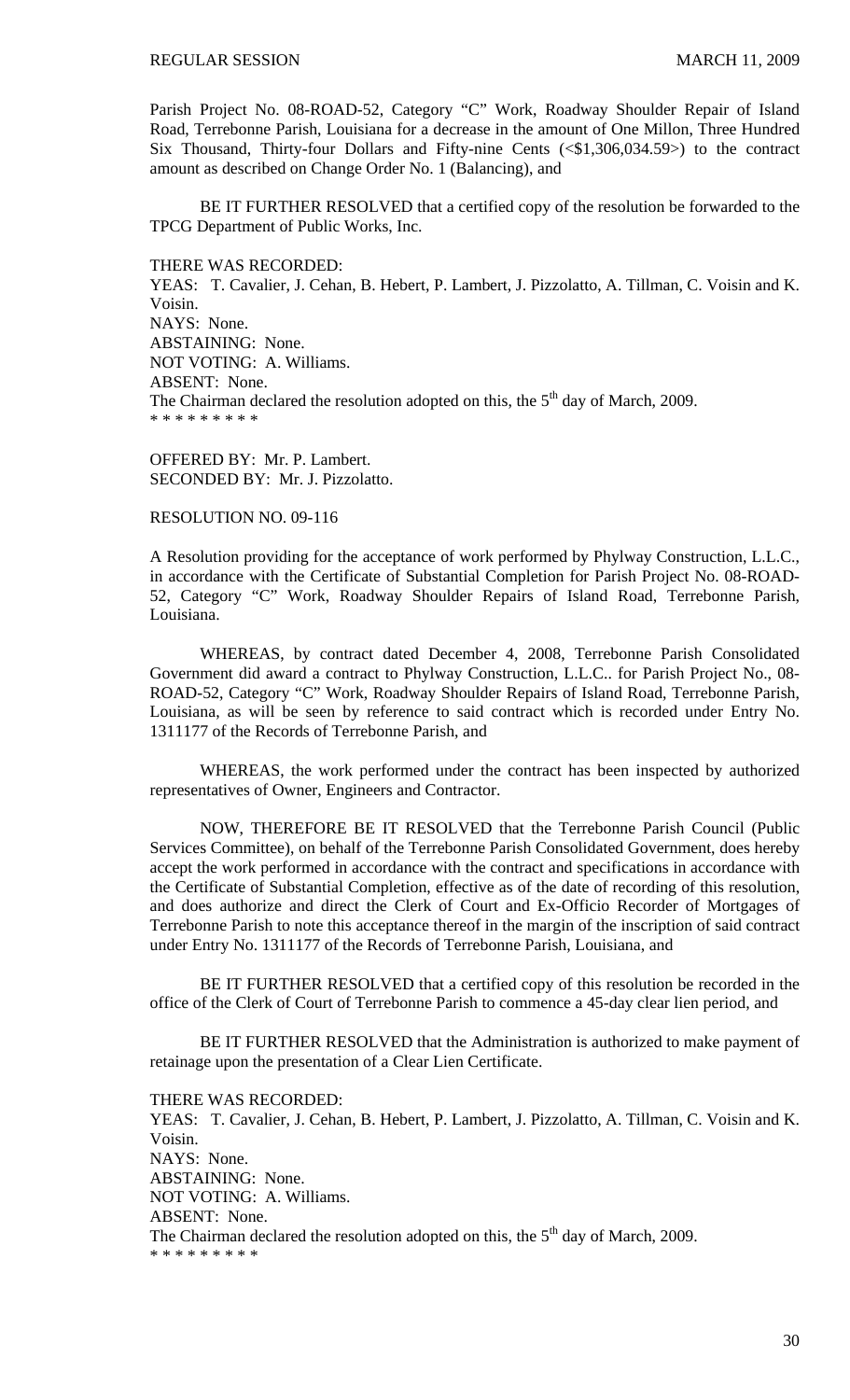# OFFERED BY: Mr. A. Tillman. SECONDED BY: Mr. P. Lambert.

RESOLUTION NO. 09-117

A resolution authorizing the issuance of a Letter of No Objection to Milagro Exploration, LLC for the placement of a board road on top of the levee within 6-1A Forced Drainage System collection canal servitude and levee.

WHEREAS, the Terrebonne Parish Council enacted Ordinance #7307 to regulate the usage of parish operated drainage collection canals, and levees, to prevent the placement of obstructions to drainage and to prevent wear, tear and abuse of the levee system,

WHEREAS, Milagro Exploration, LLC has requested permission to place 4 feet of fill and lay a 16 foot wide board road at the location of the extension of Carey Street with within the 6-1A Forced Drainage System collection canal servitude, and over the 6-1A Levee, and

WHEREAS, the Public Works Department has reviewed the proposal and has determined that placement of this board road will not adversely affect the operation and maintenance, or structural integrity of the drainage and levee system.

WHEREAS, this application will be contingent upon Milagro meeting the insurance requirements of the Terrebonne Parish Government.

NOW, THEREFORE BE IT RESOLVED that the Terrebonne Parish Council (Public Services Committee), on behalf of the Terrebonne Parish Consolidated Government, does hereby authorize the issuance of a Letter of No Objection to Milagro Exploration, LLC for the placement of a board road on top of the levee within 6-1A Forced Drainage System collection canal servitude and levee.

#### THERE WAS RECORDED:

YEAS: T. Cavalier, J. Cehan, B. Hebert, P. Lambert, J. Pizzolatto, A. Tillman, C. Voisin and K. Voisin. NAYS: None. ABSTAINING: None. NOT VOTING: A. Williams. ABSENT: None. The Chairman declared the resolution adopted on this, the  $5<sup>th</sup>$  day of March, 2009. \* \* \* \* \* \* \* \* \*

 Public Works Director Lt. Col. (Ret.) Greg Bush explained that there will be four inspections throughout the project: the first and second inspections will transpire prior to and after construction on the levee; an inspection will transpire after the project is completed; and the project is inspected at the time grass cutting is completed. He said that a roadway inspection will also be conducted, and that a highway permit must be obtained to access Parish roads. He continued that the Parish requires separate construction bonds for the roads and the levee so, should repairs be necessary, the bond money can be used to make repairs.

OFFERED BY: Ms. T. Cavalier. SECONDED BY: Mr. K. Voisin.

# STATE PROJECT NO 576-55-0024(331) PARISH OF TERREBONNE

# RESOLUTION NO. 09-118

 WHEREAS, the Terrebonne Parish Consolidated Government has submitted an application for funding of the Bayou Terrebonne, Phase 1, a flood control project under the Statewide Flood Control Program; and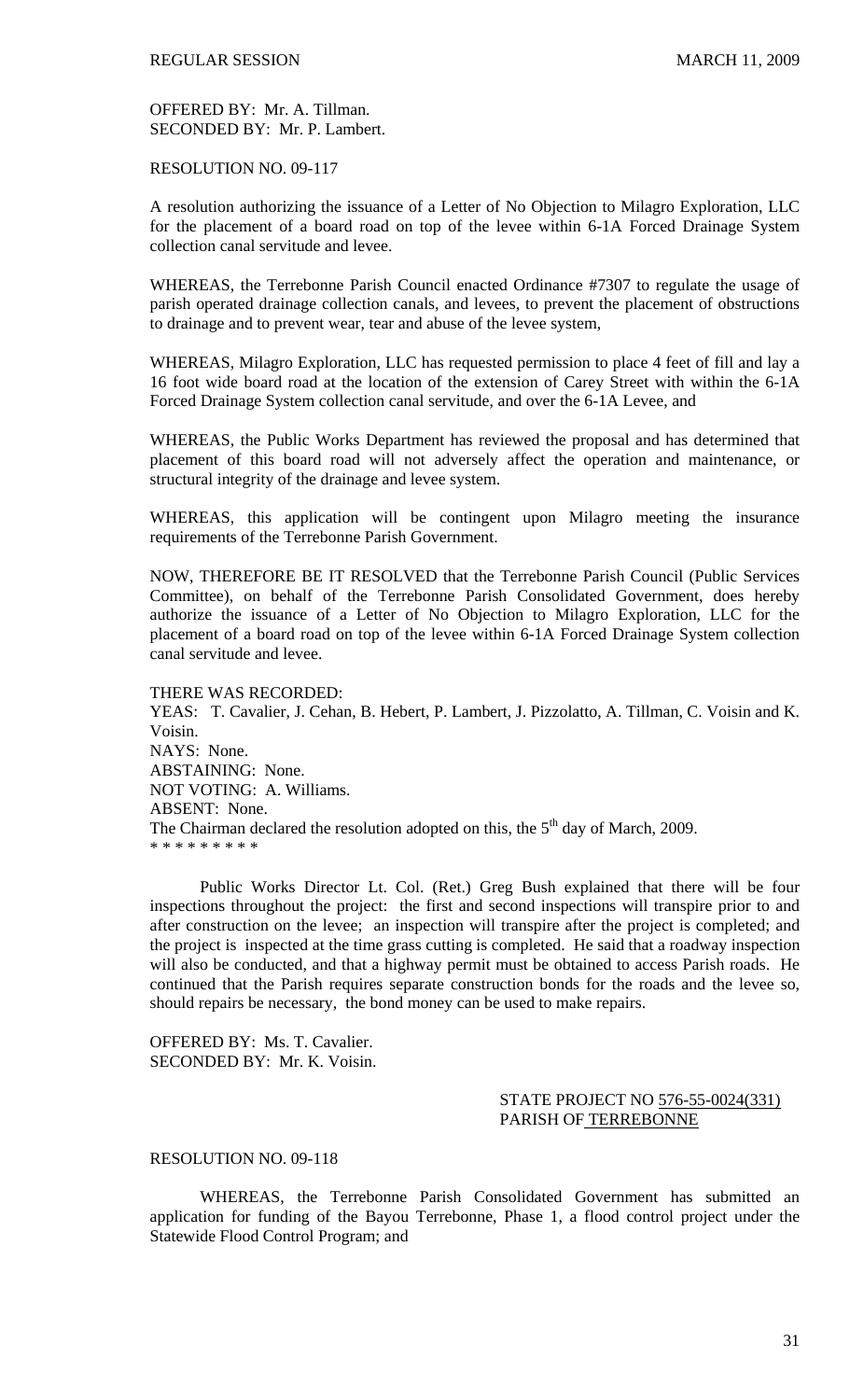WHEREAS, no funds have been made available by the State for the construction of the project and Terrebonne Parish Consolidated Government has available local funds in an amount not less than one hundred (100%) percent to insure construction of this project; and

 WHEREAS, Terrebonne Parish Consolidated Government desires to be reimbursed for a portion of the cost of the project in accordance with Act 255 of the 1990 Regular Session of the Louisiana Legislature subject to the limitations and provisions of LRS 38:90.1 et scq; and

 WHEREAS, at the request of this Terrebonne Parish Consolidated Government, Shaw Coastal, Inc., has prepared plans and specifications for said project, which plans and specifications are designated by State Project No. 576-55-0024(331); and

 WHEREAS, this Terrebonne Parish Consolidated Government has reviewed the final plans, specifications and cost estimate and has submitted them to the Department of Transportation and Development. The Terrebonne Parish Consolidated Government will accept the final plans and specifications contingent on the Department of Transportation and Development's final approval of them inasmuch as they comply with the requirements of the Statewide Flood Control Program; and

 WHEREAS, all necessary servitudes, rights-of-way, spoil disposal areas, rights of ingress and egress and the means thereof have been acquired by this Terrebonne Parish Consolidated Government, and the titles thereto are valid and indefeasible; and

 WHEREAS, this Terrebonne Parish Consolidated Government has obtained all necessary permits required for the construction of this project; and

 WHEREAS, Terrebonne Parish Consolidated Government has agreed to accomplish all necessary utilities, fence and other facilities relocations and alterations made necessary y this project; and

 WHEREAS, the Official Journal for the Terrebonne Parish Consolidated Government is HOUMA COURIER, whose mailing address is 3030 Barrow Street Extension, Houma, LA 70360, and whose telephone number is 985-857-2222; and

 WHEREAS, this Terrebonne Parish Consolidated Government desires to advertise for competitive bids, in accordance with LRS 38:2212, et seq., for the award of a contract in the name of the Terrebonne Parish Consolidated Government, and furnish engineering services during the progress of the work.

 NOW, THEREFORE, BE IT RESOLVED by the Terrebonne Parish Council (Public Services Committee), on behalf of the Terrebonne Parish Consolidated Government, in regular session assembled on this 11th day of March, 2009, that the Department of Transportation and Development be and hereby is requested to authorize the Terrebonne Parish Consolidated Government to advertise for competitive bids in accordance with LRS 38:2212, et seq., for the award of a contract in the name of Terrebonne Parish Consolidated Government, covering the aforesaid improvements.

 BE IT RESOLVED that the Department of Transportation and Development be and hereby is assured that all necessary servitudes, rights-of-way, rights of ingress and egress and the means thereof have been obtained by Terrebonne Parish Consolidated Government, and the titles thereto are valid and indefeasible and Terrebonne Parish Consolidated Government expressly agrees to defend any action for the failure of any servitude, right-of-way, right of ingress or egress, and Terrebonne Parish Consolidated Government does hereby assume complete responsibility for providing engineering services during construction and the maintenance and upkeep of the project after construction.

 BE IT RESOLVED that the Department of Transportation and Development be and hereby is assured that all required permits have been obtained by Terrebonne Parish Consolidated Government.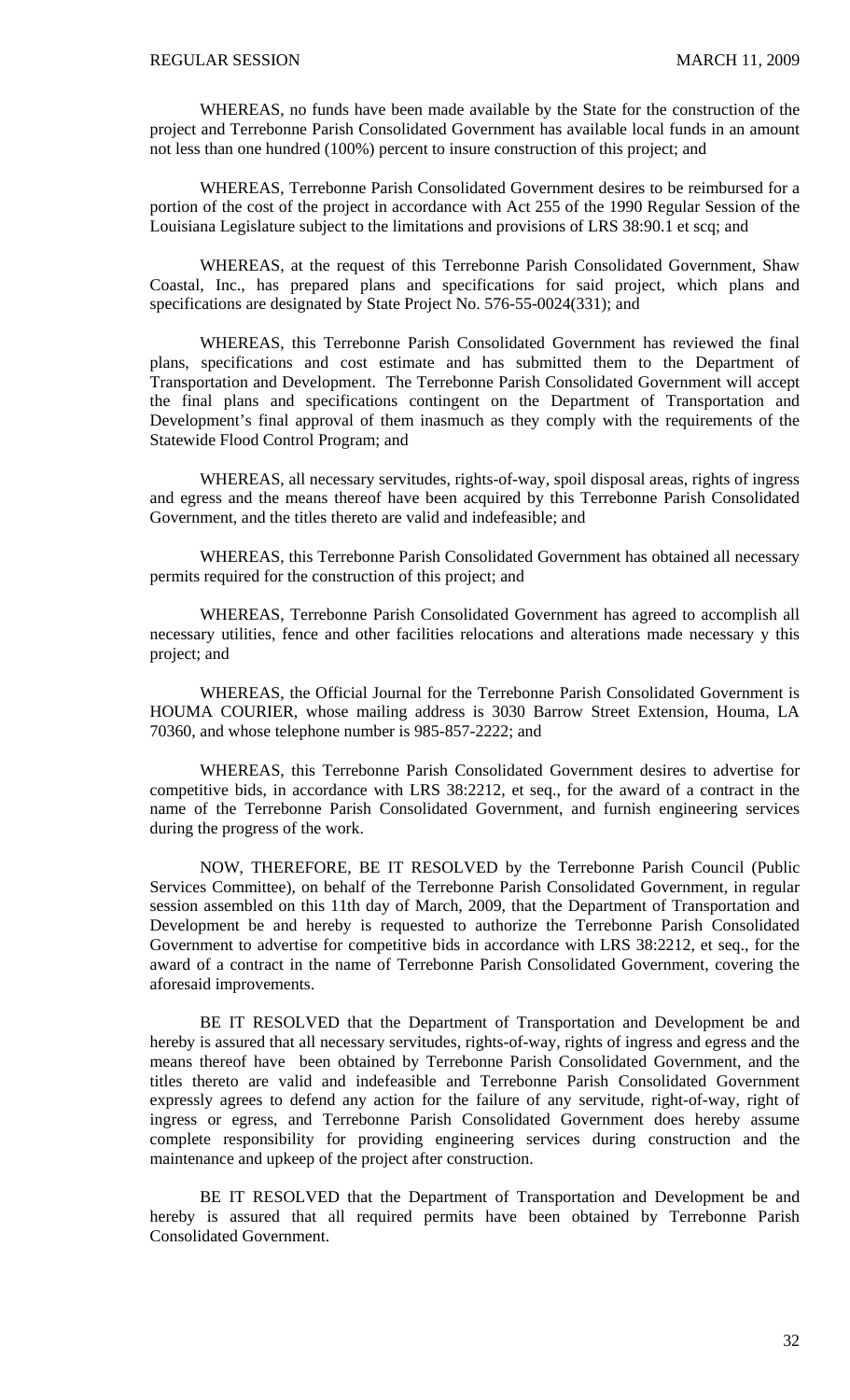BE IT RESOLVED that the Department of Transportation and Development be and hereby is assured that Terrebonne Parish Consolidated Government has available its local funds in an amount not less than one hundred (100%) percent of the total project cost to insure construction of this project.

 BE IT RESOLVED that Terrebonne Parish Consolidated Government will and hereby does assume complete responsibility for all utilities, fence, and other facilities relocations and alterations made necessary by this project.

 BE IT RESOLVED THAT Terrebonne Parish Consolidated Government does hereby save and hold harmless the Department of Transportation and Development against any loss or damage of any kind incident to or occasioned by Activities undertaken in pursuance of this agreement and expressly agrees to defend any suit brought against the Department of Transportation & Development, and pay any judgment which may result from said suit as it relates to this project.

THERE WAS RECORDED:

YEAS: T. Cavalier, J. Cehan, B. Hebert, P. Lambert, J. Pizzolatto, A. Tillman, C. Voisin and K. Voisin. NAYS: None. ABSTAINING: None. NOT VOTING: A. Williams. ABSENT: None. The Chairman declared the resolution adopted on this, the  $5<sup>th</sup>$  day of March, 2009. \* \* \* \* \* \* \* \* \*

OFFERED BY: Mr. J. Pizzolatto. SECONDED BY: Mr. A. Tillman.

## RESOLUTION NO. 09-119

NOW, THEREFORE BE IT RESOLVED, by the Terrebonne Parish Council (Public Services Committee), on behalf of the Terrebonne Parish Consolidated Government, that the recommendation of the Parish President to appoint Gulf South Engineers, Inc., to perform professional engineering services for the Village East Sewer Lift Station Renovations, under Parish Project No. 09-SEW-08, is hereby ratified; and

BE IT FURTHER RESOLVED that the Parish President is authorized to execute a professional services agreement with said firm.

THERE WAS RECORDED: YEAS: T. Cavalier, J. Cehan, B. Hebert, P. Lambert, J. Pizzolatto, A. Tillman, C. Voisin and K. Voisin. NAYS: None. ABSTAINING: None. NOT VOTING: A. Williams. ABSENT: None. The Chairman declared the resolution adopted on this, the  $5<sup>th</sup>$  day of March, 2009. \* \* \* \* \* \* \* \* \*

OFFERED BY: Mr. A. Tillman. SECONDED BY: Mr. C. Voisin.

# RESOLUTION NO. 09-120

 NOW, THEREFORE BE IT RESOLVED, by the Terrebonne Parish Council (Public Services Committee), on behalf of the Terrebonne Parish Consolidated Government, that the recommendation of the Parish President to appoint Milford & Associates, Inc., to perform professional engineering services for the East Street Sewer Lift Station Force Main Relocation, under Parish Project No. 09-SEW-07, is hereby ratified; and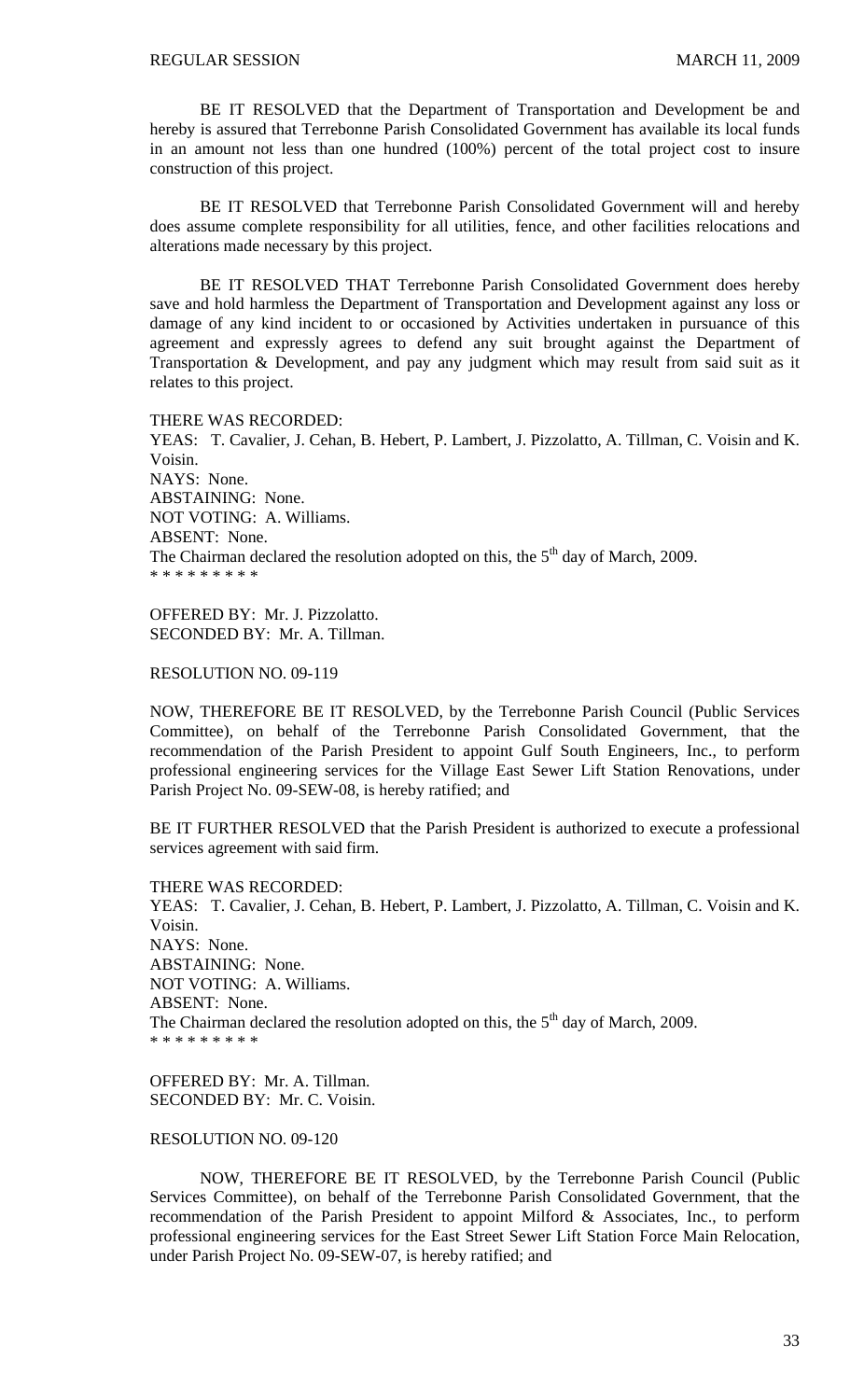BE IT FURTHER RESOLVED that the Parish President is authorized to execute a professional services agreement with said firm.

THERE WAS RECORDED: YEAS: T. Cavalier, J. Cehan, B. Hebert, P. Lambert, J. Pizzolatto, A. Tillman and K. Voisin. NAYS: None. ABSTAINING: None. NOT VOTING: A. Williams. ABSENT: C. Voisin. The Chairman declared the resolution adopted on this, the  $5<sup>th</sup>$  day of March, 2009. \* \* \* \* \* \* \* \* \*

 In response to questioning, Public Works Director Lt. Col. (Ret.) Greg Bush stated that the aforementioned relocation project is attributed to an "age depreciation" problem.

OFFERED BY: Mr. A. Tillman. SECONDED BY: Mr. B. Hebert.

#### RESOLUTION NO. 09-121

 NOW, THEREFORE BE IT RESOLVED, by the Terrebonne Parish Council (Public Services Committee), on behalf of the Terrebonne Parish Consolidated Government, that the recommendation of the Parish President to appoint T. Baker Smith, Inc., to perform professional engineering services for the Renovations of Winn Dixie and Routier Sewer Lift Stations, under Parish Project No. 09-SEW-09, is hereby ratified; and

 BE IT FURTHER RESOLVED that the Parish President is authorized to execute a professional services agreement with said firm.

THERE WAS RECORDED:

YEAS: T. Cavalier, J. Cehan, B. Hebert, P. Lambert, J. Pizzolatto, A. Tillman and K. Voisin. NAYS: None. ABSTAINING: None. NOT VOTING: A. Williams. ABSENT: C. Voisin. The Chairman declared the resolution adopted on this, the  $5<sup>th</sup>$  day of March, 2009. \* \* \* \* \* \* \* \* \*

 Committee Member P. Lambert noted that the Country Drive Widening Project has been broken into separate projects due to there being different sewerage problems along the northern and southern portions of the roadway.

 Public Works Director Lt. Col. (Ret.) Greg Bush noted that the turn lane on Country Drive has been completed; that the St. Anne Bridge Project has been removed and placed into a separate project; that the projects have been separated in order to be economically feasible; that Phase A of the project would extend from Jeff Drive to Presque Isle Drive; and that Phase B extends from LA Highway 24 to Jeff Drive.

OFFERED BY: Mr. P. Lambert. SECONDED BY: Mr. B. Hebert and Mr. K. Voisin.

RESOLUTION NO. 09-122

Supplemental Agreement No. 1 State Project Nos. 700-55-0102 & 742-55-0102 F.A.P. Nos. STP –3005 (001)M & STP-3005 (002)M Country Drive Widening (Phase A) (Jefferson Dr. to Presque Isle Dr.) (Phase B) LA 24-Jefferson Drive) Terrebonne Parish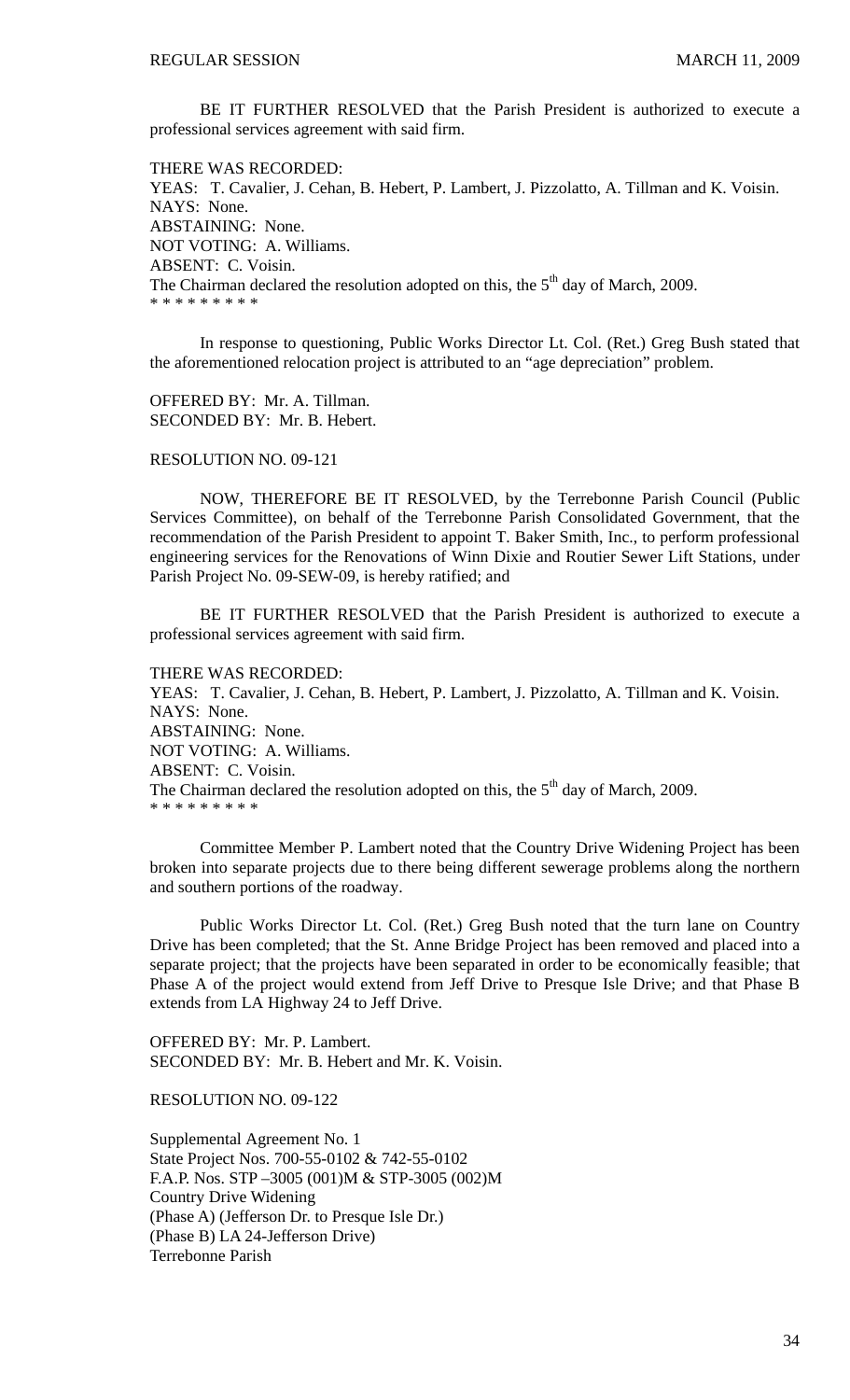BE IT RESOLVED, by the Terrebonne Parish Council (Public Services Committee), on behalf of the Terrebonne Parish Consolidated Government, that the Parish President, Michel Claudet, is hereby authorized to execute the Supplemental Agreement No. 1, between the Terrebonne Parish Consolidated Government and the Louisiana Department of Transportation and Development for the Country Drive Widening Project.

THERE WAS RECORDED: YEAS: T. Cavalier, J. Cehan, B. Hebert, P. Lambert, J. Pizzolatto, A. Tillman, C. Voisin and K. Voisin. NAYS: None. ABSTAINING: None. NOT VOTING: A. Williams. ABSENT: None. The Chairman declared the resolution adopted on this, the  $5<sup>th</sup>$  day of March, 2009. \* \* \* \* \* \* \* \* \*

OFFERED BY: Mr. P. Lambert. SECONDED BY: Mr. A. Tillman.

## RESOLUTION NO. 09-123

WHEREAS, the D-3 Drainage Pump Station is a very vital part of the overall forced drainage system to numerous residents in the upper Montegut community, and

WHEREAS, the pump station is currently in need of major renovations and, in order to provide the residents and property owners with adequate flood protection, the station must be completely operable prior to the beginning of the 2009 Hurricane Season,

BE IT RESOLVED, by the Terrebonne Parish Council (Public Services Committee), on behalf of the Terrebonne Parish Consolidated Government, that the Parish Administration be requested to prepare a thorough plan of action for the pump station to be fully operable prior to the beginning of the 2009 Hurricane Season and that if necessary, the Parish President be requested to declare the repairs to this pumping station a State of Emergency in order that the residents of the upper Montegut community may be protected from potential flood waters.

#### THERE WAS RECORDED:

YEAS: T. Cavalier, J. Cehan, B. Hebert, P. Lambert, J. Pizzolatto, A. Tillman, C. Voisin and K. Voisin. NAYS: None. ABSTAINING: None. NOT VOTING: A. Williams. ABSENT: None. The Chairman declared the resolution adopted on this, the  $5<sup>th</sup>$  day of March, 2009. \* \* \* \* \* \* \* \* \*

 Committee Member P. Lambert requested that Administration investigate the possibility of establishing a "No Parking Zone" across from the driveway at 5515 Bayouside Drive in Chauvin.

 Interim Parish Manager Patrick Gordon stated that Administration would present a report on the matter no later than the public hearing to consider the establishment of the "No Parking Zone".

 Mr. P. Lambert moved, seconded by Mr. B. Hebert, "THAT, the Public Services Committee introduce an ordinance to establish a 'No Parking Zone' directly across from the driveway at 5515 Bayouside Drive in Chauvin, and call a public hearing on said matter on March 25, 2009 at 6:30 p. m."

 The Chairman called for the vote on the motion offered by Mr. P. Lambert. UPON ROLL CALL THERE WAS RECORDED: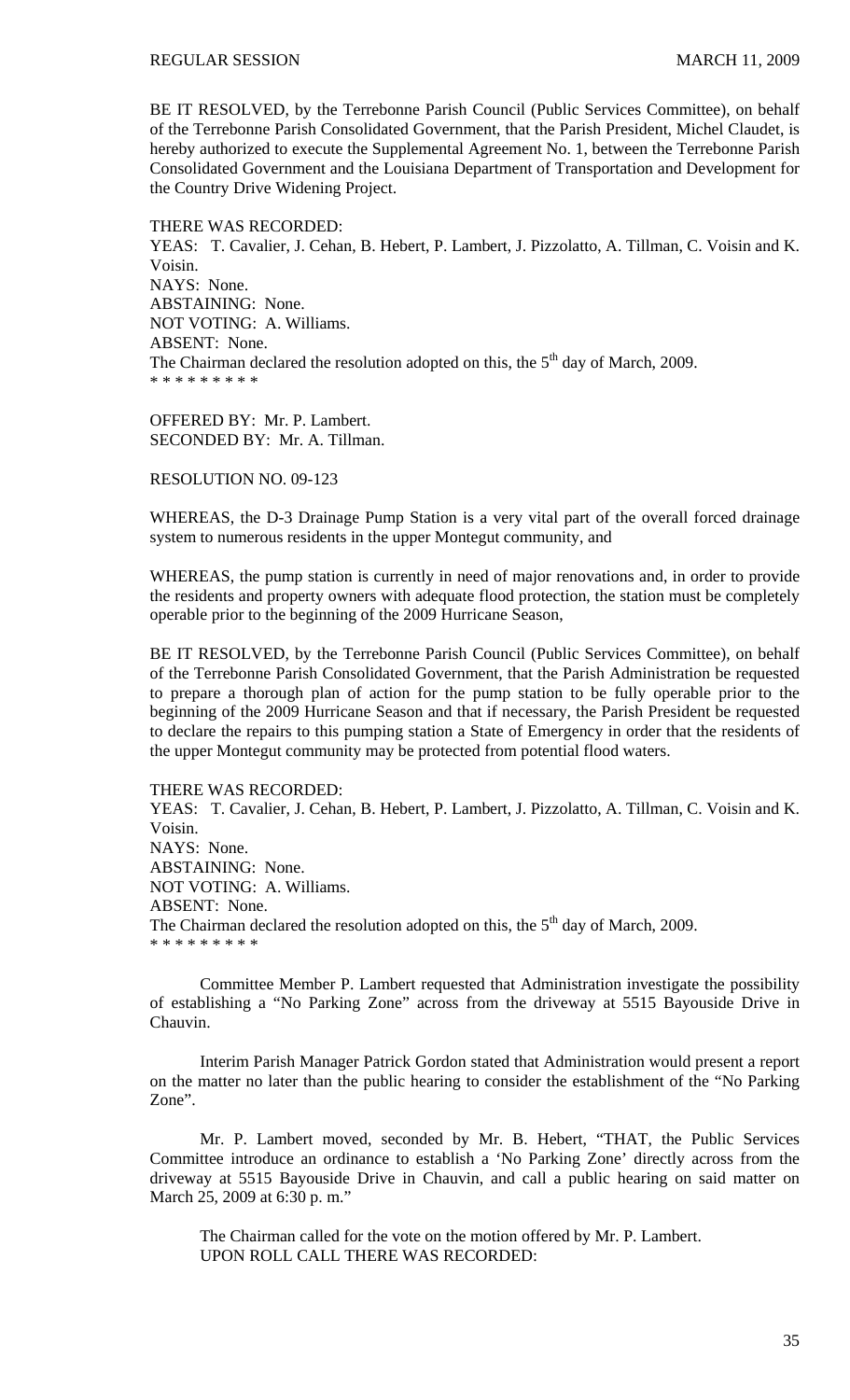YEAS: T. Cavalier, J. Cehan, B. Hebert, P. Lambert, J. Pizzolatto, A. Tillman, C. Voisin, and K. Voisin. NAYS: None. ABSENT: None. NOT VOTING: A. Williams. The Chairman declared the motion adopted.

 Interim Parish Manager Patrick Gordon stated that the Legal Department has been working on an intergovernmental agreement that would provide for the dedication of Port Court, although the roadway would not be accepted by the Parish Government for maintenance.

 Parish Attorney Courtney Alcock explained that the Terrebonne Port Commission requested that Port Court be dedicated so that law enforcement traffic patrols may be conducted on said roadway; noted that a plat could be filed identifying the dedication of said roadway; and added that the Parish would not be responsible for maintenance of the roadway. In response to questioning, Ms. Alcock stated that the Legal Department is awaiting a response from the Terrebonne Parish Sheriff's Office regarding traffic patrols along said roadway. She noted that Point Farm Road has a similar type of agreement.

 Committee Member C. Voisin requested that the Legal Department keep him informed of the status of the roadway dedication. (NO ACTION TAKEN)

 Mr. K. Voisin moved, seconded by Mr. J. Pizzolatto, "THAT, there being no further business to come before the Public Services Committee, the meeting be adjourned."

 The Chairman called for the vote on the motion offered by Mr. K. Voisin. UPON ROLL CALL THERE WAS RECORDED: YEAS: T. Cavalier, J. Cehan, B. Hebert, P. Lambert, J. Pizzolatto, A. Tillman, C. Voisin, and K. Voisin. NAYS: None. ABSENT: None. NOT VOTING: A. Williams. The Chairman declared the motion adopted and the meeting was adjourned at 7:16 p.m.

Joey Cehan, Chairman

# Suzette Thomas, Minute Clerk

Mr. J. Cehan moved, seconded by Mr. B. Hebert, "THAT, the Council accept and ratify the minutes of the Public Services Committee meeting held on 3/5/09."

 The Chairwoman called for a vote on the motion offered by Mr. J. Cehan. UPON ROLL CALL THERE WAS RECORDED: YEAS: J. Pizzolatto, K. Voisin, C. Voisin, J. Cehan, P. Lambert, A. Tillman, A. Williams, B. Hebert and T. Cavalier NAYS: None ABSENT: None The Chairwoman declared the motion adopted.

 The Chairwoman called for a report on the Community Development & Planning Committee meeting held on 3/5/09, whereupon the Committee Chairman, rendered the following:

#### **COMMUNITY DEVELOPMENT & PLANNING COMMITTEE**

#### **MARCH 5, 2009**

 The Chairman, A. Tillman, called the Community Development & Planning Committee meeting to order at 7:18 p.m. in the Terrebonne Parish Council Meeting Room with the Invocation led by A. Williams and the Pledge of Allegiance led by P. Lambert. Upon roll call,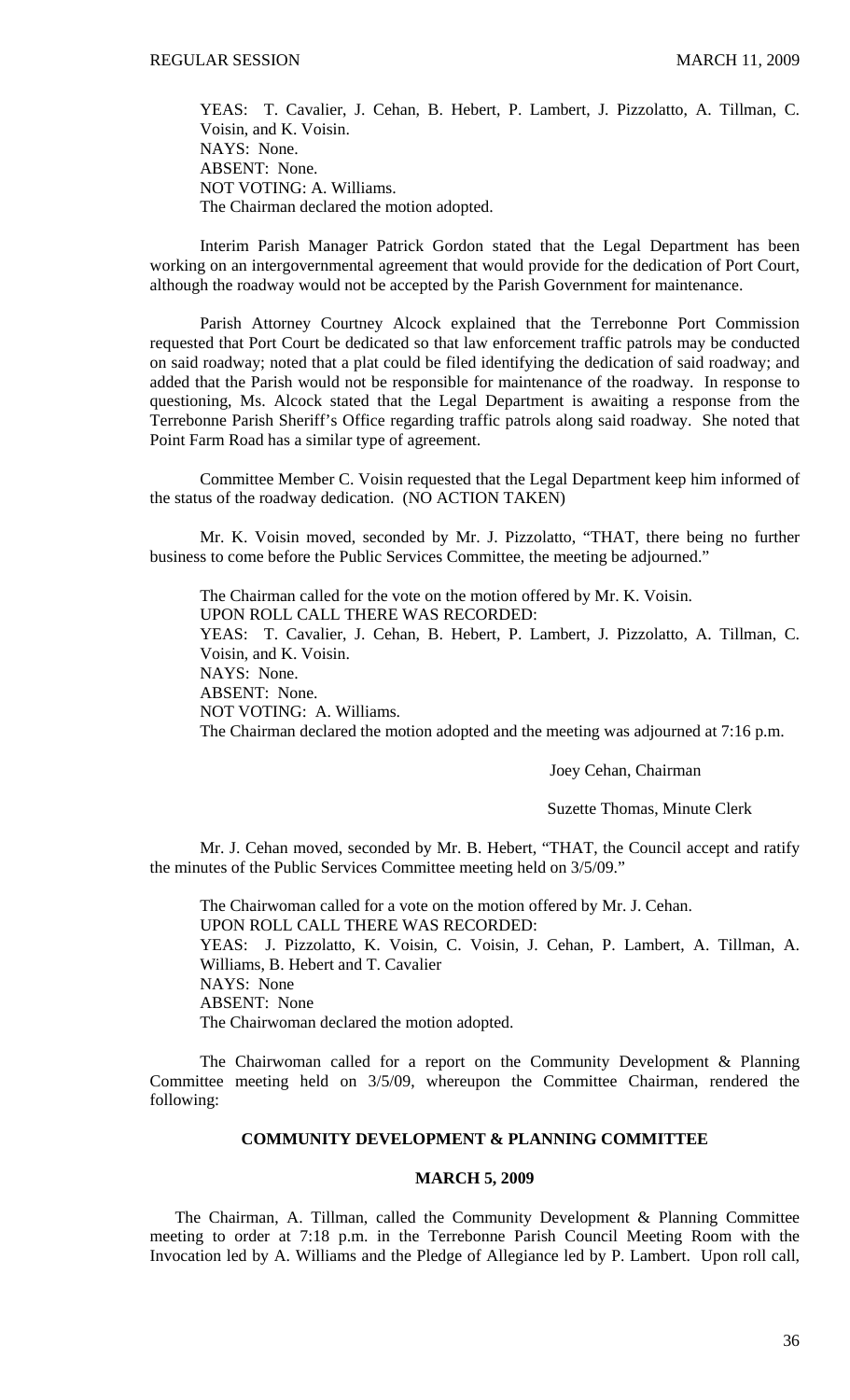Committee Members recorded as present were: T. Cavalier, J. Cehan, B. Hebert, P. Lambert, J. Pizzolatto, A. Tillman, C. Voisin, K. Voisin, and A. Williams. A quorum was declared present.

OFFERED BY: Mr. J. Cehan. SECONDED BY: Mr. K. Voisin.

RESOLUTION NO. 09-124

A RESOLUTION AUTHORIZING THE PARISH PRESIDENT TO EXECUTE A CONTRACT FOR THE TERREBONNE PARISH CONSOLIDATED GOVERNMENT COMPREHENSIVE PLAN UPDATE WITH PROVIDENCE ENGINEERING AND ENVIRONMENTAL GROUP, LLC

WHEREAS, Terrebonne Parish is one of the most dynamic metropolitan areas in terms of growth; and

WHEREAS, the Terrebonne Parish Consolidated Government (PARISH) wishes to appropriately plan for changes coming to our community; and

WHEREAS, the Parish's Comprehensive Plan has not been updated since the devastating storms of 2005 and 2008; and

WHEREAS, the Providence Engineering and Environmental Group, LLC., PROVIDENCE was selected through an advertised competitive process as the best firm to prepare an update to the Comprehensive Plan; and

WHEREAS, PROVIDENCE represents that it has the professional and requisite experience, equipment, skills and personnel to provide such services.

NOW, THEREFORE, BE IT RESOLVED by the Terrebonne Parish Council (Community Development and Planning Committee), on behalf of Terrebonne Parish Consolidated Government that the Parish President, Michel Claudet, is hereby authorized to execute a contract for the Comprehensive Plan Update with PROVIDENCE containing substantially the same terms as those set out in the document titled "Terrebonne Parish Consolidated Government Comprehensive Plan Update; General Conditions for Professional and Contractual Services *(Agreement)".*

THERE WAS RECORDED:

YEAS: T. Cavalier, J. Cehan, B. Hebert, P. Lambert, J. Pizzolatto, A. Tillman, C. Voisin and K. Voisin. NAYS: None. ABSTAINING: None. NOT VOTING: A. Williams. ABSENT: None. The Chairman declared the resolution adopted on this, the  $5<sup>th</sup>$  day of March, 2009. \* \* \* \* \* \* \* \* \*

 Interim Parish Manger Patrick Gordon explained that there are three (3) parts in the contract of which Parts 1 (Data accumulation - \$37,000.00) & 2 (Public Involvement - \$30,000.00) would be executed first; Part 1 is for the accumulation of data; that in 2004, the Council approved the comprehensive plan with the stipulation that the plan be updated every 5 years; that the Houma-Terrebonne Regional Planning Commission has agreed to pay for Parts 1  $& 2$  of the plan through the execution of an agreement with Administration; that Administration would seek funding for Part 3 in 2010; and that the updated plan would probably be presented in 2011. Mr. Gordon noted a migration trend toward the northern section of the Parish and added that the plan should be re-evaluated to take such under consideration.

 Terrebonne Economic Development Authority Chief Executive Officer Michael Ferdinand presented the annual report of the Terrebonne Economic Development Authority's mission statement, goals, and objectives noting the following: Houma is projected to be fastest growing metropolitan statistical area in 2008; that Terrebonne Parish's unemployment rate for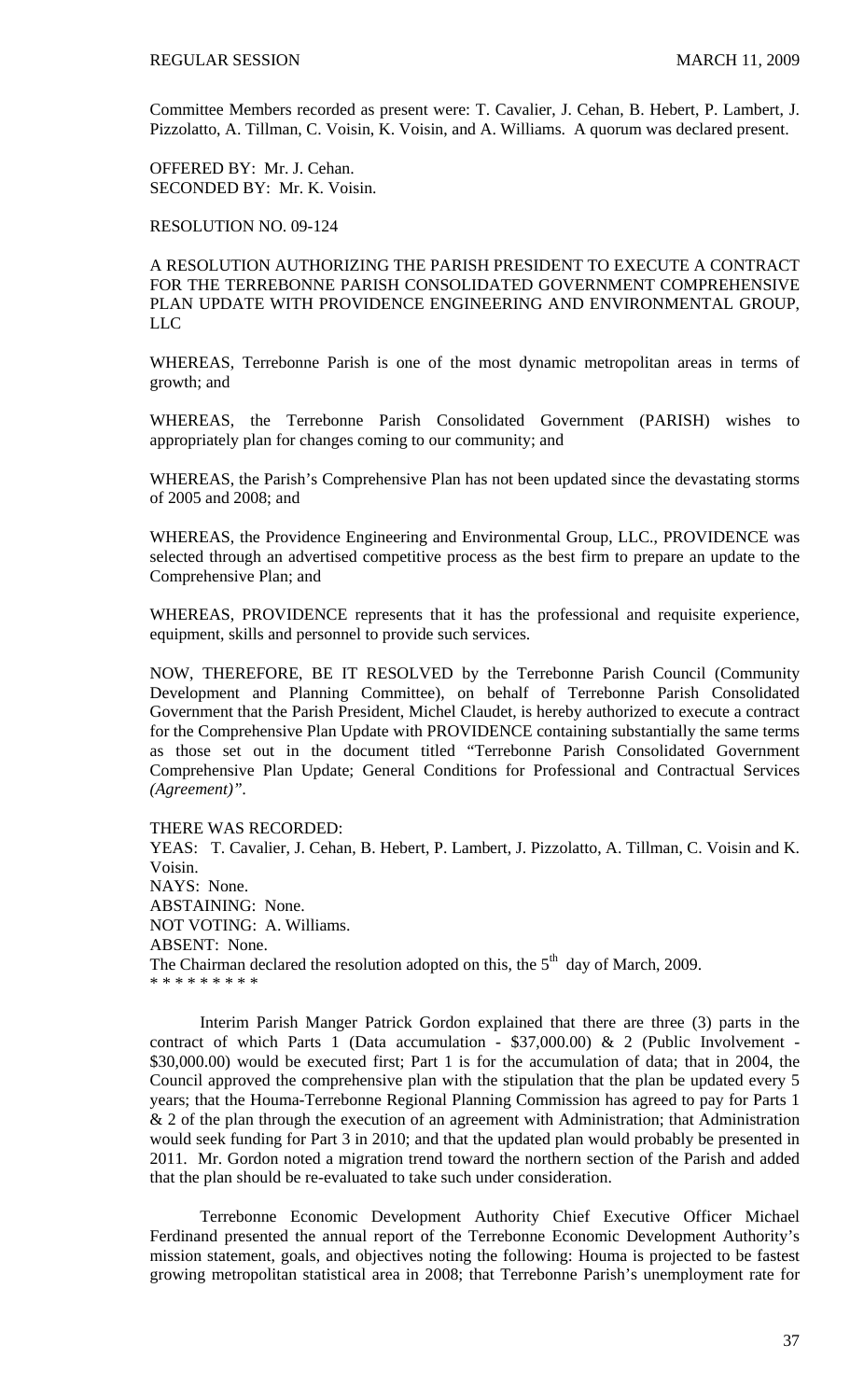the past three years has been the lowest or nearly the lowest in the State ranging from a 2.2 to 2.6 percent unemployment rate; that Terrebonne Parish's growth rate is attributed to international factors of productivity; and that investors for the Civic Center Hotel are in town to seek local financing for the development. (NO ACTION TAKEN)

 Mr. J. Pizzolatto moved, seconded by Mr. B. Hebert, "THAT, there being no further business to come before the Community Development & Planning Committee, the meeting be adjourned."

 The Chairman called for the vote on the motion offered by Mr. J. Pizzolatto. UPON ROLL CALL THERE WAS RECORDED: YEAS: T. Cavalier, J. Cehan, B. Hebert, P. Lambert, J. Pizzolatto, A. Tillman, C. Voisin, and K. Voisin. NAYS: None. ABSENT: None. NOT VOTING: A. Williams. The Chairman declared the motion adopted and the meeting was adjourned at 7:42 p.m.

Alvin Tillman, Chairman

Suzette Thomas Minute Clerk

Mr. A. Tillman moved, seconded by Mr. J. Cehan, "THAT, the Council accept and ratify the minutes of the Community Development & Planning Committee meeting held on 3/5/09."

 The Chairwoman called for a vote on the motion offered by Mr. A. Tillman. UPON ROLL CALL THERE WAS RECORDED: YEAS: J. Pizzolatto, K. Voisin, C. Voisin, J. Cehan, P. Lambert, A. Tillman, A. Williams, B. Hebert and T. Cavalier NAYS: None ABSENT: None The Chairwoman declared the motion adopted.

 Mr. C.Voisin moved, seconded by Mr. P. Lambert, "THAT, the Council approve attendance at the following meeting as per the current Council Travel Policy:

A) Chamber of Commerce's annual trip to Washington, D.C. to confer with federal officials."

 The Chairwoman called for a vote on the motion offered by Mr. C. Voisin. UPON ROLL CALL THERE WAS RECORDED: YEAS: J. Pizzolatto, K. Voisin, C. Voisin, J. Cehan, P. Lambert, A. Tillman, A. Williams, B. Hebert and T. Cavalier NAYS: None ABSENT: None The Chairwoman declared the motion adopted.

 Ms. T. Cavalier moved, seconded by Mr. P. Lambert, "THAT, the Council keep nominations open another two weeks for the expired term of Mr. Robert LeBouef on the Bayou Blue Fire Protection District Board."

 The Chairwoman called for a vote on the motion offered by Ms. T. Cavalier. UPON ROLL CALL THERE WAS RECORDED: YEAS: J. Pizzolatto, K. Voisin, C. Voisin, J. Cehan, P. Lambert, A. Tillman, A. Williams, B. Hebert and T. Cavalier NAYS: None ABSENT: None The Chairwoman declared the motion adopted.

Mr. K. Voisin moved, seconded by Mr. A. Tillman, "THAT, the Council reappoint Mr. Thomas Thibodaux, Jr., Mrs. Tina Thibodaux and Mr. Chris Authement to another term on the Fire Protection District No. 8 Board."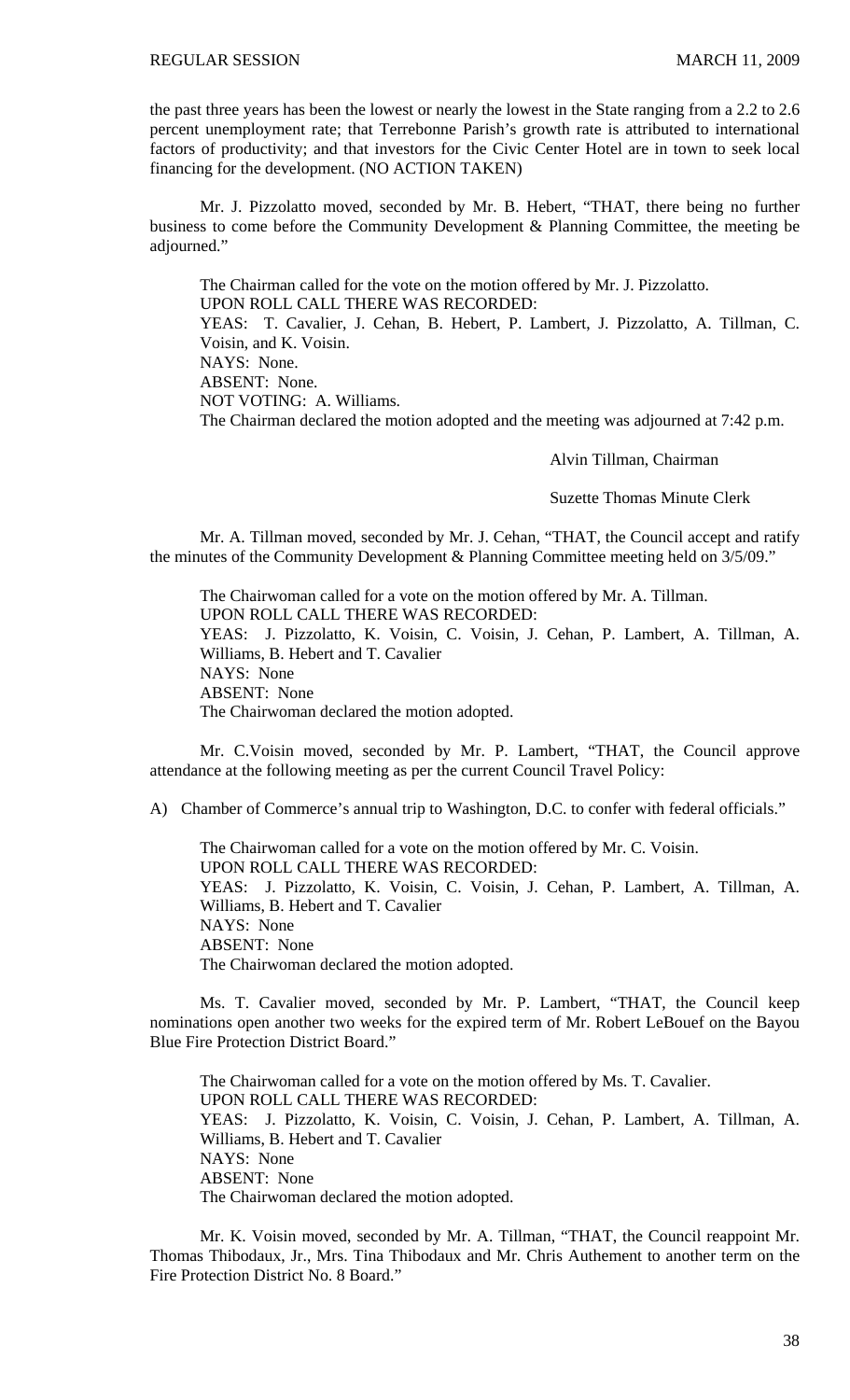The Chairwoman called for a vote on the motion offered by Mr. K. Voisin. UPON ROLL CALL THERE WAS RECORDED: YEAS: J. Pizzolatto, K. Voisin, C. Voisin, J. Cehan, P. Lambert, A. Tillman, A. Williams, B. Hebert and T. Cavalier NAYS: None ABSENT: None The Chairwoman declared the motion adopted.

Mr. J. Pizzolatto moved, seconded by Mr. C. Voisin and Mr. B. Hebert, "THAT, the Council appoint Mr. Daniel D. Henry to the Hospital Service District No. 1 Board, civic organization representative, to fill the unexpired term of Ms. Jerri Smitko, who resigned."

 The Chairwoman called for a vote on the motion offered by Mr. J. Pizzolatto. UPON ROLL CALL THERE WAS RECORDED: YEAS: J. Pizzolatto, K. Voisin, C. Voisin, J. Cehan, P. Lambert, A. Tillman, A. Williams, and B. Hebert NAYS: T. Cavalier ABSENT: None The Chairwoman declared the motion adopted.

Mr. J. Cehan moved, seconded by Mr. K. Voisin and Mr. B. Hebert, "THAT, the Council accept the six nominations submitted by Friends of the South Louisiana Wetlands Discovery Center Foundation of Ms. Martha Thibodeaux, Ms. Dawn Johnson, Ms. Angela Corbin, Ms. Brenda Babin, Mr. Gilbert Talbot, and Mr. Thaddeus "Mike" Pellegrin, that nominations be closed, and a voice vote of the Council be taken to determine which three of the six will be appointed to the South Louisiana Wetlands Discovery Center Commission."

 The Chairwoman called for a vote on the motion offered by UPON ROLL CALL THERE WAS RECORDED: YEAS: J. Pizzolatto, K. Voisin, C. Voisin, J. Cehan, P. Lambert, A. Tillman, A. Williams, B. Hebert and T. Cavalier NAYS: None ABSENT: None The Chairwoman declared the motion adopted.

 The Chairwoman called for a voice vote of the Council, whereupon the following was recorded:

# MARTHA THIBODAUX DAWN JOHNSON

# ANGELA CORBIN BRENDA BABIN

J. Cehan K. Voisin A. Tillman C. Voisin B. Hebert J. Cehan T. Cavalier P. Lambert

T. Cavalier A. Tillman A. Williams

K. Voisin J. Pizzolatto A. Tillman A. Williams B. Hebert T. Cavalier

J. Pizzolatto J. Pizzolatto C. Voisin K. Voisin P. Lambert C. Voisin

#### GILBERT TALBOT THADDEUS "MIKE" PELLEGRIN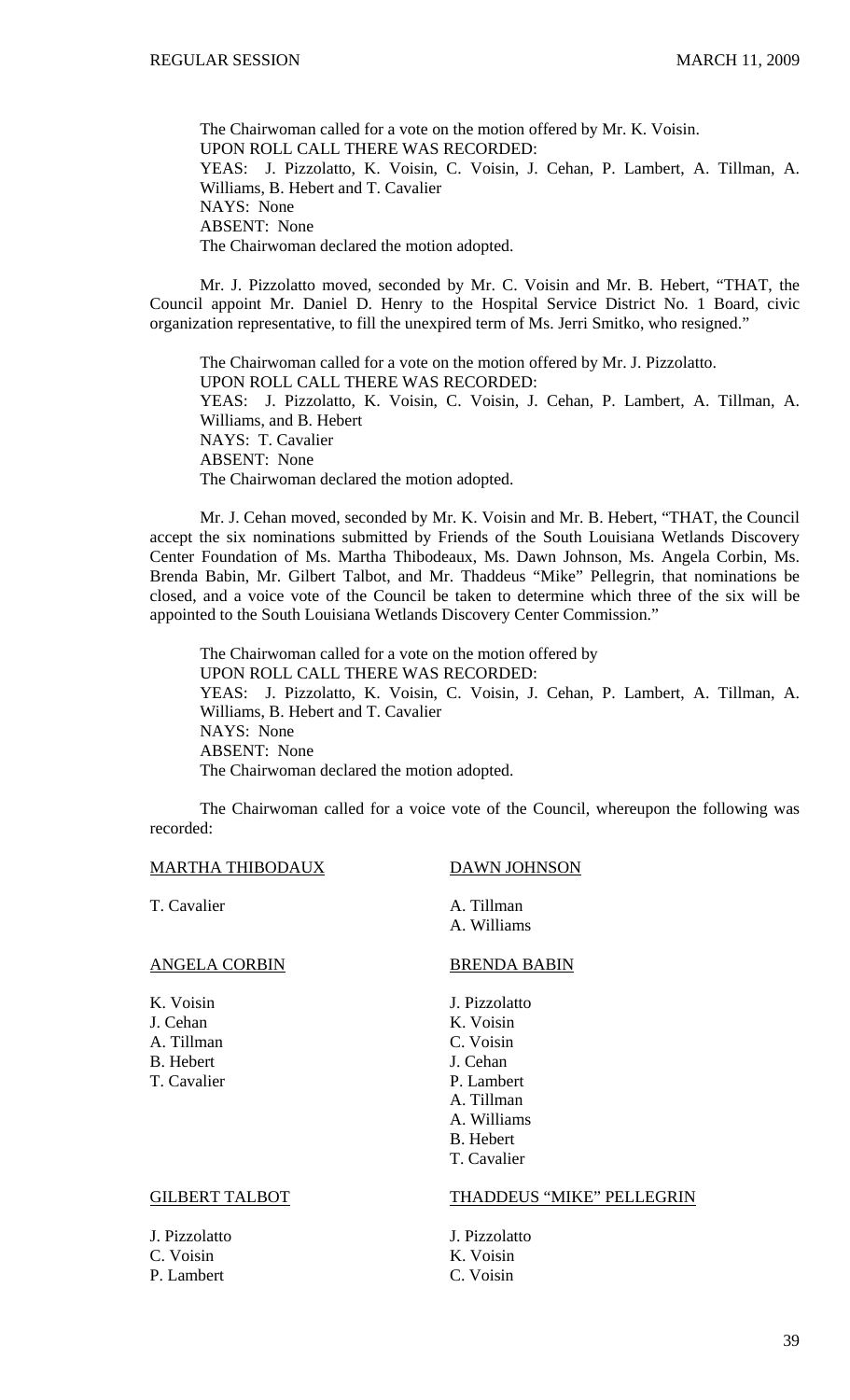J. Cehan P. Lambert A. Williams B. Hebert

 The Chairwoman stated as per the aforementioned results, Ms. Angela Corbin, Ms. Brenda Babin, and Mr. Thaddeus "Mike" Pellegrin are appointed to the South Louisiana Wetlands Discovery Center Commission.

Ms. T. Cavalier moved, seconded by Mr. K. Voisin, "THAT, the Council appoint Mr. Corey Messina to the vacant seat on the Terrebonne Parish Tree Board."

 The Chairwoman called for a vote on the motion offered by Ms. T. Cavalier. UPON ROLL CALL THERE WAS RECORDED: YEAS: J. Pizzolatto, K. Voisin, C. Voisin, J. Cehan, P. Lambert, A. Tillman, A. Williams, B. Hebert and T. Cavalier NAYS: None ABSENT: None The Chairwoman declared the motion adopted.

 Public Works Director G. Bush gave a status report on clearing drainage arteries throughout the parish.

 Parish President M. Claudet explained why there are some delays on some of the drainage laterals and the maintenance of some of them will be reimbursable.

 Councilman A. Tillman requested that the debris taken out of the ditches on Glynn Ave. and in Dularge between Gulf Access Road and Williams St. be picked up from off the sides of the roadways.

 Upon questioning by Councilman J. Pizzolatto, Public Works Director G. Bush stated that all the drainage laterals in the Parish would be cleaned out. Upon further questioning by Councilman B. Hebert, he stated that catch basins are being cleaned throughout the Parish. He stated that a report is being compiled by the contractor regarding catch basins by districts and will be presented to the Council.

 Councilman A. Tillman requested that once the drainage laterals are cleaned throughout the Parish they be maintained on a regular basis.

 Mr. J. Cehan moved, seconded by Mr. B. Hebert, "THAT, the Council allow an add-on to tonight's agenda to address the matter of opposing the Federal FY 2010 Budget as it relates to the elimination of \$30 billion of incentives from the Oil and Gas Industry to fund alternative energy project."

 The Chairwoman called for a vote on the motion offered by Mr. J. Cehan. UPON ROLL CALL THERE WAS RECORDED: YEAS: J. Pizzolatto, K. Voisin, C. Voisin, J. Cehan, P. Lambert, A. Tillman, A. Williams, B. Hebert and T. Cavalier NAYS: None ABSENT: None The Chairwoman declared the motion adopted.

 The Chairwoman called for comments from the public on the aforementioned add-on, there were none.

 Mr. J. Cehan moved, seconded by Mr. K. Voisin, "THAT, the Council close the call for public comments on the aforementioned add-on."

 The Chairwoman called for a vote on the motion offered by Mr. J. Cehan. UPON ROLL CALL THERE WAS RECORDED: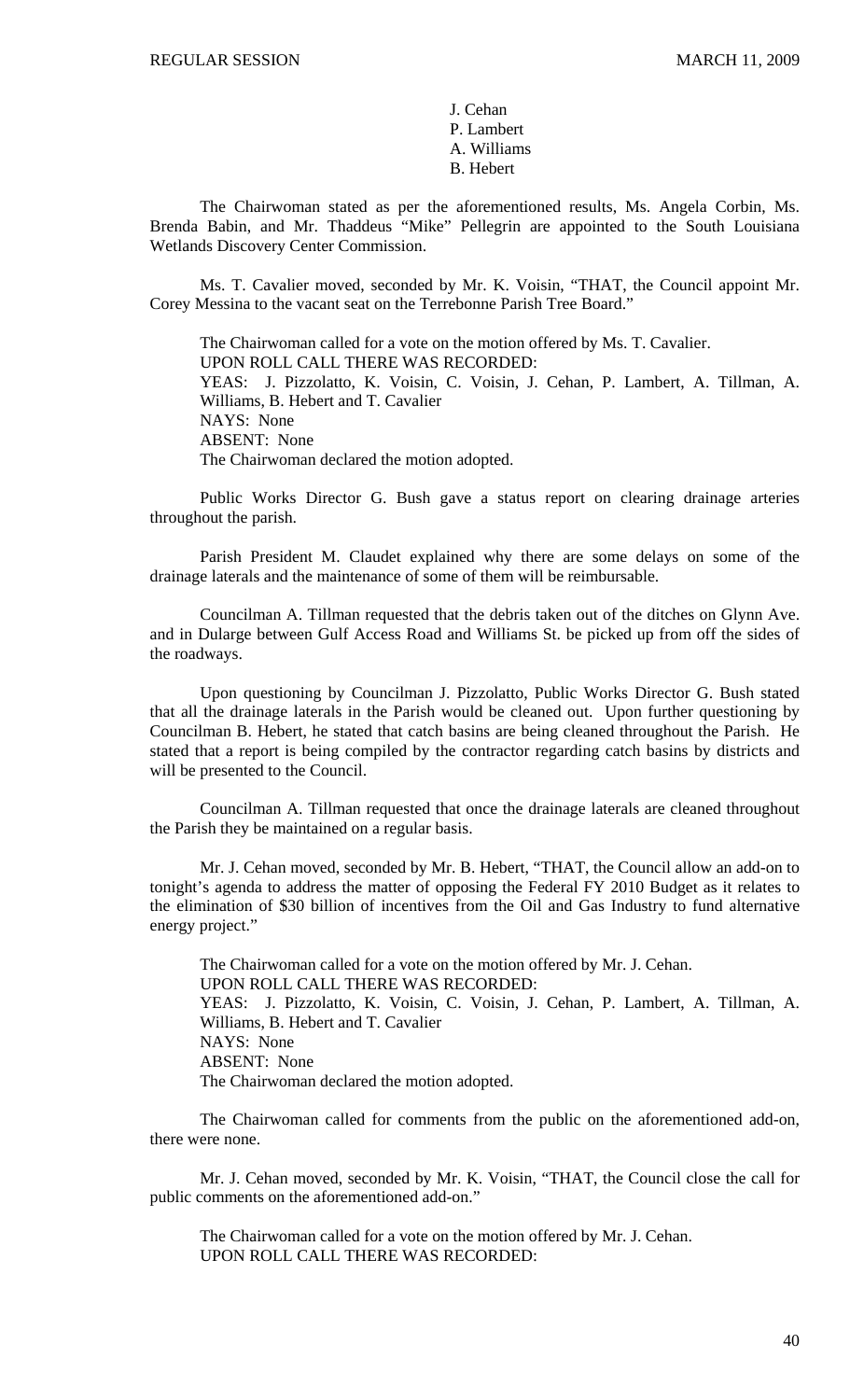YEAS: J. Pizzolatto, K. Voisin, C. Voisin, J. Cehan, P. Lambert, A. Tillman, A. Williams, B. Hebert and T. Cavalier NAYS: None ABSENT: None The Chairwoman declared the motion adopted.

OFFERED BY: Mr. J. Cehan. SECONDED BY: Mr. C. Voisin.

# RESOLUTION NO. 09-125

RESOLUTION IN OPPOSITION TO THE FEDERAL FY 2010 BUDGET AS IT RELATES TO THE ELIMINATION OF 30 BILLION DOLLARS FROM THE OIL AND GAS INDUSTRY TO FUND ALTERNATIVE ENERGY PROJECTS AND TO SEND THIS OPPOSITION RESOLUTION TO THE LOUISIANA POLICE JURY ASSOCIATION, ALL LOCAL AND PARISH GOVERNMENTS, AND THE LOCAL FEDERAL AND STATE DELEGATION.

WHEREAS, the FY2010 budget proposes to eliminate tax incentives that have been in place for the oil and gas industry that allows them research and development (exploration and production) dollars; and,

WHEREAS, elimination of these dollars will increase gas prices and cause the loss of 5.929 million American jobs, some directly employed in the United States Oil and Gas Industry and other indirect jobs created by the oil and gas industry; and,

WHEREAS, the abrupt and dramatic removal of tax incentives currently available to oil and gas exploration and production will result in a significant reduction in domestic energy production; and,

WHEREAS, this will result in increased reliance on foreign oil and gas until alternative domestic energy can fill the void, and this drastic decline in domestic production will have an overall adverse impact on domestic energy production; and,

WHEREAS, this Council urges the federal government administration to retain some of the tax break incentives that have been in place for oil and gas producers, but are to be eliminated in the 2010 budget; and,

WHEREAS, the administration's proposed budget for 2010 would strip essential capital from new American natural gas and oil investment by radically raising taxes through the elimination of tax exemptions on American production; the FY 2010 budget provides for a nearly \$30 billion dollar tax increase on the nation's oil and gas producers, and proposes to use this money to help fund alternative energy projects; the FY 2010 budget includes the most devastating tax proposals in the history of America's oil and natural gas industry; and,

WHEREAS, natural gas and oil provide 65% of America's energy; new wind energy and solar energy require new natural gas turbines to run when the wind doesn't blow and the sun doesn't shine; American natural gas is essential to meeting any clean energy agenda associated with global climate; American natural gas and oil are essential to any energy security plan; and,

WHEREAS, oil and gas companies invest a total of 174 billion dollars back into American industry, which represents 97% of the companies' net income, and invest it in emerging technologies; and,

WHEREAS, the fiscal, urban, and rural impact will result in trillions of dollars being lost, millions of jobs lost, our nation's energy security severely threatened, and American citizens incurring extremely high gas prices, higher energy bills, increased taxes for those who don't drive energy efficient cars, and other new taxes during a recessed economy; and,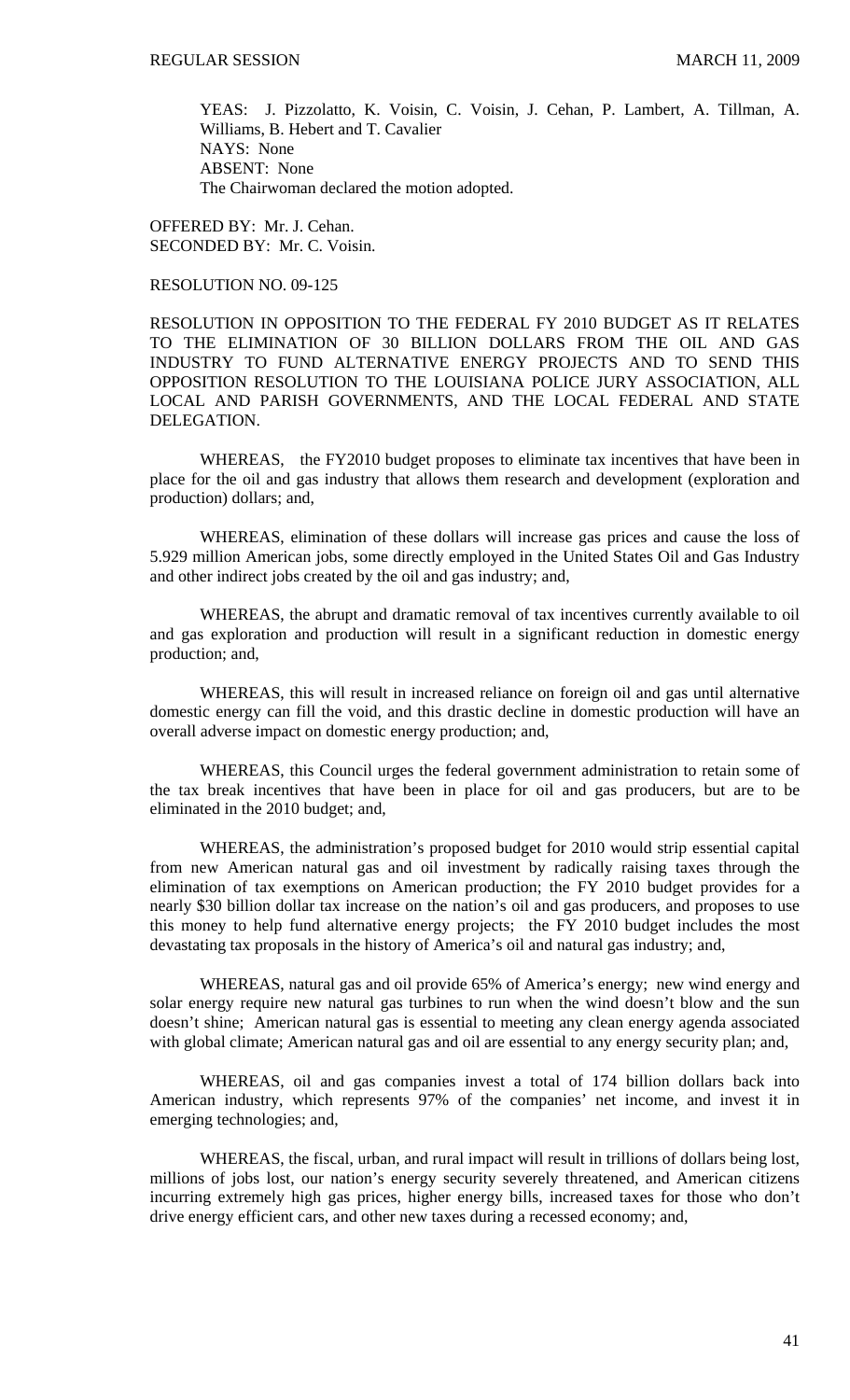WHEREAS, this will affect IRA accounts, individual investors, pension funds, mutual funds and other asset management companies and other institutional investors along with the oil and gas industry; and,

 WHEREAS, other energy consumption industries that are affected by this budget are petroleum, coal, and nuclear; and,

WHEREAS, due to the above mentioned reasons this Council supports this resolution in opposition to the federal FY 2010 budget for the Department of Energy, as it relates to the elimination of 30 billion dollars from the oil and gas industry to fund alternative energy sources and will send this opposition resolution to the Police Jury Association of Louisiana to be submitted as a resolution for adoption at the Police Jury Association Convention, to the local state and federal delegations, and to other entities that may be of assistance in this matter.

 NOW, THEREFORE, BE IT RESOLVED, that the Terrebonne Parish Council, on behalf of the Terrebonne Parish Consolidated Government, does hereby oppose the federal FY 2010 budget that eliminates 30 billion dollars from the oil and gas industry; and,

 BE IT FURTHER RESOLVED, that this Council requests that the Police Jury Association of Louisiana approve a resolution on this matter at the Police Jury Association Convention this month; and,

 BE IT FURTHER RESOLVED, that a certified copy of this resolution shall be processed immediately and forwarded to President Barack Obama, Louisiana Governor Bobby Jindal, the Parish's State and Federal Delegations, the media, and the Police Jury Association of Louisiana, so they will be made aware of our position and also take action on this matter.

THERE WAS RECORDED: YEAS: J. Pizzolatto, K. Voisin, C. Voisin, J. Cehan, P. Lambert, A. Tillman, A. Williams, B. Hebert and T. Cavalier. NAYS: None. ABSTAINING: None. ABSENT: None.

The Chairwoman declared the resolution adopted on this, the  $11<sup>th</sup>$  day of March, 2009.

\* \* \* \* \* \* \* \* \*

OFFERED BY: Mr. C. Voisin. SECONDED BY: Mr. J. Cehan.

RESOLUTION NO. 09-126

WHEREAS, the 2008 Hurricane Season, especially during and after Hurricanes Gustav and Ike, were a trying time for all of the residents of Terrebonne Parish, and

WHEREAS, the horrific events during that time of year forced individuals, organizations and government agencies to work together to help bring about a sense of normalcy for as many people as possible in as short a time as possible, and

WHEREAS, because of the extensive flooding and wind damages to hundreds of homes in the parish, many thousands of residents were unable to return to their homes in a timely fashion, and

WHEREAS, many of the recreation and community organizations in the parish saw the need of many of their neighbors and friends and immediately decided to utilize the recreation centers and community facilities to house displaced families and repair workers, and

WHEREAS, this extreme act of kindness allowed many people, whose homes were damaged, to remain close to their property to make the necessary repairs in order to regain their normal way of life, and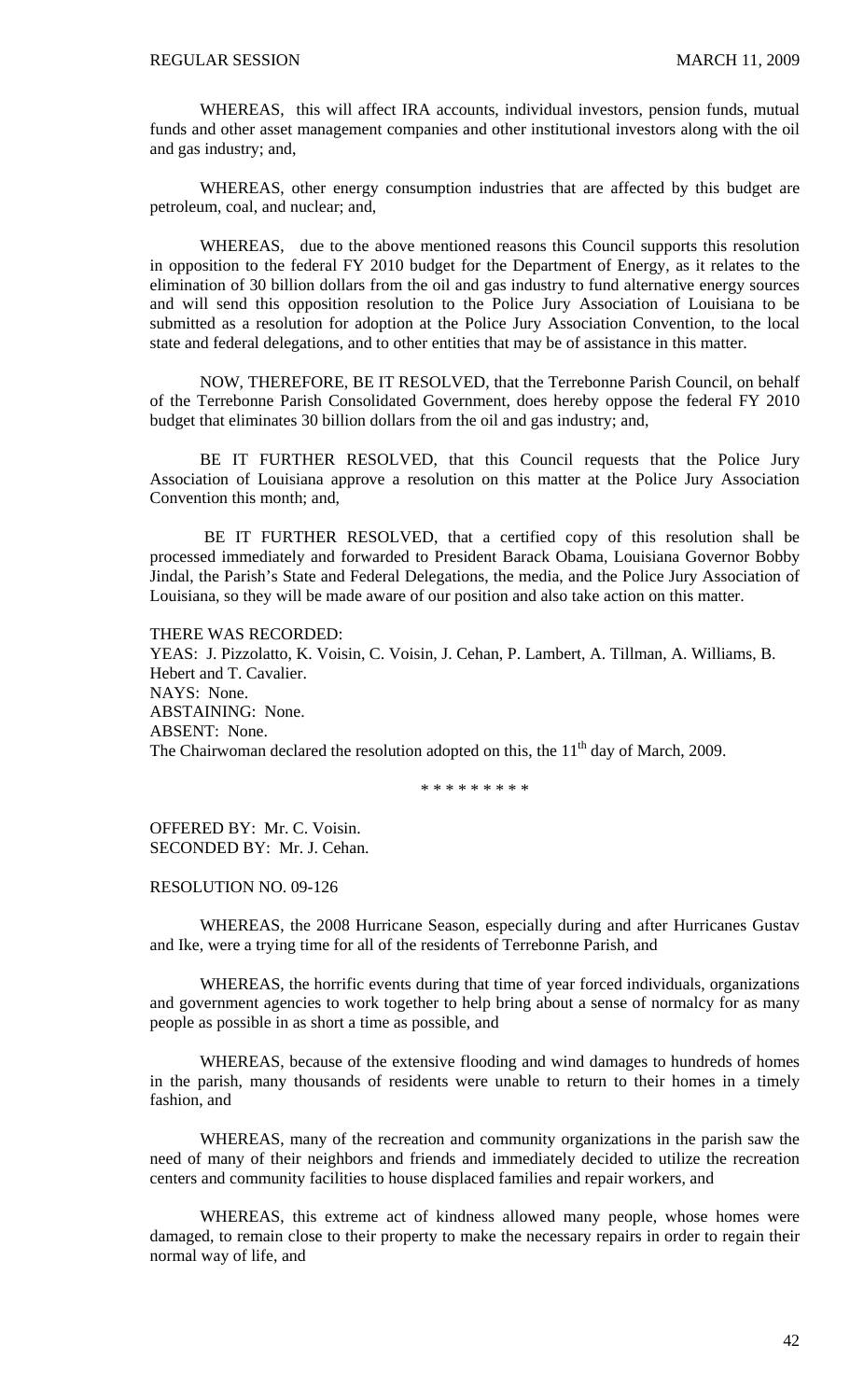WHEREAS, each and every member of the boards and staff of these recreation and community centers should be commended for allowing their facilities to be used to aid those people most affected by Hurricanes Gustav and Ike.

NOW, THEREFORE BE IT RESOLVED, by the Terrebonne Parish Council, on behalf of Parish President Michel H. Claudet and the entire Terrebonne Parish Consolidated Government, that all recreation and community centers in the parish who allowed evacuees and workers who were on board to help restore the destructive forces of Hurricanes Gustav and Ike be commended for their extraordinary acts of kindness in helping their neighbors.

# THERE WAS RECORDED:

YEAS: J. Pizzolatto, K. Voisin, C. Voisin, J. Cehan, P. Lambert, A. Tillman, A. Williams, B. Hebert and T. Cavalier. NAYS: None. ABSTAINING: None. ABSENT: None. The Chairwoman declared the resolution adopted on this, the  $11<sup>th</sup>$  day of March, 2009.

\* \* \* \* \* \* \* \* \*

Councilman K. Voisin stated that agenda item 6C1 (introduction of an ordinance to accept the Water's Consulting Group's Compensation and Classification Plan) was being pulled because the matter was addressed earlier in the proceedings.

Chairwoman A. Williams announced the Louisiana Recovery Resource Fair to be held on Tuesday, March 31, 2009 at the Houma-Terrebonne Civic Center.

Councilman J. Cehan announced the Terrebonne Levee & Conservation District along with the Terrebonne Parish Consolidated Government will hold an informative public forum for the Ward 7 Flood Protection Projects on Wednesday, April 22, 2009 at 6:00 p.m. at the Ward 7 Citizens Club at 5006 Highway 56 in Chauvin.

Councilman J. Pizzolatto requested the Parish President to consider sending Administrative Staff to some of the national meetings held that would be beneficial to the staff and parish.

Councilman K. Voisin expressed how beneficial he felt the recent trip to Washington, D.C. was and will post his notes and synopsis to his website for the public to view. He announced that the Dularge Library reopening would be on March 21, 2009 at 11:00 a.m.

Chairwoman A. Williams relinquished the Chair to Vice-Chairman J. Pizzolatto.

Councilman J. Cehan announced the Bayou LaCarpe Bridge is back in service.

Councilwoman A. Williams gave a brief report on the following matters that were addressed at the recent NACo Legislative Conference in Washington, D.C.:

- American Reinvestment and Recovery Act (Economic Stimulus package)
- Coastal Projects
- Networking

Chairwoman A. Williams resumed the Chair.

Parish President M. Claudet stated he would appoint Mrs. Jamie Elfert as the staff person to be the contact person for all information, deadlines, forms, contact people, etc. for the Economic Stimulus package. He stressed the need for an accurate count for the upcoming Census. He announced the Cleanest City Contest on March 31, 2009.

Councilman J. Pizzolatto requested the Council Clerk to place the matter of considering sending Parish Department Heads to state and national committees on the next Budget and Finance Committee.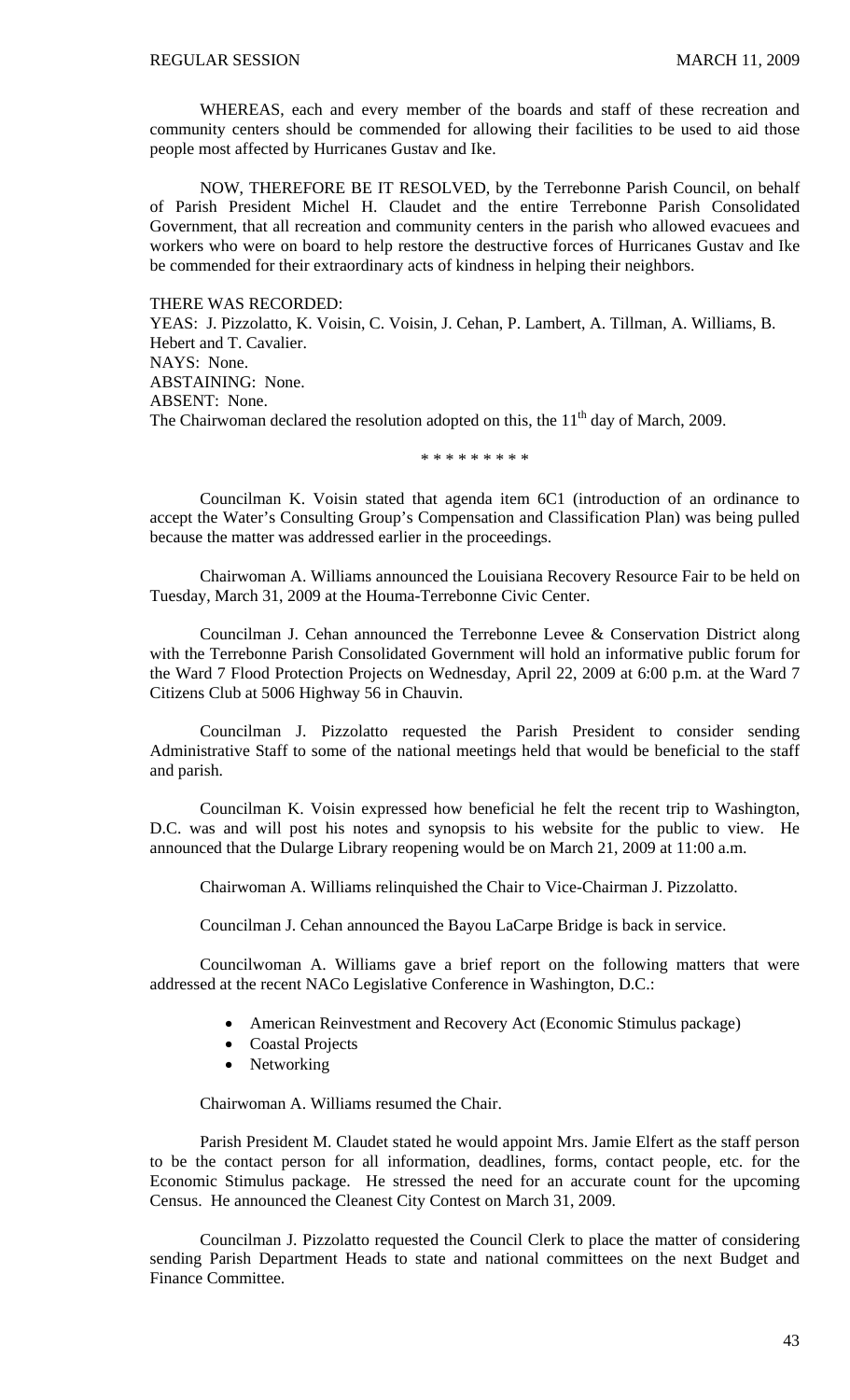No action was necessary on agenda item 8A – Information List.

 Mr. J. Cehan moved, seconded by Mr. K. Voisin, "THAT, the Council allow an add-on to tonight's agenda to address an emergency situation to establish additional alternative interconnects with Gulf South Pipeline for natural gas supply."

 The Chairwoman called for a vote on the motion offered by Mr. J. Cehan. UPON ROLL CALL THERE WAS RECORDED: YEAS: J. Pizzolatto, K. Voisin, C. Voisin, J. Cehan, P. Lambert, A. Tillman, A. Williams, B. Hebert and T. Cavalier NAYS: None ABSENT: None The Chairwoman declared the motion adopted.

 The Chairwoman called for comments from the public on the aforementioned add-on, there were none.

 Mr. C. Voisin moved, seconded by Mr. B. Hebert, "THAT, the Council close the call for public comments on the aforementioned add-on."

 The Chairwoman called for a vote on the motion offered by Mr. C. Voisin. UPON ROLL CALL THERE WAS RECORDED: YEAS: J. Pizzolatto, K. Voisin, C. Voisin, J. Cehan, P. Lambert, A. Tillman, A. Williams, B. Hebert and T. Cavalier NAYS: None ABSENT: None The Chairwoman declared the motion adopted.

 The Chairwoman recognized Mr. Tom Bourg, Utilities Director, who explained the situation with the recent Notice from Crosstex LIG of the reduction of pipeline pressure.

OFFERED BY: Mr. C. Voisin. SECONDED BY: Mr. J. Cehan.

#### RESOLUTION NO. 09-127

A resolution declaring the Pipeline Pressure [reduction] Notice of Crosstex LIG an emergency and authorizing the Department of Utilities to undertake the necessary action to establish additional alternative interconnects with Gulf South Pipeline.

WHEREAS, Terrebonne Parish Consolidated Government Utilities Department has been notified by the primary natural gas supplier of the urban system, Crosstex Gulf Coast, that its affiliate pipeline operator, Crosstex LIG, will reduce pressure on that part of their system servicing TPCG from 500 psig to 75 psig, effective May 1, 2009, and

WHEREAS, this reduction in supply pressure will drastically reduce the deliverable gas volumes and render the supply grossly inadequate to meet system requirements, and

WHEREAS, facilities of Gulf South Pipeline appear to be adequate in capacity and location supply system requirements of the urban system.

NOW THEREFORE BE IT RESOLVED by the Terrebonne Parish Council, on behalf of the Terrebonne Parish Consolidated Government, that the Utilities Department be, and they are hereby, authorized to undertake necessary steps to establish additional interconnects between Gulf South Pipeline and the TPCG urban system; and,

BE IT FURTHER RESOLVED, that the Parish President and all other appropriate parties be, and they are hereby authorized to execute any and all documents associated therewith, including amendments to the existing pipeline service agreement with Gulf South Pipeline and Atmos Energy, TPCG's designated supplier on the Gulf South Pipeline system.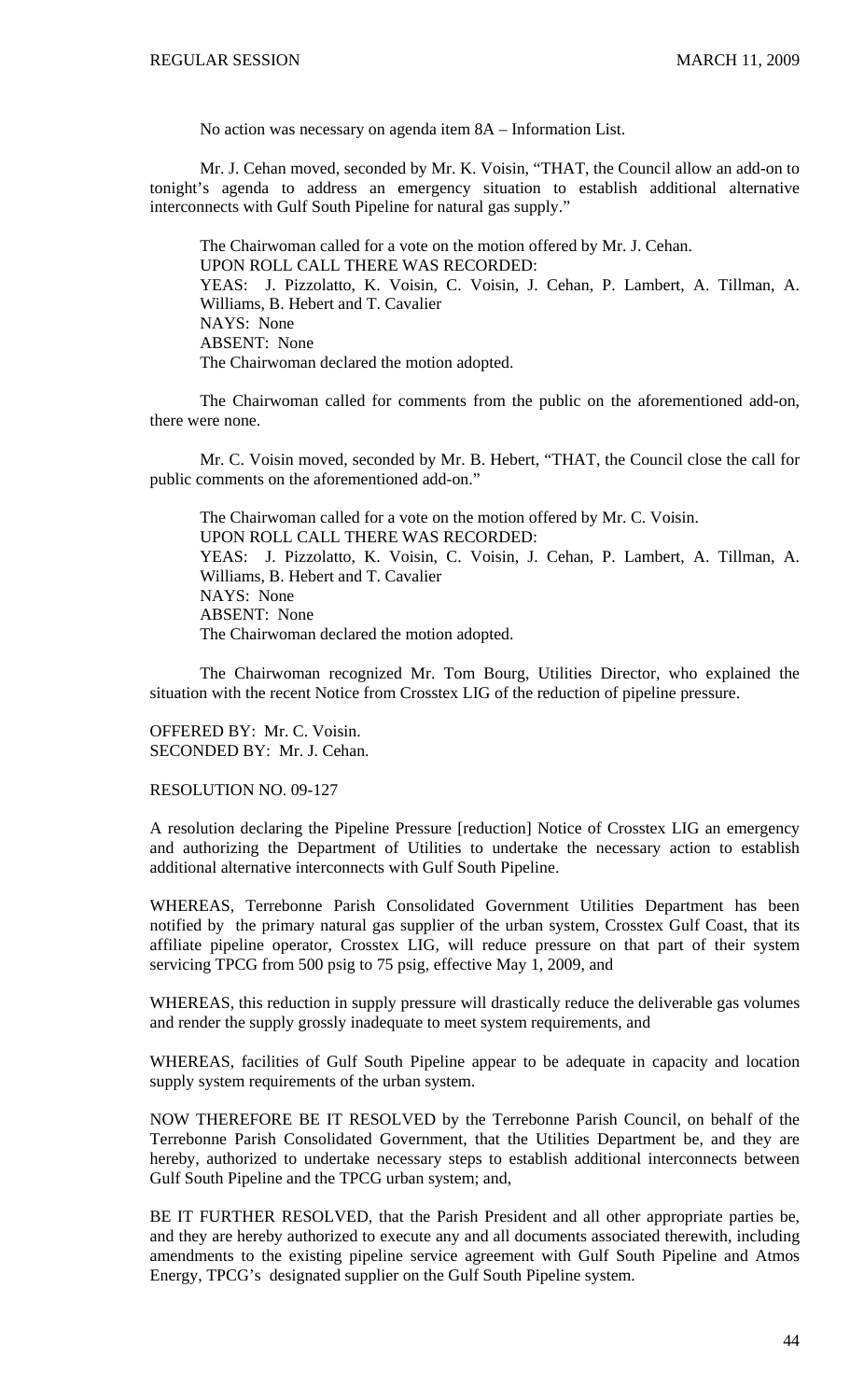THERE WAS RECORDED: YEAS: J. Pizzolatto, K. Voisin, C. Voisin, J. Cehan, P. Lambert, A. Tillman, A. Williams, B. Hebert and T. Cavalier. NAYS: None. ABSTAINING: None. ABSENT: None. The Chairwoman declared the resolution adopted on this, the  $11<sup>th</sup>$  day of March, 2009.

\* \* \* \* \* \* \* \* \*

Parish President M. Claudet gave a status report on the following matters:

- FEMA's report on Terrebonne Parish housing assistance as a result of Hurricanes Gustav and Ike
- The Transit System's expansion of weekend service to begin this spring
- Terrebonne Parish being allocated \$5,760,000. for roads through the MPO and should be put into action in the near future

 Mr. A. Tillman, seconded by Mr. J. Cehan and Mr. K. Voisin, "THAT, the Council accept the following Monthly Engineering Reports:

- A) Milford and Associates, Inc.
- B) GSE Associates, Inc.
- C) T. Baker Smith, Inc."

 Upon questioning by Councilman J. Pizzolatto, Mr. Phil Schexnayder, GSE, Inc. explained that the reason for the delay 1-1B Intracoastal Canal Levee project is due to obtaining the geotech information. He said now that the soils report has been completed the project should commence in the near future.

The Chairwoman called for a vote on the motion offered by Mr. A. Tillman. UPON ROLL CALL THERE WAS RECORDED: YEAS: J. Pizzolatto, K. Voisin, C. Voisin, J. Cehan, P. Lambert, A. Tillman, A. Williams, B. Hebert and T. Cavalier NAYS: None ABSENT: None The Chairwoman declared the motion adopted.

 Mr. A. Tillman moved, seconded by Mr. J. Cehan, "THAT, there being no further business to come before the Council, the meeting be adjourned."

 The Chairwoman called for a vote on the motion offered by Mr. A. Tillman. UPON ROLL CALL THERE WAS RECORDED: YEAS: J. Pizzolatto, K. Voisin, C. Voisin, J. Cehan, P. Lambert, A. Tillman, A. Williams, B. Hebert and T. Cavalier NAYS: None ABSENT: None The Chairwoman declared the motion adopted and the meeting adjourned at 8:25 p.m.

# VENITA H. CHAUVIN, MINUTE CLERK

# ATTEST:

/S/ARLANDA J. WILLIAMS\_\_\_\_\_\_\_\_\_\_\_\_\_\_ ARLANDA J. WILLIAMS, CHAIRWOMAN TERREBONNE PARISH COUNCIL

/S/PAUL A. LABAT\_\_\_\_\_\_\_\_\_\_\_\_\_\_\_\_\_\_\_\_ PAUL A. LABAT, COUNCIL CLERK